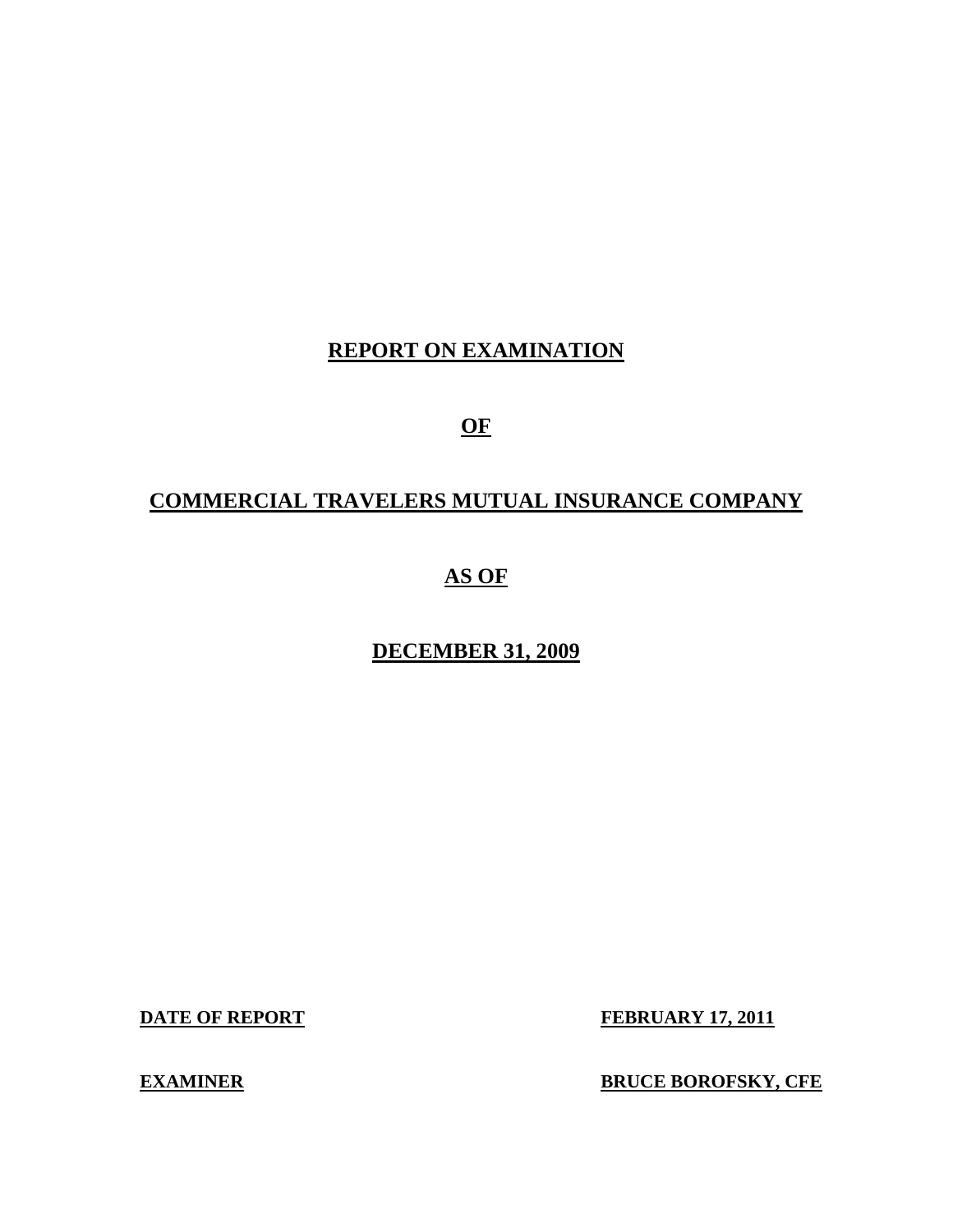# **TABLE OF CONTENTS**

| <u>ITEM NO.</u> |                                                               | PAGE NO.       |
|-----------------|---------------------------------------------------------------|----------------|
| 1.              | Scope of the examination                                      | $\overline{2}$ |
| 2.              | Executive summary                                             | 4              |
| 3.              | Description of the Company                                    | 5              |
|                 | A. Management and controls                                    | 6              |
|                 | B. Territory and plan of operation                            | 8              |
|                 | C. Holding company system                                     | 9              |
|                 | D. Reinsurance                                                | 12             |
|                 | E. Third party administrators                                 | 15             |
|                 | F. Significant operating ratios                               | 16             |
|                 | G. Accounts and records                                       | 16             |
|                 | H. Special risk coverage                                      | 18             |
|                 | I. Information technology                                     | 19             |
| 4.              | <b>Financial statements</b>                                   | 23             |
|                 | A. Balance sheet                                              | 23             |
|                 | B. Statement of revenue and expenses and surplus              | 25             |
| 5.              | Unpaid claims                                                 | 27             |
|                 | A. Aggregate reserve for accident and health<br>contracts     | 27             |
|                 | B. Accident and health claims - premium<br>deficiency reserve | 27             |
| 6.              | Market conduct activities                                     | 29             |
|                 | A. Claims adjudication testing                                | 29             |
|                 | B. Prompt payment of claims                                   | 32             |
|                 | C. Disclosure of information                                  | 37             |
|                 | D. Record retention                                           | 37             |
|                 | E. Privacy                                                    | 38             |
| 7.              | Summary of prior comments and recommendations                 | 41             |
| 8.              | Summary of comments and recommendations                       | 44             |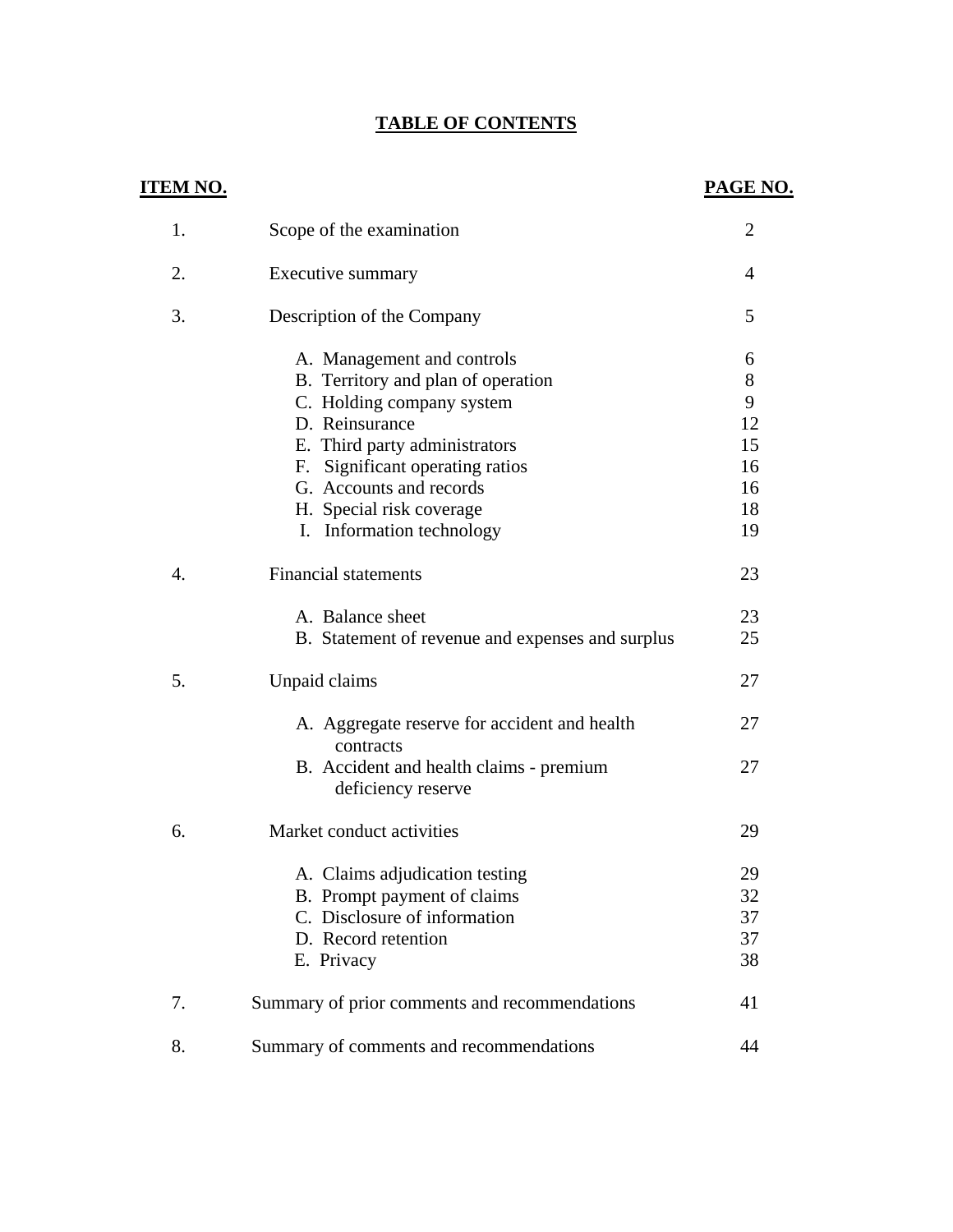

Andrew M. Cuomo James J. Wrynn Governor Superintendent Superintendent Superintendent Superintendent Superintendent Superintendent Superintendent Superintendent Superintendent Superintendent Superintendent Superintendent Superintendent Superintendent Sup

February 17, 2011

Honorable James J. Wrynn Superintendent of Insurance Albany, New York 12257

Sir:

Pursuant to the requirements of the New York Insurance Law and acting in accordance with the instructions contained in Appointment Numbers 30472 and 30473, dated January 22, 2010, annexed hereto, I have made an examination into the condition and affairs of Commercial Travelers Mutual Insurance Company, an accident and health insurer licensed pursuant to Article 42 of the New York Insurance Law, as of December 31, 2009, and submit the following report thereon.

The examination was conducted at the home office of Commercial Travelers Mutual Insurance Company located at 70 Genesee Street, Utica, New York.

Wherever the designations the "Company" or "CTMIC" appear herein, without qualification, they should be understood to indicate Commercial Travelers Mutual Insurance Company.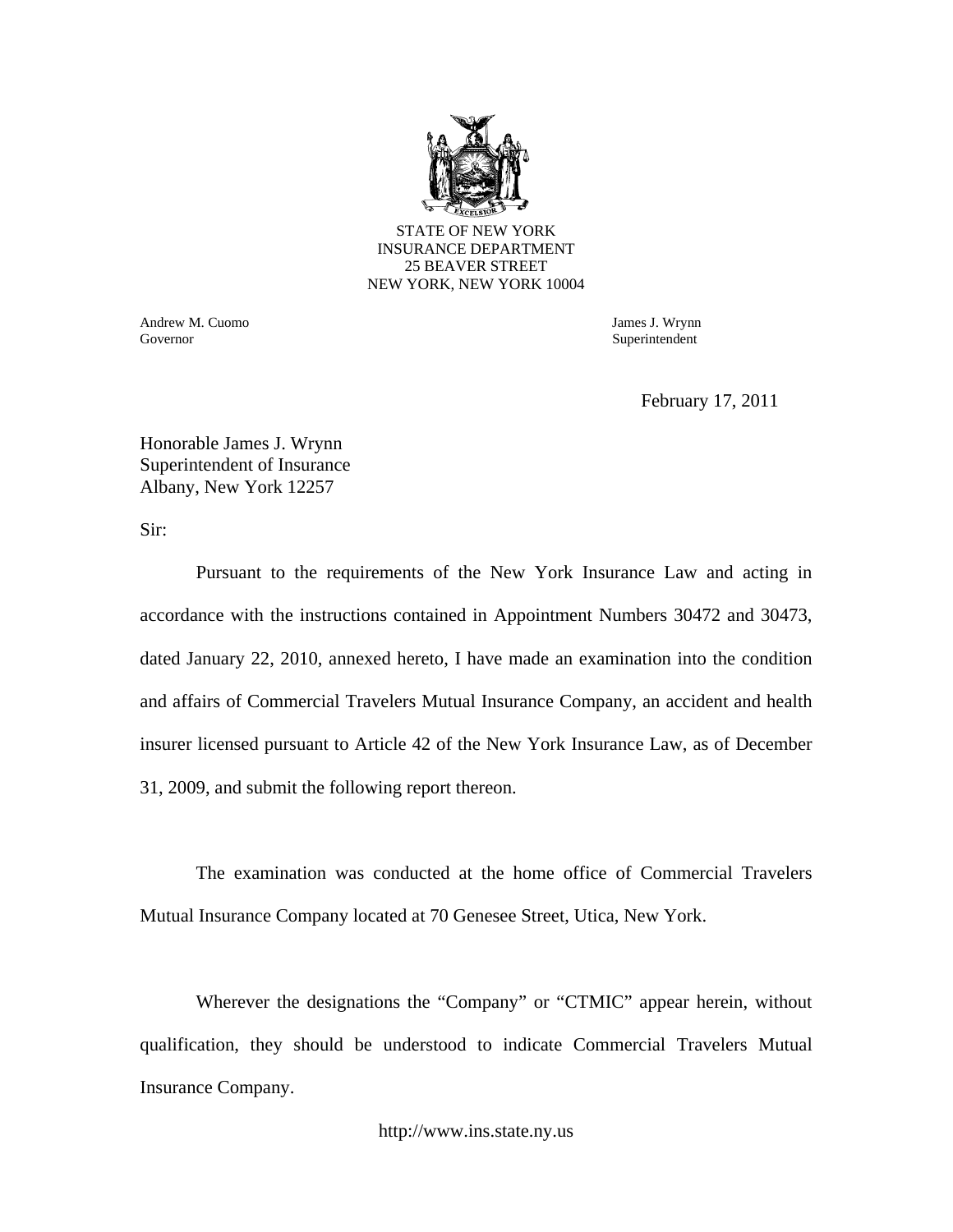Wherever the designation the "Department" appears herein, without qualification, it should be understood to indicate the New York State Insurance Department.

#### **1. SCOPE OF THE EXAMINATION**

The Company was previously examined as of December 31, 2006. This examination of the Company was a financial examination as defined in the National Association of Insurance Commissioners ("NAIC") *Financial Condition Examiners Handbook, 2009 Edition* (the "Handbook") and it covers the three-year period from January 1, 2007 through December 31, 2009. The examination was conducted observing the guidelines and procedures in the Handbook, and, where deemed appropriate by the examiner, transactions occurring subsequent to December 31, 2009, were also reviewed.

The examination was conducted on a risk-focused basis in accordance with the provisions of the Handbook, which provides guidance for the establishment of an examination plan based on the examiner's assessment of risk in the Company's operations and utilizes that evaluation in formulating the nature and extent of the examination. The examiner planned and performed the examination to evaluate the Company's current financial condition, as well as identify prospective risks that may threaten the future solvency of CTMIC.

The examiner identified key processes, assessed the risks within those processes and assessed the internal control systems and procedures used to mitigate those risks. The examination also included an assessment of the principles used and significant estimates made by management, an evaluation of the overall financial statement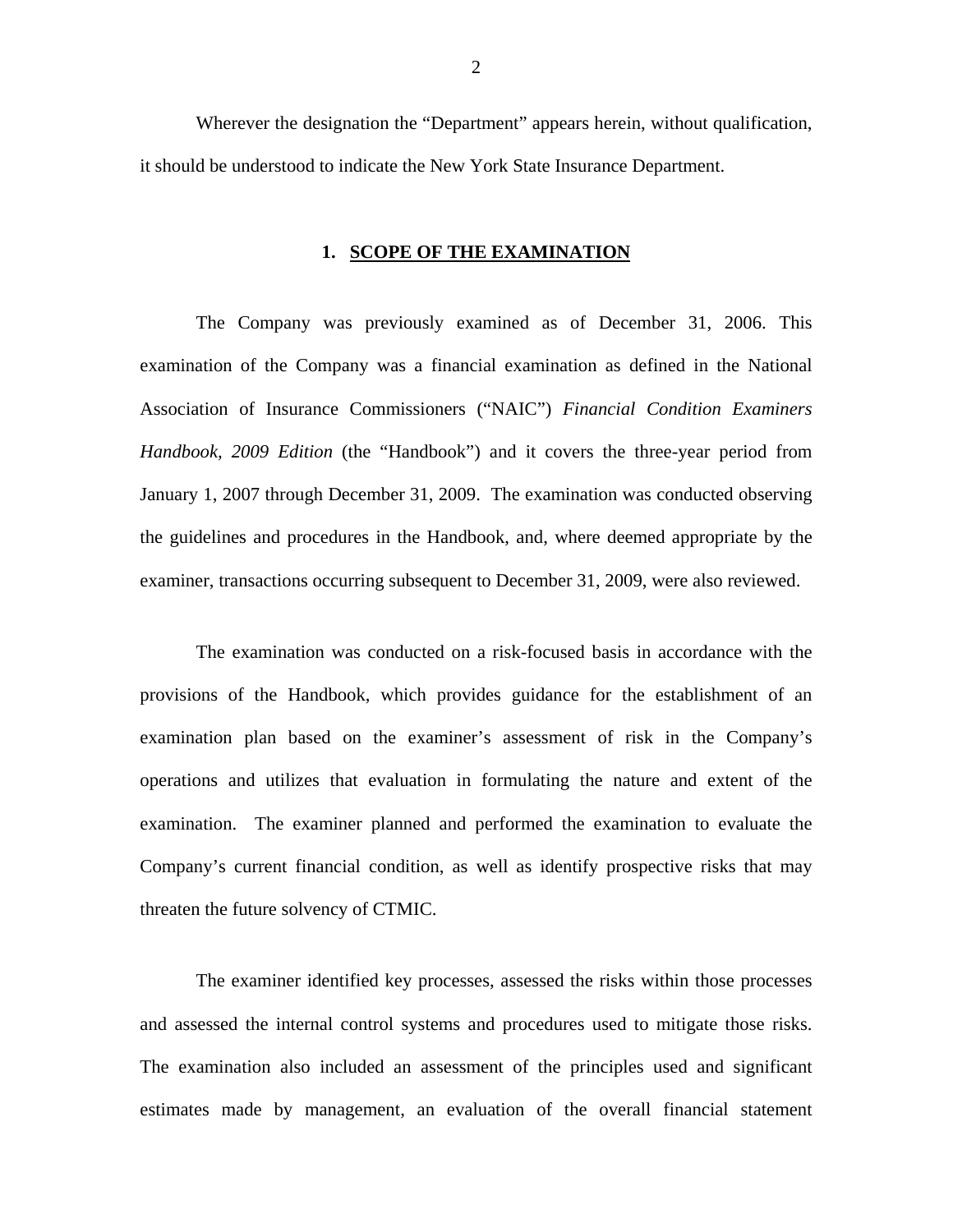presentation, and determined management's compliance with the Department's statutes and guidelines, Statutory Accounting Principles, as adopted by the Department, and annual statement instructions.

Information concerning the Company's organization structure, business approach and control environment were utilized to develop the examination approach. The examination evaluated the Company's risks and management activities in accordance with the NAIC's nine branded risk categories, as delineated in the Handbook.

These categories are as follows:

- Pricing/Underwriting
- Reserving
- Operational
- Strategic
- Credit
- Market
- Liquidity
- Legal
- Reputational

The Company was audited annually for the years 2007 through 2009, by the accounting firm of BKD, LLP ("BKD"). The Company received an unqualified opinion in each of those years. Certain audit workpapers of BKD were reviewed and relied upon in conjunction with this examination. The Company has an Internal Audit Department which has been given the task of assessing the Company's internal control structure. A review was also made of the Company's Enterprise Risk Management program.

The examiner reviewed the corrective actions taken by the Company with respect to the recommendations contained in the prior report on examination. The results of the examiner's review are contained in Item 7 of this report.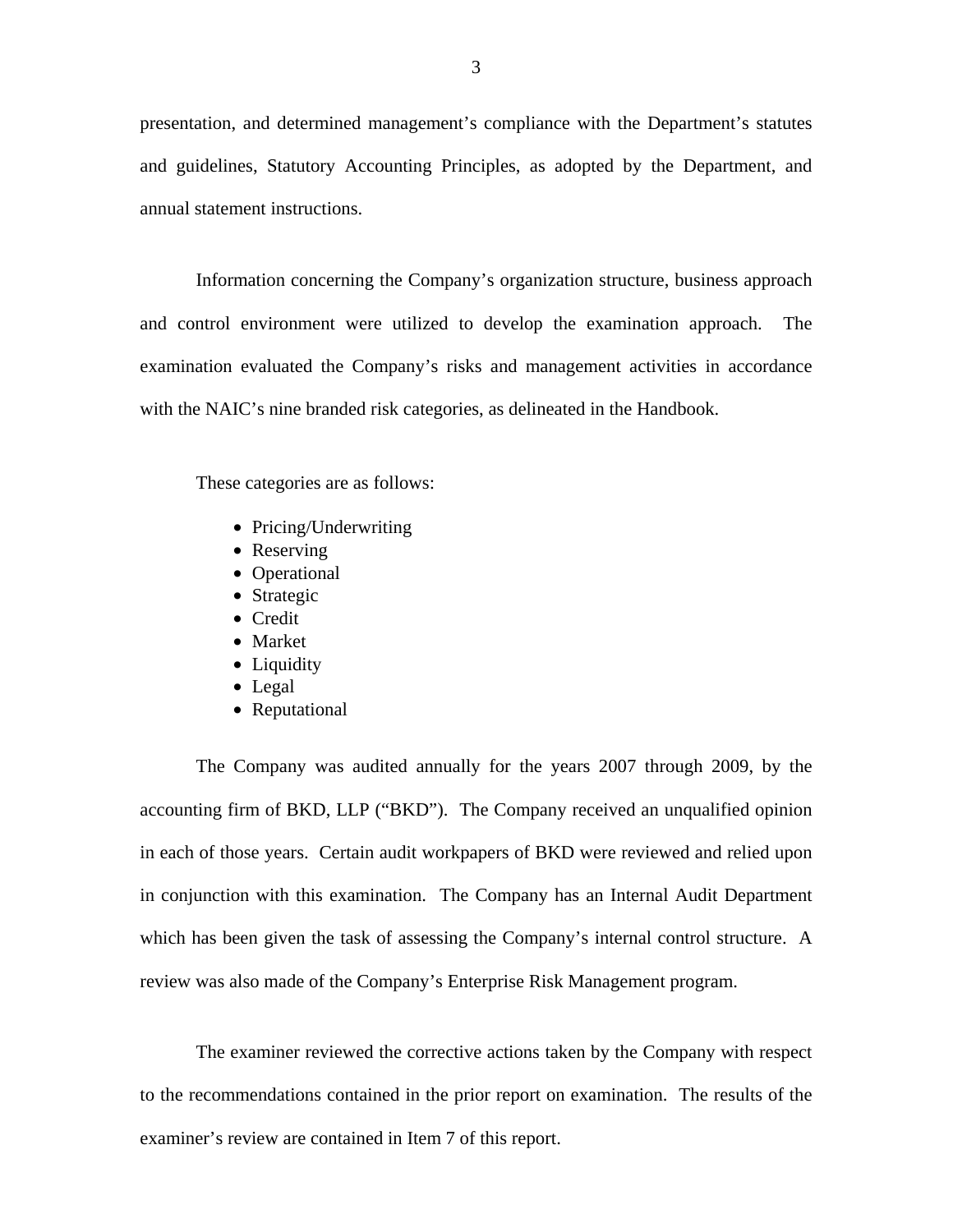This report on examination is confined to financial statements and comments on those matters which involve departures from laws, regulations or rules, or which require explanation or description.

# **2. EXECUTIVE SUMMARY**

The examination revealed numerous operational deficiencies that occurred during the examination period. Following are the significant findings included within this report on examination:

- The implementation and enforcement of internal controls is a critical process to reduce the likelihood that the Company's financial statements are misstated. This report makes several recommendations for the implementation of such controls.
- The Company violated Section 1505(a) of the New York Insurance Law when it failed to charge an equitable rate for the rental of space to one of its subsidiaries.
- By not establishing an appropriate liability for its premium deficiency reserve, the Company failed to comply with the provisions of Paragraph 18 of SSAP No. 54 of the NAIC Accounting Practices and Procedures Manual.
- The Company violated Section  $3221(a)(6)$  of the New York Insurance Law when it provided policy language to its enrolled groups that contradicted the policy language provided to its policyholders.
- In certain instances, the Company limited claim payments through the use of a "Usual and Customary" limitation, when the member contract did not permit such limitation.
- Certain Company contracts did not clearly define the member's liability when the Company is not the primary insurer.
- The Company's electronic claims data did not accurately reflect the date that the claim payments were made. This resulted in the examiner's inability to accurately calculate the number of days it took for the Company to pay claims.
- The following illustrates the calculated number of occurrences in which the Company violated the various Sections of 3224-a of the New York Insurance Law ("Prompt Payment Law"), during the period January 1, 2007 through December 31, 2009:

|  | Part $(a)$<br>3,389 | Part (<br>b) | 2,645 | ് പ്രഷ∸്<br>$\cdot$ (C) | 164 |
|--|---------------------|--------------|-------|-------------------------|-----|
|--|---------------------|--------------|-------|-------------------------|-----|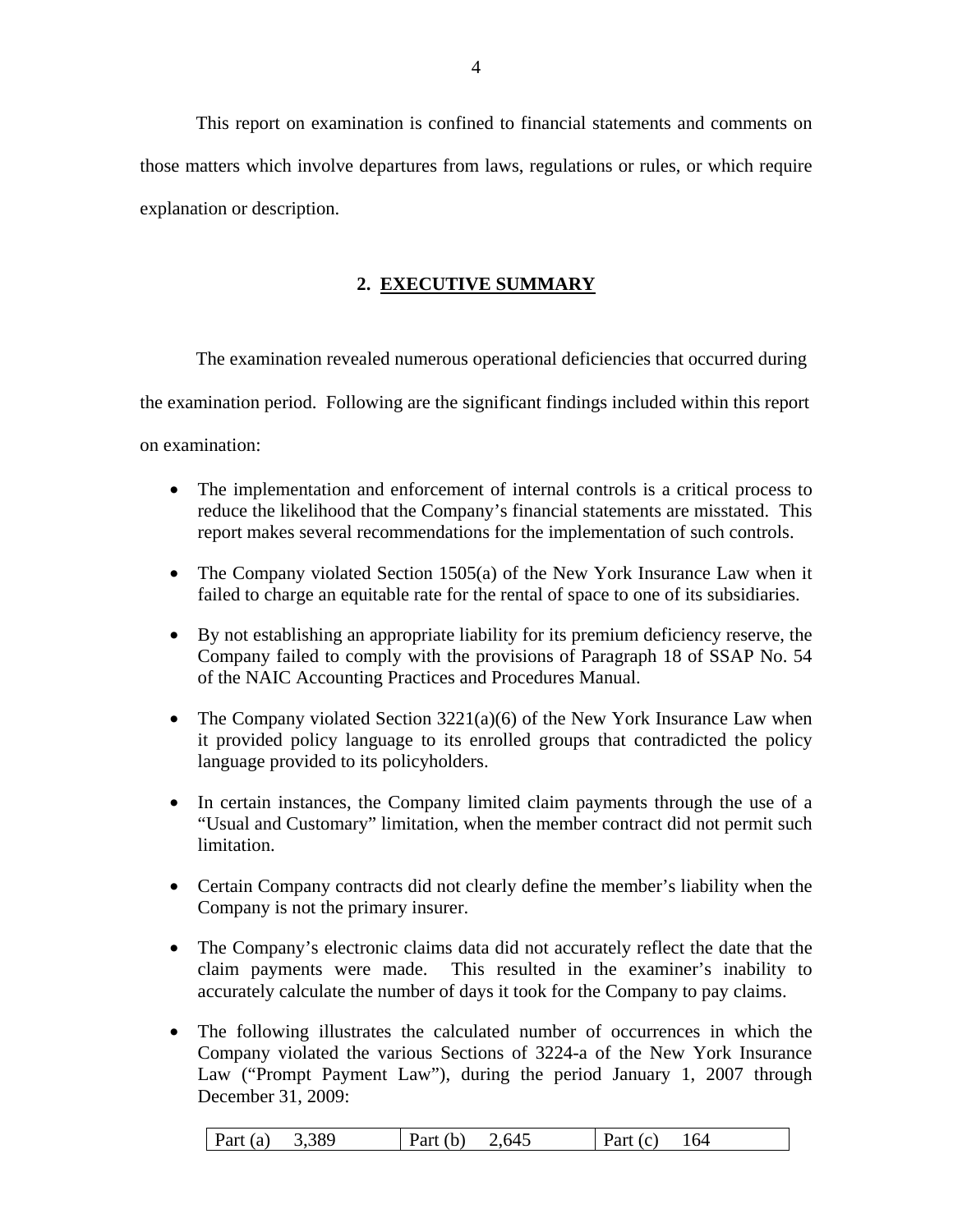- <span id="page-6-0"></span>• The Company violated Part 243.2(b)(8) of Department Regulation No. 152 (11) NYCRR 243.2(b)(8)) when it failed to maintain appropriate records.
- The Company violated Part 421.3 of Department Regulation No. 173 (11) NYCRR 421.3) and Parts 45, 164.502 and 160.103 of the U.S. Health Insurance Portability and Accountability Act (HIPAA) for failure to ensure the security and confidentiality of its members' Protected Health Information.

#### **3. DESCRIPTION OF THE COMPANY**

The Company was incorporated as "Commercial Travelers Mutual Accident Association of America", a cooperative assessment health plan, under the Laws of New York, and commenced business on March 30, 1883. The Company's name was shortened to "The Commercial Travelers Mutual Accident Association" on May 22, 1953. Operations were conducted under the cooperative assessment plan until February 16, 1970. On that date, the Company re-incorporated to become a mutual accident and health insurance company. Concurrent with this change, the present Company name was adopted. The Company is licensed under Article 42 of the New York Insurance Law to write Accident and Health insurance as defined in New York Insurance Law, Section  $1113(a)(3)$ .

On May 6, 1988, a merger was effected between the Company and InterAmerica Consolidated Mutual Insurance Company of La Grange, Illinois, whereby the assets of the two entities were accounted for as a pooling of interest. Commercial Travelers Mutual Insurance Company was the surviving corporation.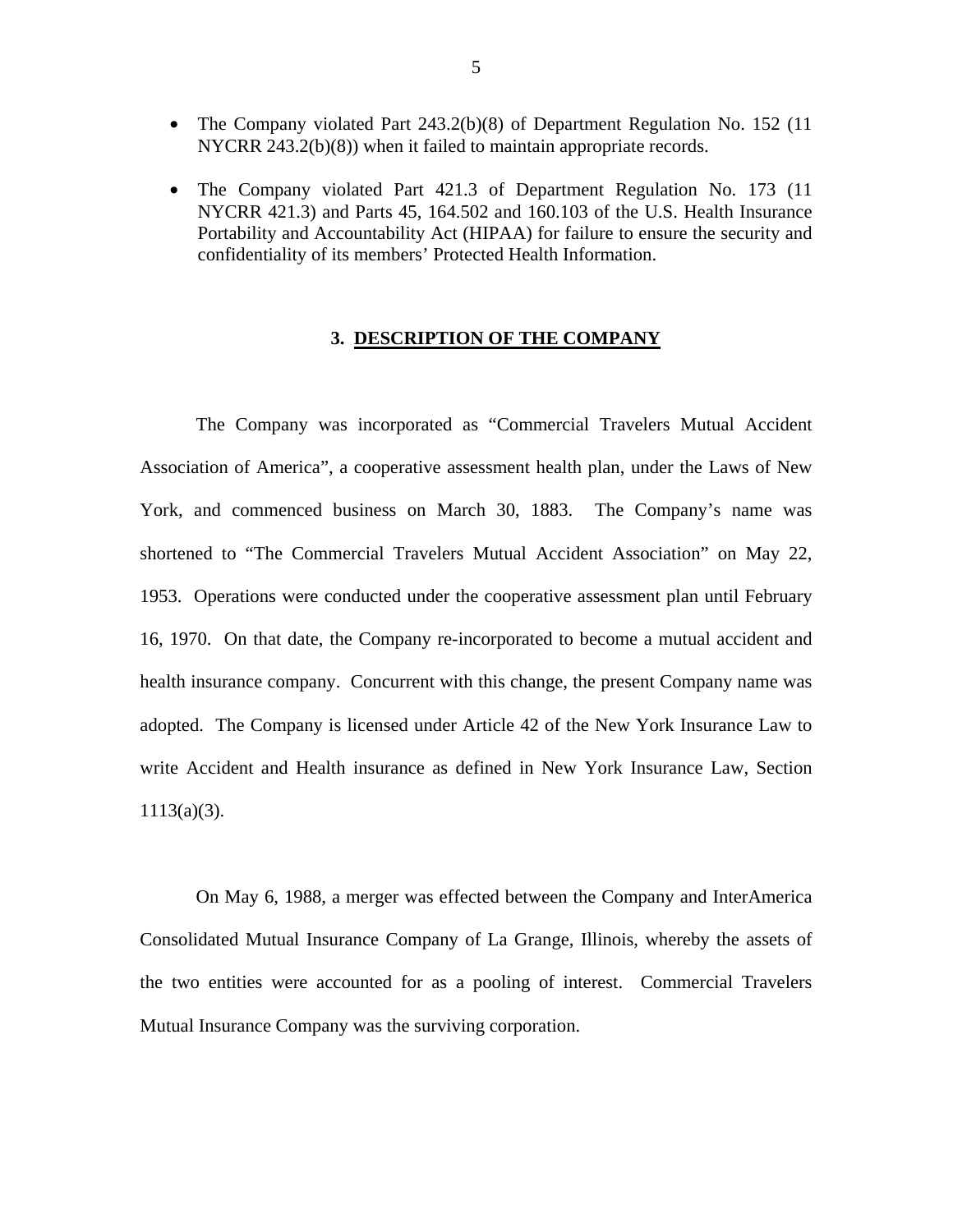#### <span id="page-7-0"></span>A. Management and Controls

Pursuant to the Company's charter and by-laws, management of the Company is to be vested in a board of directors consisting of thirteen (13) members. As of the examination date, the board of directors was comprised of thirteen (13) members. The board meets at least quarterly. The board members as of December 31, 2009, were as follows:

#### Name and Residence

Joan W. Compson Clinton, New York

Thomas I. Ellis Barneveld, New York

Keith A. Fenstemacher New Hartford, New York

Richard R. Griffith New Hartford, New York

Frederick H. Hager Clinton, New York

Harrison J. Hummel III Mohawk, New York

Cathy M. Newell New Hartford, New York

Earle C. Reed Utica, New York

Gary Scalzo New Hartford, New York

Robert N. Sheldon Utica, New York

Judith V. Sweet Clinton, New York

James D. Trevvett Cold Brook, New York

Paul H. Trevvett Cold Brook, New York

#### Principal Business Affiliation

Chief Financial Officer, Carbone Automotive Group

Executive Vice President and CFO, Northland Communications

Senior Consultant, Yaffe and Company

President and Director, Sturges Manufacturing Company, Inc.

Principal, Strategic Planning Advisors, LLC

President/CEO, Hummel's Office Plus

President and CEO, Mohawk Ltd.

Chairman of the Board, ECR International

President, Scalzo, Zogby & Wittig, Inc.

Owner (Retired), Reid-Sheldon & Company

Chief Financial Officer, Strategic Financial Services, Inc.

Retired

President & CEO, Commercial Travelers Mutual Insurance Company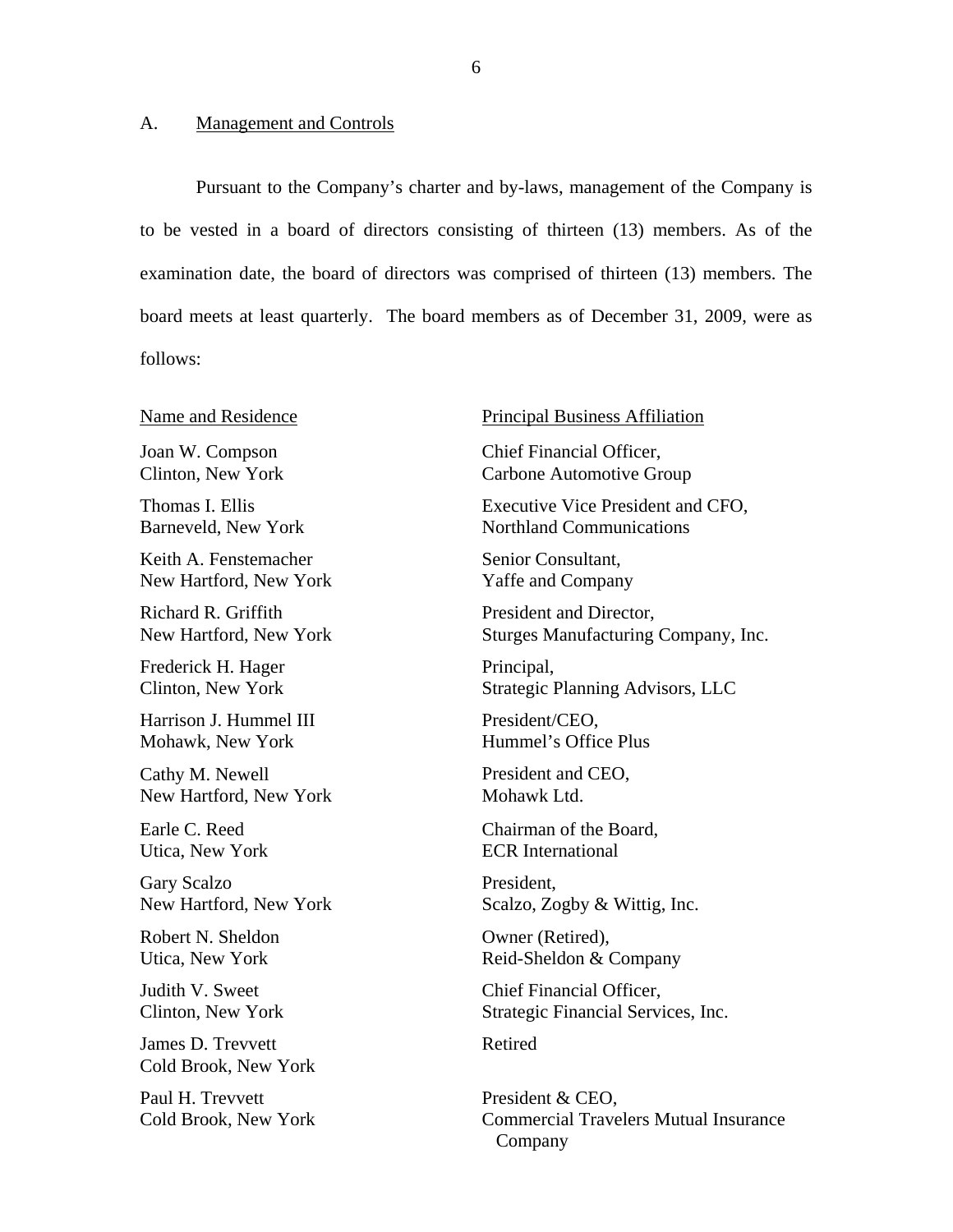regular meetings during each calendar year but may hold special meetings as desired. CTMIC's board of directors met fourteen (14) times during the period of January 1, 2007 The board is required to meet once for an annual meeting and for three additional through December 31, 2009. A review of the minutes of the board of directors' meetings indicated that board meetings were generally well attended, with all members attending at least one-half of the meetings they were eligible to attend.

The Company, based on its premium volume, is not subject to either the Committee of Sponsoring Organizations' ("COSO") rules or Part 89 of Department Regulation No. 118 (11 NYCRR 89). However this should not prevent the Company from consideration of risk at a corporate level. Currently, the Company's approach to risk is reactive rather than proactive.

 such a program would likely provide benefits that would outweigh the initial costs. Additionally, the nomination of an existing officer to adopt the title and role of a Risk Neither the board of directors nor company management has analyzed operations proactively to determine and define risk areas. Doing so would allow the Company to establish a methodology to anticipate and react to negative events. Such events can range from the loss of sensitive data to significant increases in loss ratios. In the long term, Officer would be a good business practice.

It is recommended that the Company's senior officers and the board consider the creation of an Enterprise Risk Management ("ERM") program that would formally identify risks and establish controls to mitigate such risks.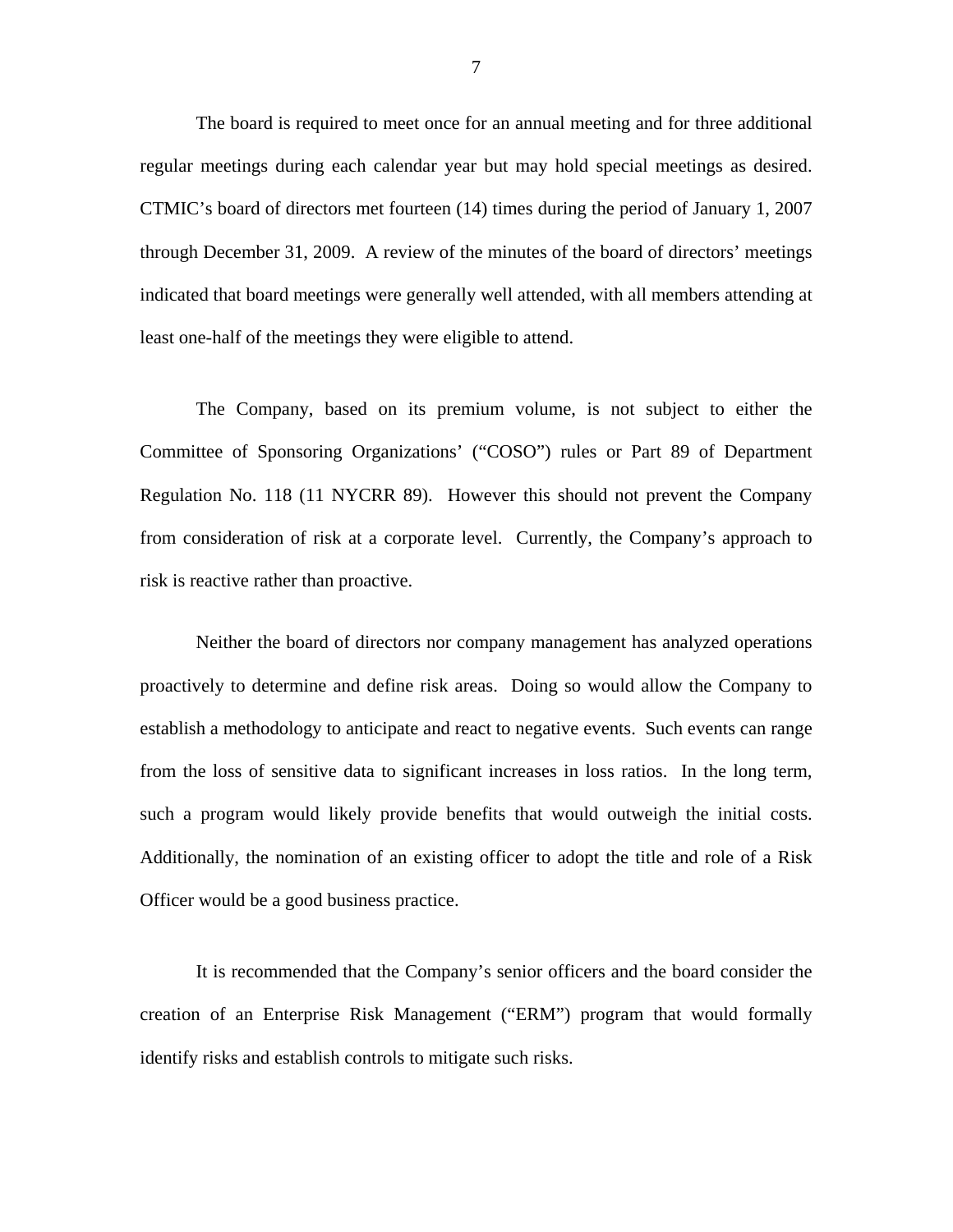<span id="page-9-0"></span>The principal officers of CTMIC as of December 31, 2009, were as follows:

| Name                   | Title                                   |
|------------------------|-----------------------------------------|
| Paul H. Trevvett       | President and Chief Executive Officer   |
| Sharon P. DeCarr       | Vice President, Claims                  |
| Phyllis H. Galliher    | Manager, Accounting                     |
| William G. Holbrook    | Vice President, Administrative Services |
| Lynne J. Macrina       | Vice President, Personnel               |
| <b>Richard Massaro</b> | Treasurer and CFO                       |
| David R. Milner        | Secretary and General Counsel           |
| Thomas P. Moore        | Vice President, Employer Group          |
|                        | Underwriting                            |
| <b>Matthew Shedd</b>   | Senior Portfolio Analyst                |
| Thomas Spath           | <b>Medical Director</b>                 |
| Alan L. Shulman        | Vice President, Actuary                 |
| Brian T. Stalder       | Vice President, Special Risk            |

During the examiner's review of management, it was noted that, while the Company maintains a Code of Ethics and requires its board members, officers and key employees to sign such Code of Ethics upon being hired, there is no requirement that a Conflict of Interest Statement must be signed on an annual basis.

It is recommended that the Company establish and maintain procedures which require all board members, officers and key employees to sign a Conflict of Interest Statement on an annual basis or whenever the circumstances dictate that it would be appropriate to do so.

#### B. Territory and Plan of Operation

Commercial Travelers Mutual Insurance Company is a mutual accident and health insurer licensed under the provisions of Article 42 of the New York Insurance Law. As of December 31, 2009, the Company was licensed to issue coverage in 49 states and the District of Columbia.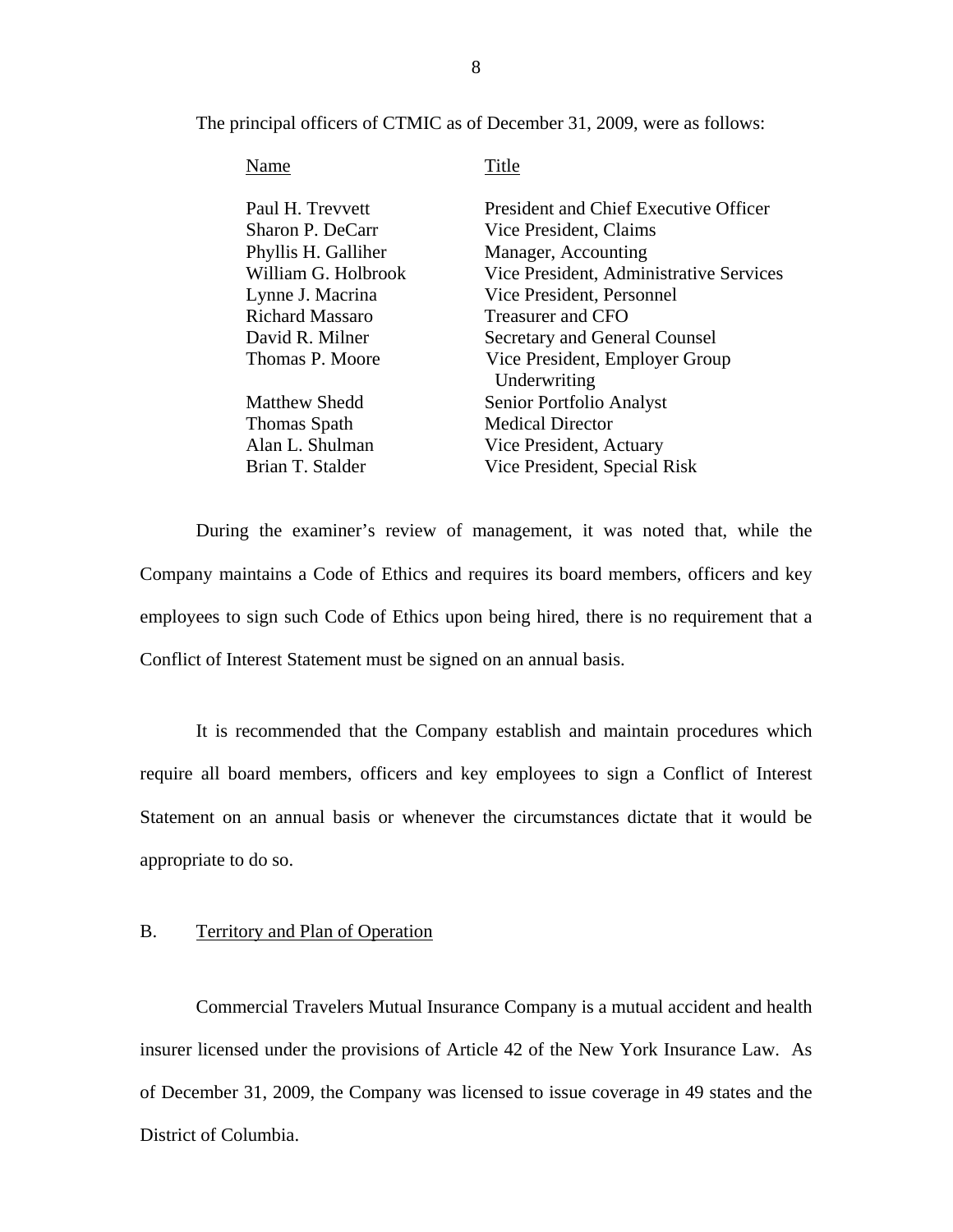The Company's primary lines of business include: college student medical expense, K-12 student accident-only medical expense, and disability income for small employers. Other lines of business include; special risk group accident and medical expense, which provides medical expense coverage for non-student youth sports and youth/adult special activities.

Based upon the capital requirements under New York Insurance Law, Section 1113(a)(3) and pursuant to Article 42 of the New York Insurance Law, the Company is required to maintain a minimum surplus in the amount of \$150,000.

The following is a schedule of direct premiums written in New York compared to premiums written nation-wide during the examination period:

|                     | 2006                   | 2007        | 2008         | 2009        |
|---------------------|------------------------|-------------|--------------|-------------|
| New York            | $\frac{\$}{1,736,050}$ | \$1,710,751 | \$1,616,841  | \$1,418,407 |
| Nationwide          | 34,068,002             | 35,178,840  | 33, 355, 221 | 34,320,956  |
| % of Premiums       |                        |             |              |             |
| written in New York | 5.1%                   | 4.9%        | 4.8%         | 4.1%        |

The decrease in premiums written in New York during the examination period was primarily due to the loss of numerous groups. Some of these groups were discontinued intentionally as part of the Company's strategic plan.

# C. Holding Company System

The following chart depicts the Company and its relationship to members of its Holding Company System as of December 31, 2009: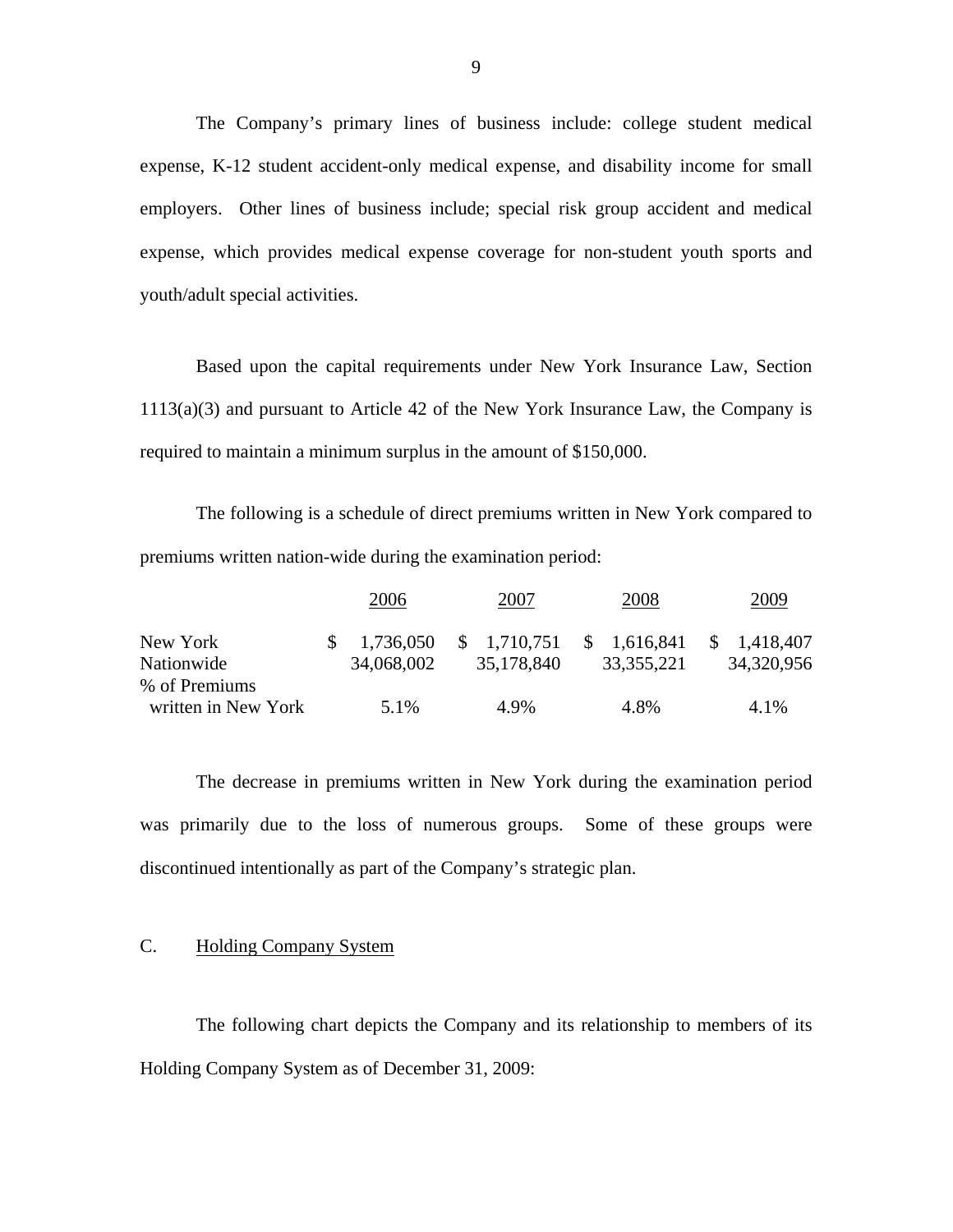

#### Monitor Life Insurance Company of New York

The Company owns 100% of the issued and outstanding stock of Monitor Life Insurance Company of New York ("Monitor"), a domestic life insurer licensed to write life and accident and health insurance in twenty-six states, including New York.

A service agreement was effected on April 1, 1979, between CTMIC and Monitor. Under the terms of the Agreement, CTMIC is reimbursed for marketing, underwriting, claim, investment and other services it performs for Monitor. The service agreement, which has not been amended since its inception, was approved by the Department on May 8, 1979.

Furthermore, effective in 1982, and with the approval of the Department, the Company and Monitor entered into an agreement which provides for reciprocal lines of credit between the companies. According to the terms of the agreement, the maximum amount of borrowings made at any one time is limited to the lesser of \$500,000 or 5% of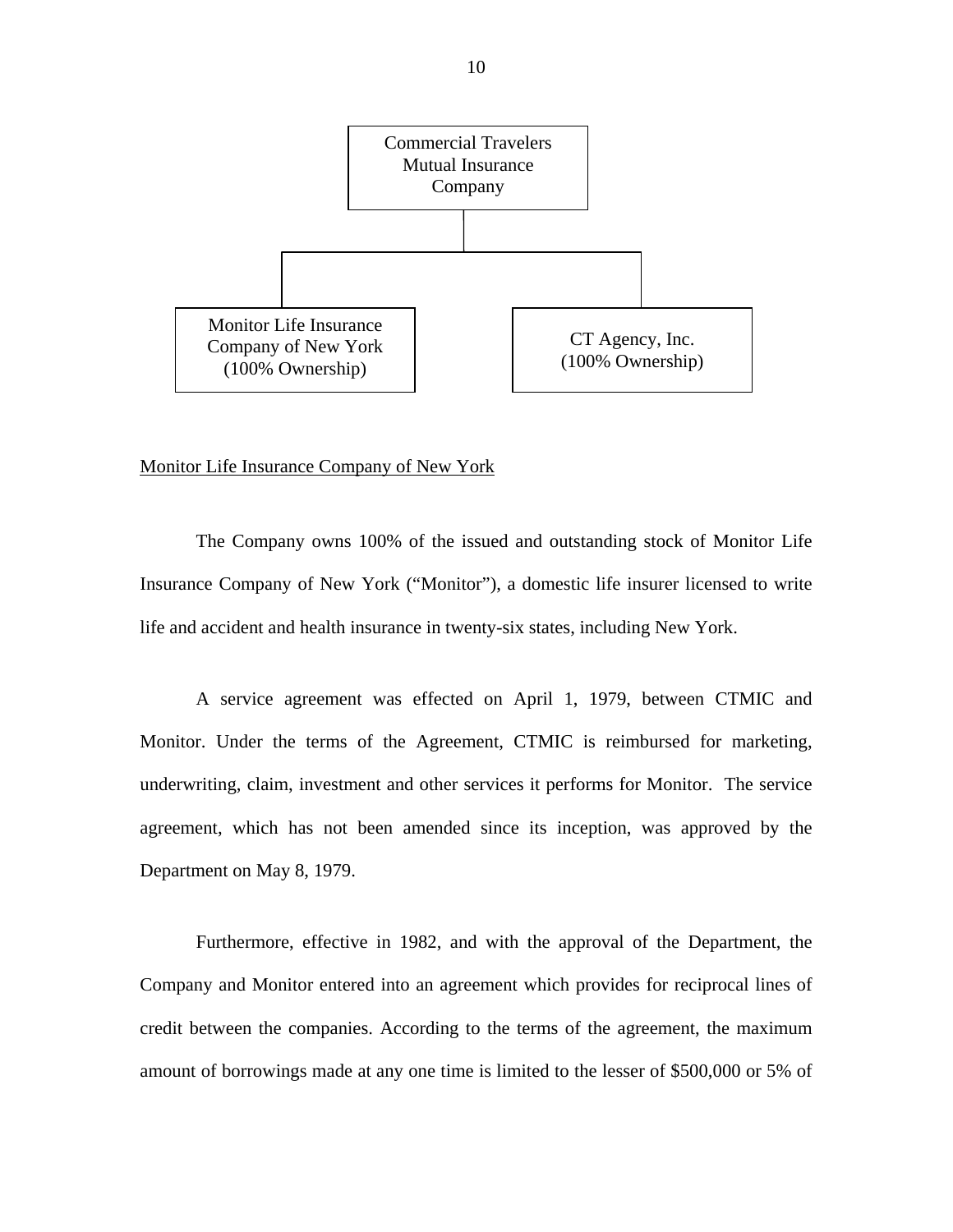the lending company's admitted assets as of the previous year-end. At December 31, 2009, there were no borrowings outstanding under this agreement.

Subsequent to the examination date, on June 2, 2010, a sale of 100% of the shares of Monitor was proposed to AmFIRST Insurance Company, a life, accident and health insurer domiciled in Oklahoma. The sale was closed as of January 1, 2011.

#### CT Agency, Inc.

On January 30, 1991, the Department approved the Company's organization and acquisition of CT Agency, Inc. The purpose of CT Agency, Inc. is to serve as an agent to aid the Company in placing business for policyholders that the Company cannot accommodate according to its underwriting guidelines. CT Agency, Inc. also places risks for other outside companies, offering lines of business that may be of interest to CTMIC policyholders.

The Company entered into a service agreement with CT Agency, Inc. on March 13, 1991. Under the agreement, which has been approved by the Department, the Company pays CT Agency, Inc. a commission on premiums earned for business placed with the Company.

New York Insurance Law §1505(a)(1) states in part:

"Transactions within a holding company system to which a controlled insurer is a party shall be subject to the following: (1) the terms shall be fair and equitable..."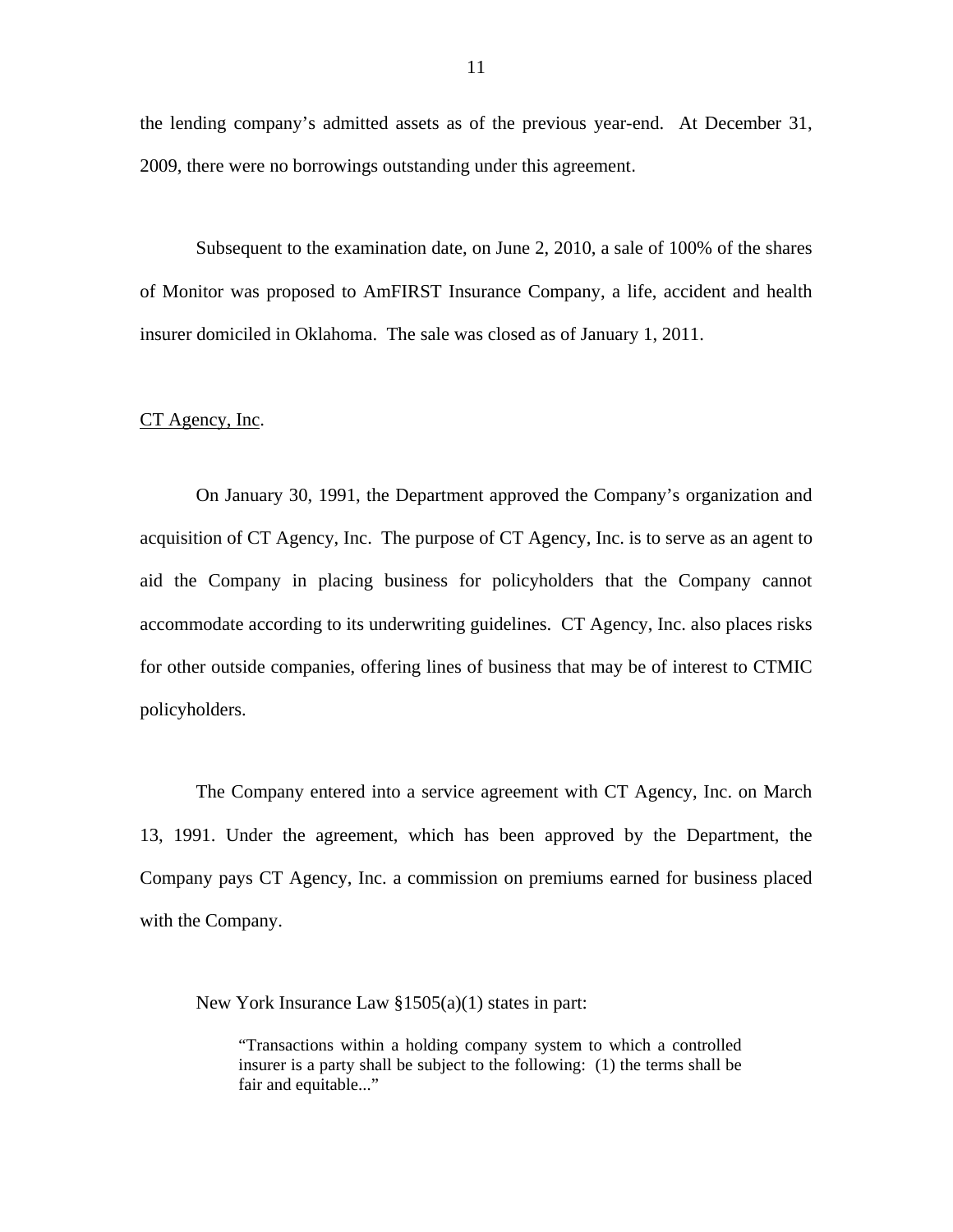<span id="page-13-0"></span>The inter-company agreements between CTMIC and its subsidiaries require that expenses be allocated in a "suitable and equitable manner". Upon review of the expenses charged between CTMIC and its subsidiaries, it was noted that the Company charges rent at \$8.00 per square foot, while the going rate for such space in the area where the office is located is \$12 to \$13 per square foot. As such, this cost is not being shared equitably, in violation of the above cited Law and the aforementioned agreements.

space within its facilities. It is recommended that the Company comply with the requirements of Section 1505(a) of the New York Insurance Law and charge an equitable rate for the rental of

It is noted that the Company rectified this deficiency while the examination was being conducted.

#### Tax Allocation Agreement

The Company entered into a consolidated tax allocation agreement, with an effective date of February 23, 2000, with its subsidiaries. This agreement was found to be consistent with the guidelines contained in Circular Letter No. 33 (1979), and was approved by the Department on May 12, 2000.

# D. Reinsurance

During the examination period and continuing thereafter, the Company acted as a managing underwriter on a "pooled basis" arrangement with Security Mutual Life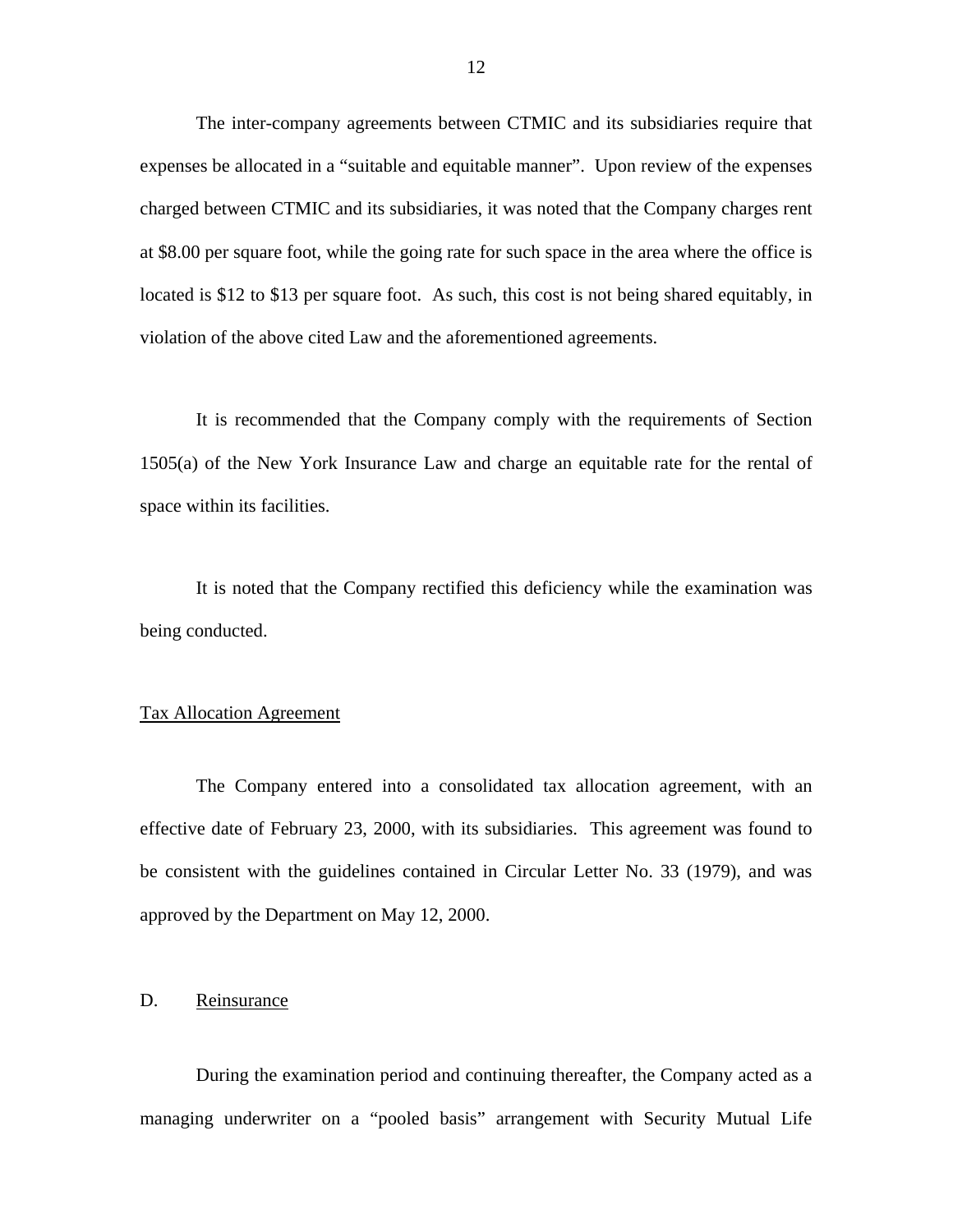Insurance Company of New York ("Security"). According to this arrangement, all school insurance policies and a small amount of special risk business are pooled by the participants.

Pursuant to the terms of this agreement, the Company and Security share in the premiums, losses and expenses of the pooled business in accordance with each Company's percentage of participation. Security pays a fee to CTMIC for its share of the administrative services based on a percentage of net premiums written.

As of December 31, 2009, the insurers included in this pooling agreement and their proportions of participation were as follows:

| Name                                                 | Percentage of Participation |
|------------------------------------------------------|-----------------------------|
| <b>Commercial Travelers Mutual Insurance Company</b> | 100%                        |
| Security Mutual Life Insurance Company of New York   | $0\% *$                     |

\* Security has an option to recapture 10% of the business.

#### Ceded Reinsurance

Commercial Travelers Mutual Insurance Company has several reinsurance agreements in effect that limit its net exposure. In addition to its pooling arrangement, CTMIC has quota share, excess of loss and catastrophe agreements with companies accredited by the Department to protect itself against excessive exposure. The examiner reviewed all ceded reinsurance agreements effective during the examination period. All agreements contained the required standard clauses including the insolvency clause meeting the requirements of Section 1308(a)(2)(A)(i) of the New York Insurance Law.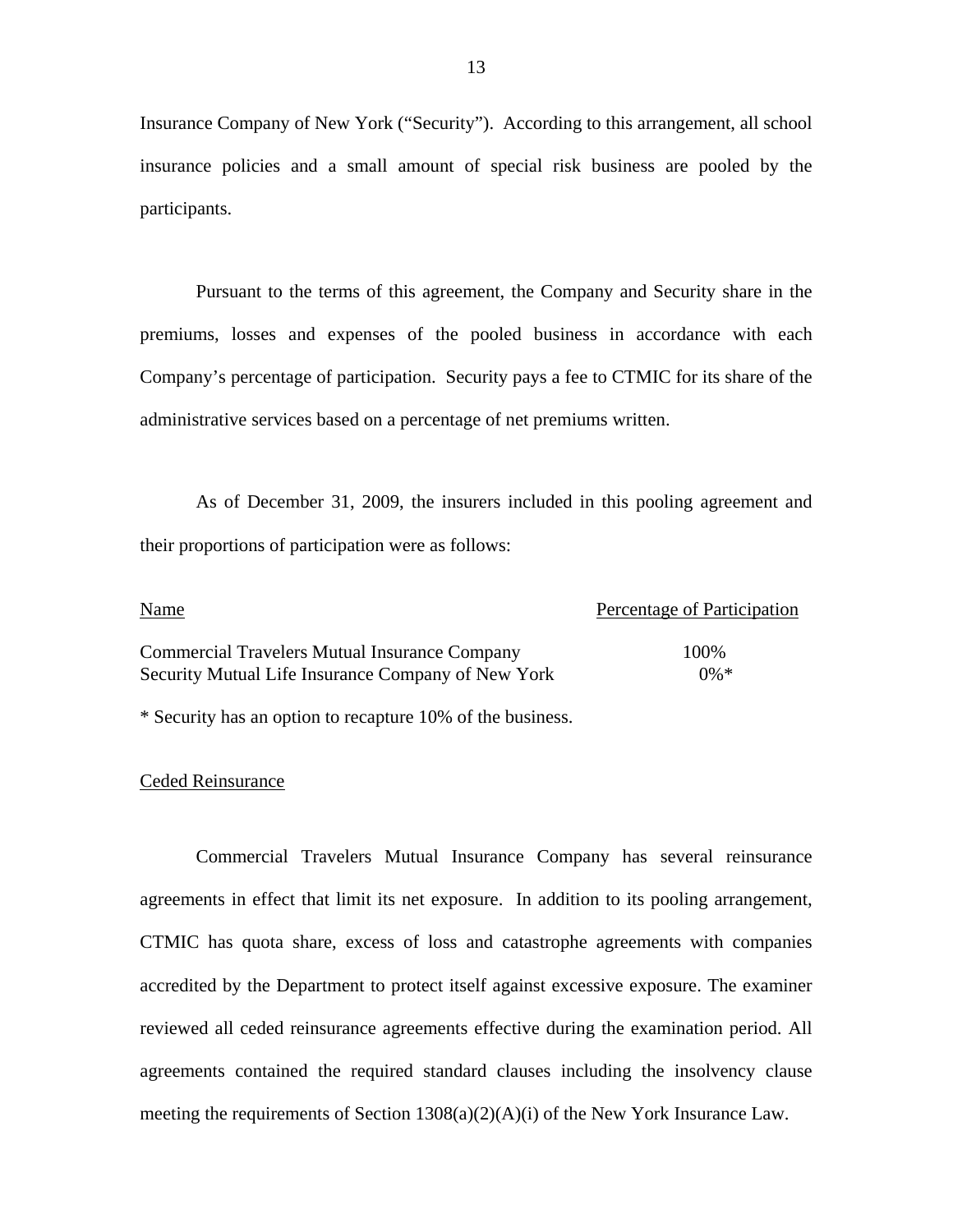An outline of the ceded reinsurance agreements in effect at December 31, 2009, is

as follows:

| <b>Type of coverage</b> | Coverage                | <b>Cession</b>               | <b>Reinsurer</b>      |
|-------------------------|-------------------------|------------------------------|-----------------------|
| Excess of loss          | <b>School Plans</b>     | 5% excess of \$100,000,      | <b>ACE</b> American   |
|                         |                         | up to \$250,000.             | Insurance Co.         |
| Excess of loss          | <b>School Plans</b>     | 95% excess of \$100,000,     | Everest Insurance Co. |
|                         |                         | up to \$250,000.             |                       |
| Excess of loss          | School Plans –          | Excess $$100,000$ , up to    | Sirius International  |
|                         | Catastrophic            | \$3,000,000, 3 or more       | Co.                   |
|                         |                         | lives.                       |                       |
| Excess of loss          | Special Risk            | Excess of \$100,000, to \$1  | Lloyd's Syndicate     |
|                         |                         | million, 3 or more lives.    | (AIG UK)              |
| Excess of loss          | <b>Accidental Death</b> | Excess of $$100,000$ , up to | AIG UK/Landmark       |
|                         | and Disability          | \$900,000.                   | Ins. Co. UK (NH)      |
| Quota share             | <b>Employee Group</b>   | 90% is automatically         | Union Security Life   |
|                         | LTD.                    | ceded to the reinsurer       | Insurance Co. of NY   |

During the examiner's review, it was noted that while the Company has an

extensive reinsurance program, some controls did not exist. These include the following:

- 1. There was no formalized strategy for reinsurance and reinsurance is not discussed regularly with the board of directors.
- 2. In selecting limits for reinsurance, there was no input sought from other corporate interested parties and there was no evaluation of the effectiveness of the program.
- Instead, it is assumed that personnel will note such eligibility. 3. The Company did not have formalized procedures or specifically assigned personnel responsible to test claims for reinsurance reimbursement eligibility.
- 4. The insurer did not obtain SAS 70 or independent CPA reports relative to its reinsurers.

It is recommended that the Company institute controls over its reinsurance

program to include the following:

- The Company should formalize its reinsurance strategy;
- The board of directors and affected departments within the Company should be consulted and/or participate in the establishment of the reinsurance program, the reinsurance contracts and the reinsurance limits;
- Management should apprise the board of directors, at least annually, of the reinsurance program's status;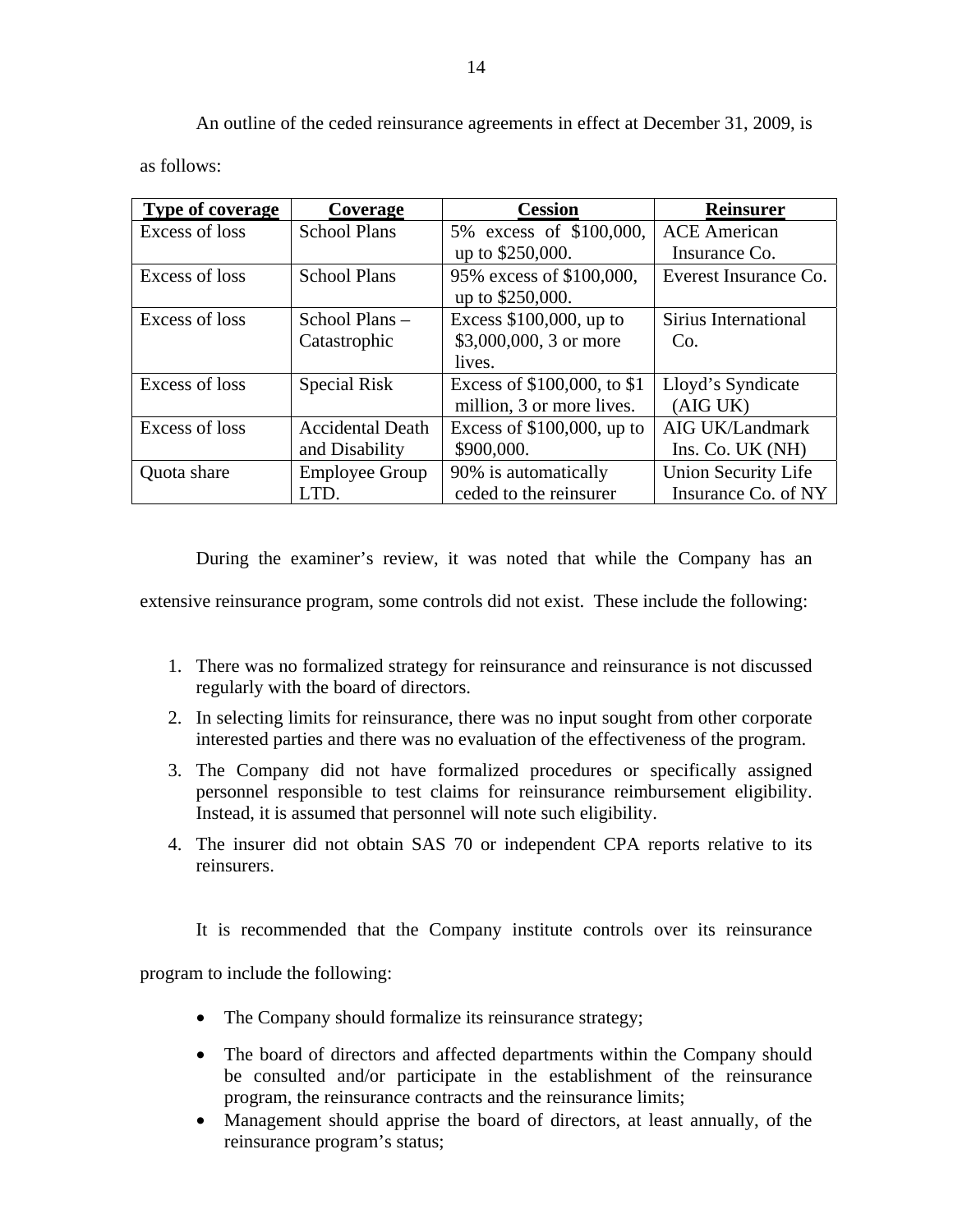- <span id="page-16-0"></span>• The Company should obtain a SAS 70 report or other control documents from its reinsurers at least annually; and
- The Company should formalize policies and procedures in order to ensure claims are handled in a timely and efficient manner.

## E. Third Party Administrators

The Company, during the examination period, maintained three claims administration agreements with third party administrators ("TPAs"). Under these agreements, the TPAs receive and adjudicate School Plan claims. They also receive complaints, although if the insured is not satisfied with the claim resolution, the complaint is turned over to the Company for handling. The four TPAs, which the Company maintained claims administration agreements with during the examination period, were as follows:

- Summit Claims Management Services
- T. L. Grosclose Associates Inc.
- Consolidated Health Plans
- NAHGA Claim Services

These TPAs each also represented broker agencies that sold the business to those schools for which the TPAs adjudicated claims.

On August 1, 2010, the Company's claims administration agreement with T. L. Grosclose Associates, Inc. was discontinued and its services under such agreement were transferred to the Company's internal claims processing unit.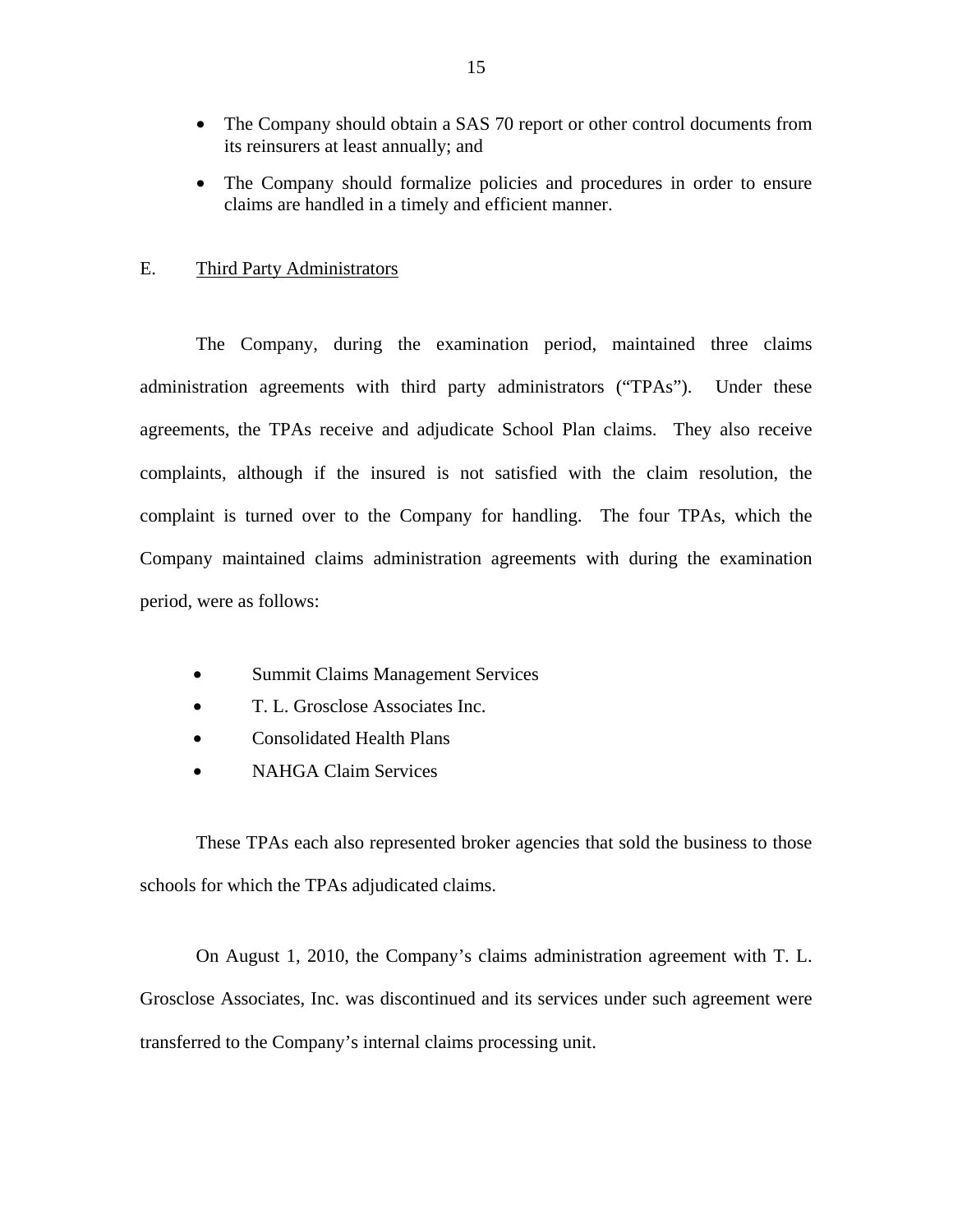The Company has not reviewed or otherwise ensured the quality of the Disaster Recovery/Business Continuity plans of its Third Party Administrators. In the event of a disaster, the Company's current plan is to bring the responsibilities in-house.

It is recommended that the Company ensure that the Disaster Recovery plans of its TPAs are valid, operational and current, with specific instructions for implementation.

# F. Significant Operating Ratios

The underwriting ratios presented below are on an earned-incurred basis and encompass the period covered by this examination:

|                                 | <b>Amounts</b> | <b>Ratios</b> |
|---------------------------------|----------------|---------------|
| Claims incurred                 | 64,423,721     | 61.5%         |
| Commissions on premium          | 15,778,230     | 15.1%         |
| General administrative expenses | 26,163,299     | 25.0%         |
| Net underwriting gain           | (1,632,337)    | $(1.6\%)$     |
| Premiums earned                 | 104,732,913    | 100%          |

## G. Accounts and Records

During the course of the examination, it was noted that the Company's treatment of certain items was not in accordance with statutory accounting principles or annual statement instructions. A description of such items is as follows: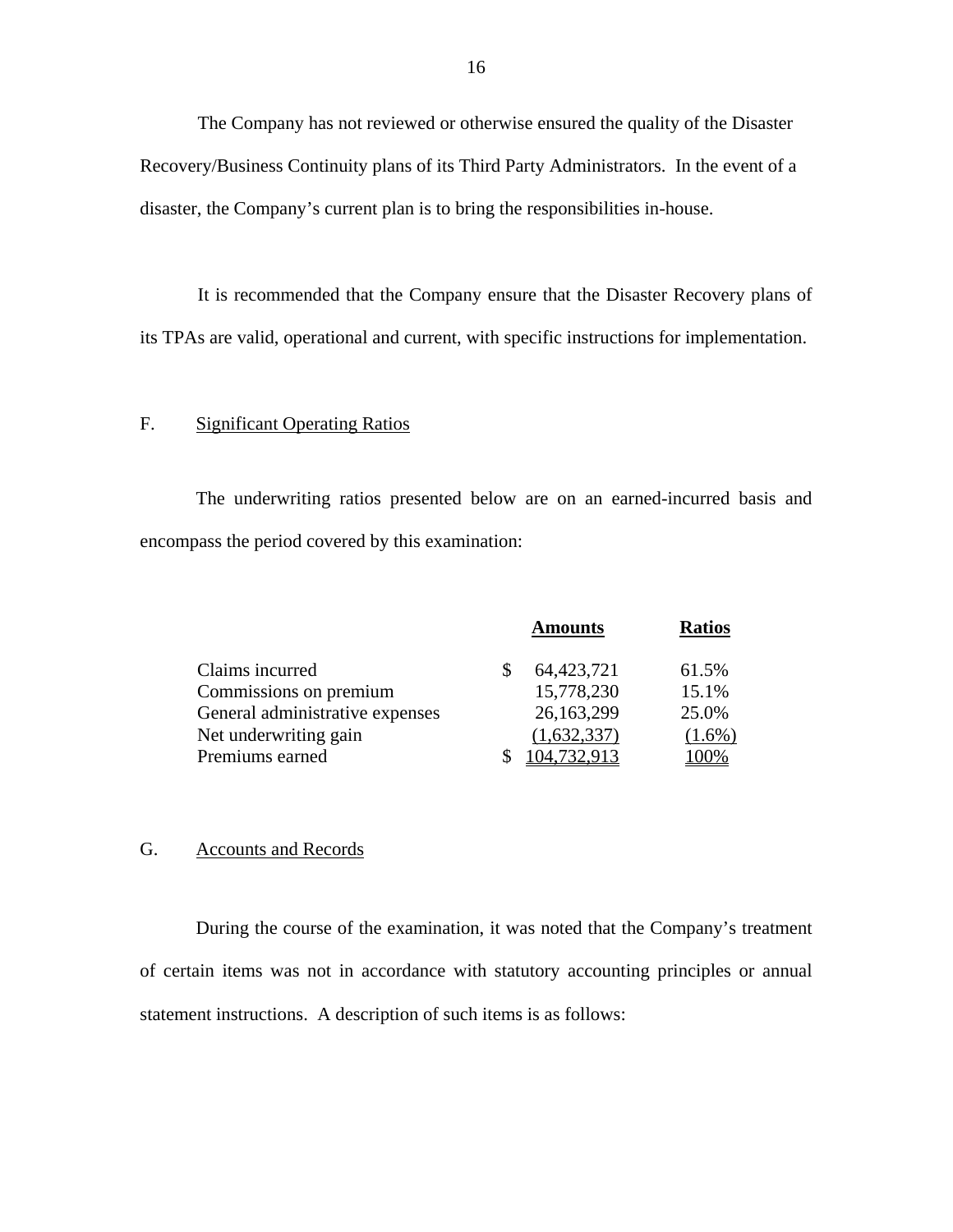#### 1. Custodial Agreements

Section  $1314(g)(1)$  of the New York Insurance Law states:

"No exchange, release or other transfer of deposited securities, or any interest therein, shall be valid unless: (i) countersigned by a member of the state tax commission or a person designated for such purpose by such commission, and (ii) requested by the depositing insurer. Except for a transfer for redemption or refunding, the depositing insurer's request must be evidenced in such manner as the superintendent requires."

A review of the Custodial Agreement for the Superintendent's Security Deposit held pursuant to Section 4206 of the New York Insurance Law revealed that the agreement did not include the above cited requirement.

It is recommended that the Company comply with the requirements of Section 1314(g)(1) of the New York Insurance Law and include in its Custodial Agreement for the New York State Escrow Deposit all clauses required by that Law.

Subsequent to the examination, the Company had this Custodial Agreement amended to include such requirement.

#### 2. Premiums Receivable

At each year-end during the three-year examination period, the Company maintained large balances of non-admitted premium receivables. The Company maintained that the balances, which were overdue by greater than 90 days, were the result of certain School Groups failing to remit their premiums to their agents, who are responsible for premium collection. However, the Company was not able to demonstrate that the schools and not the agents were withholding premiums. Additionally, when the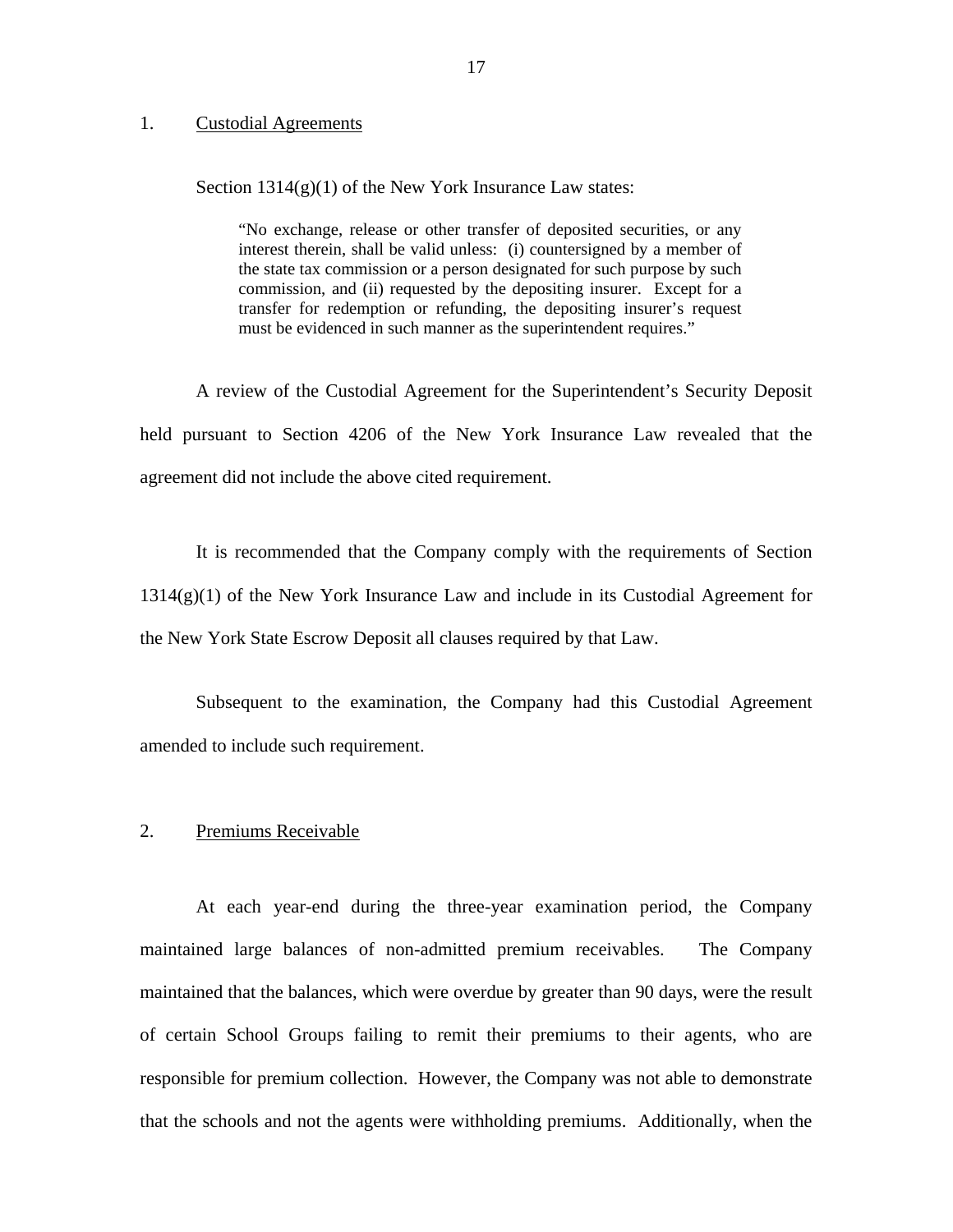<span id="page-19-0"></span>examiners tested a sample of premium notices to ensure they were being sent to the School Groups in a timely manner, there were five instances where the Company was unable to demonstrate that any billings were sent to those Groups at all.

It is recommended that the Company ensure that its agents are properly billing for their School Groups. Additionally, it is recommended that, where an agent is maintaining a large unpaid premium balance at year end, the Company take steps to definitively establish the cause for the late premium balances and initiate collection.

Upon review of the College group contracts, it was noted that the contracts did not contain a firm time-frame within which premiums must be paid, or the groups are cancelled. While not statutorily required, the lack of a contractual grace period limits the Company's ability to ensure premiums are paid timely.

It is recommended that the Company place grace cancellation periods within its College group contracts.

## H. Special Risk Coverage

When the Company sells a Special Risk policy, it is agreeing to cover a sports team or other special event. Customarily, the policy page indicates the number of people that are covered, but does not include the specific names of the insureds. The Company's explanation for this omission is that the insureds could change at any time prior to the initiation of the policy, depending on the team that is selected for the event being covered. However, where the Company is unaware of the insured's exact identity, it opens itself up to fraudulent activity.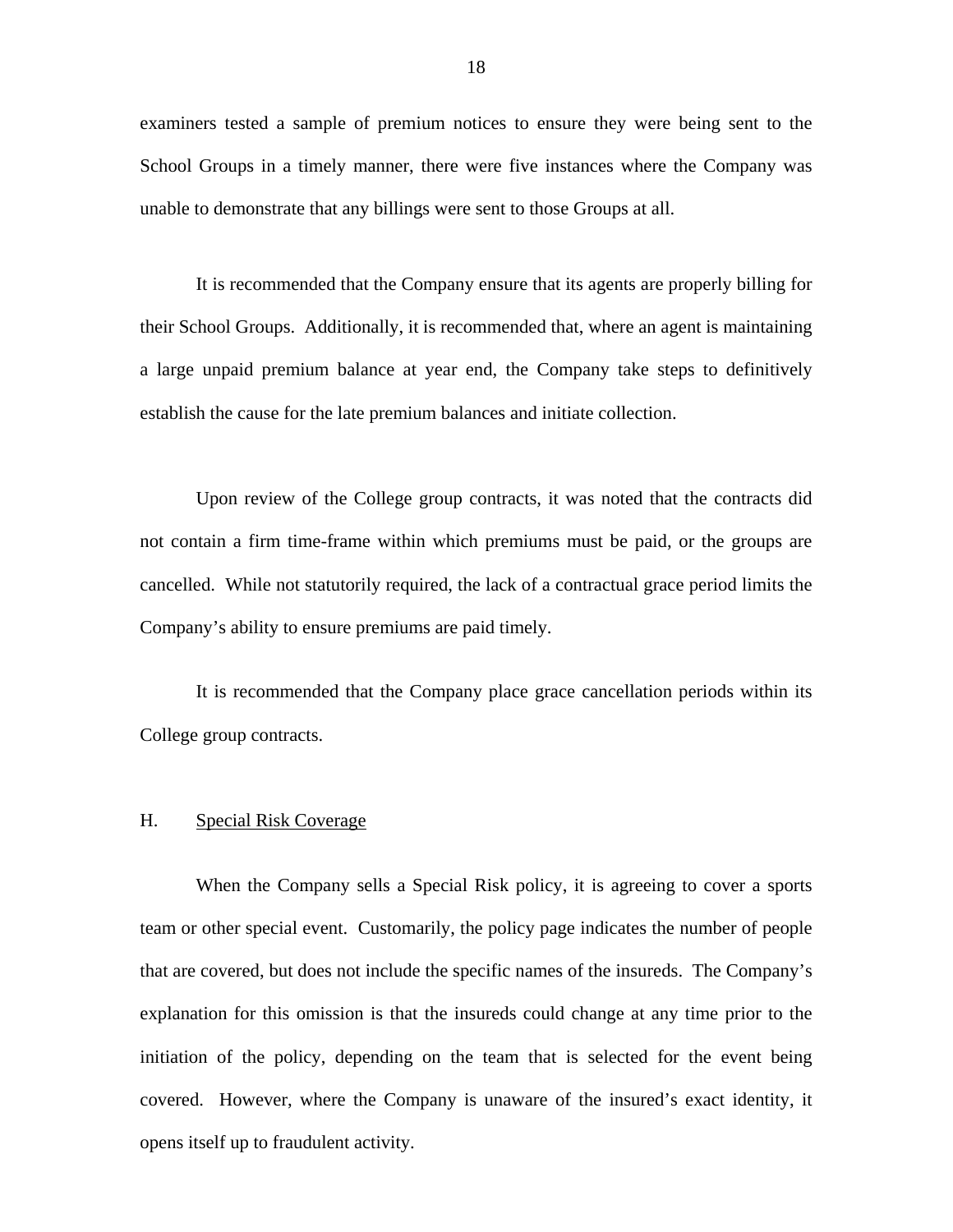<span id="page-20-0"></span>It is recommended that the Company take steps to mitigate the risks associated with its failure to obtain the policy listing of insureds under its Special Risk coverage contracts.

#### I. Information Technology

The Information Technology ("IT") portion of the examination was performed in accordance with the National Association of Insurance Commissioners ("NAIC") *Financial Condition Examiners Handbook, 2009 Edition* (the "Handbook"), utilizing a modified Exhibit C (*Evaluation of Controls in Information Technology*) approach. The review was modified because the Company is not required to comply with either the Sarbanes Oxley Act ("SOX"), or the NAIC's Model Audit Rule ("MAR"). The Company is also not required to follow the Control Objectives for Information and related Technology ("COBIT") framework. These waivers are all granted because the Company's premium volume is below the thresholds stipulated under the cited requirements.

The examiner also incorporated findings noted by the Company's Internal Auditor. The review was further leveraged by discussions, findings and documentation provided by the Company's external auditor, BKD, LLP.

The objective of the review was to assess the Company's IT general controls ("ITGC") and procedures through the identification of inherent risk, mitigating controls and residual risk. Substantive testing was performed where deemed appropriate,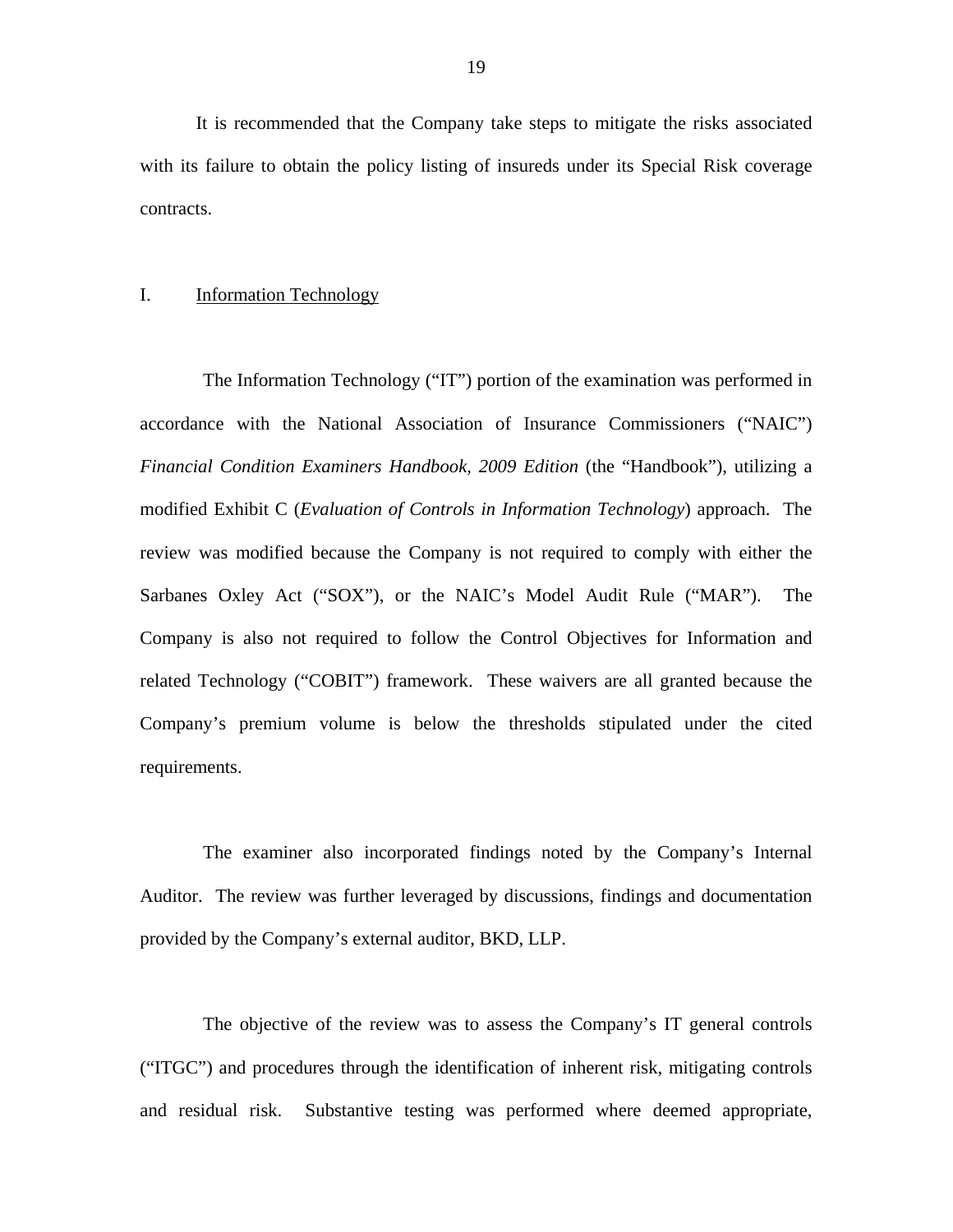areas targeted during the review included the following:

- IT management and organizational controls;
- Application and operating system software change controls;
- System and program development controls;
- Overall systems documentation;
- Logical and physical security controls;
- Contingency planning;
- Local and wide area networks;
- Personal computers; and
- Mainframe controls.

During the review, the following was noted:

- 1. The Company did not have a formally documented IT strategic plan that was presented to the board of directors and/or audit committee for their acknowledgement and approval.
- 2. IT hardware was purchased without going through the Company's DPR ("Data Processing Request") System, thus bypassing the IT inventory list.
- 3. The IT programming staff had complete access to both testing and live application. A signed policy was added recently, but no formal internal control testing were in place to detect fraud. Such controls can exist in many forms including internal audit.
- 4. The Company did not have an electronic image backup system to support claims processing, although the readiness for such a system was put in place. Sensitive paper claim files, which do not have duplicates, are thus exposed and vulnerable to fire, theft and unauthorized use.
- 5. The computer room did not have an automatic fire suppression system in place, leaving critical computer components vulnerable.
- 6. No flood and water detection equipment were present in the basement leaving key computer electronics exposed. The Company recently installed water detectors that are connected to the ADT fire and theft monitoring system.
- 7. Routers and network data lines located in the basement were exposed and vulnerable to unauthorized use or intrusion. The Company recently constructed a locked enclosure separating the components.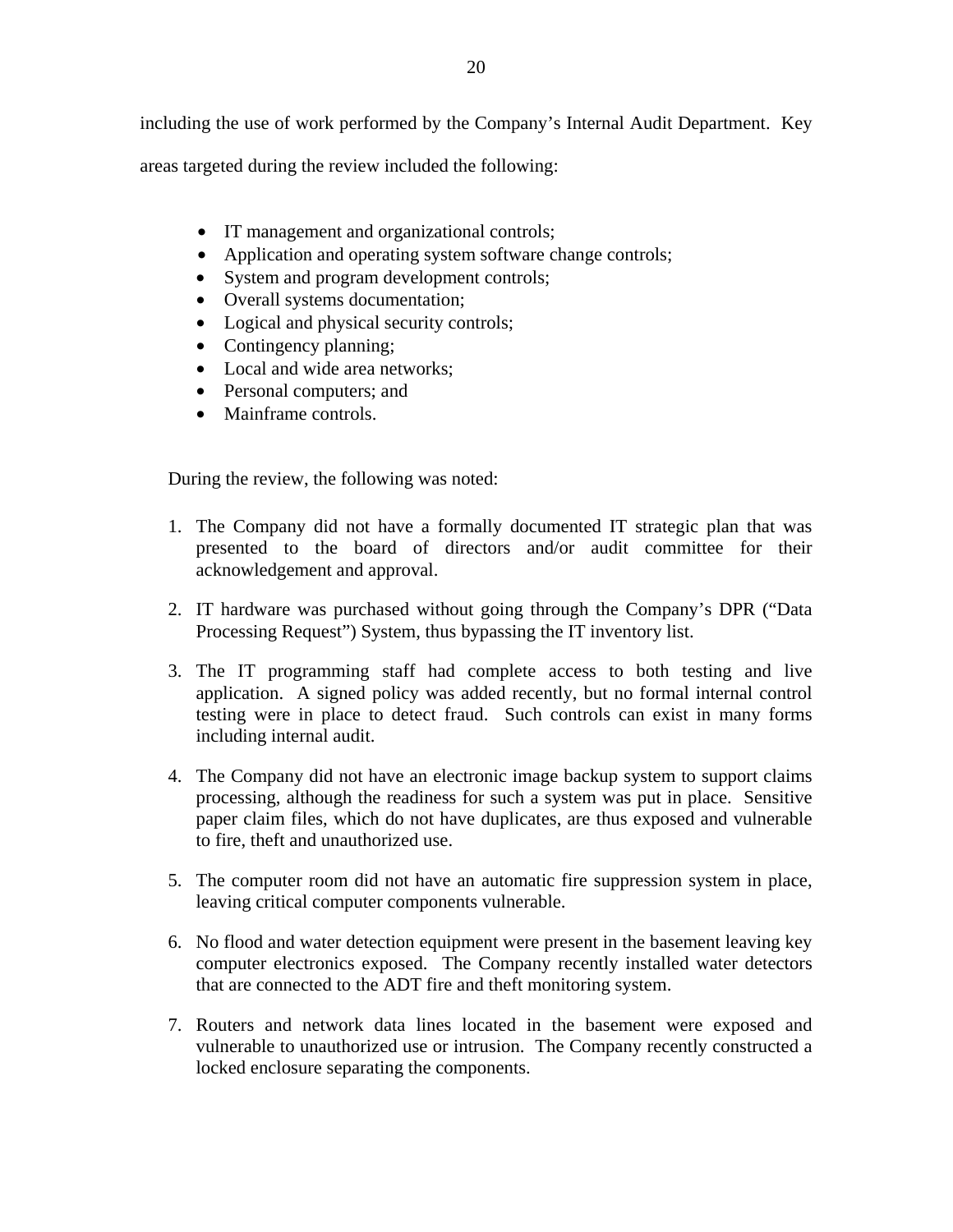It is recommended that the Company improve upon existing controls of its IT Department by developing and incorporating the following controls within its IT Control procedures:

- A formally documented IT Strategic Plan which is presented to the board of directors and audit committee on a periodic basis.
- A policy that requires that purchasing of all computer and electronic equipment go through the IT DPR approval process.
- staff on live applications. Institute periodic testing of transactions entered into by the programming
- Improve upon the security and storing process of sensitive claim files, which may be accomplished through the use of an electronic image backup system, which reduces the exposure and vulnerability of claim files to fire, theft and unauthorized use.
- Installation of a fire suppression system for its computer room.

#### External IT Audit

The most recent external audit of the Company's IT Department was conducted by the Company's external auditor, BKD, LLP in 2010. Material weaknesses were presented by BKD to the Company's Audit Committee.

It was noted that findings from the aforementioned IT audit were not communicated by Company management to the Company's IT Department in a direct and expeditious manner.

The Company has since complied with the IT recommendations as noted by BKD, LLP.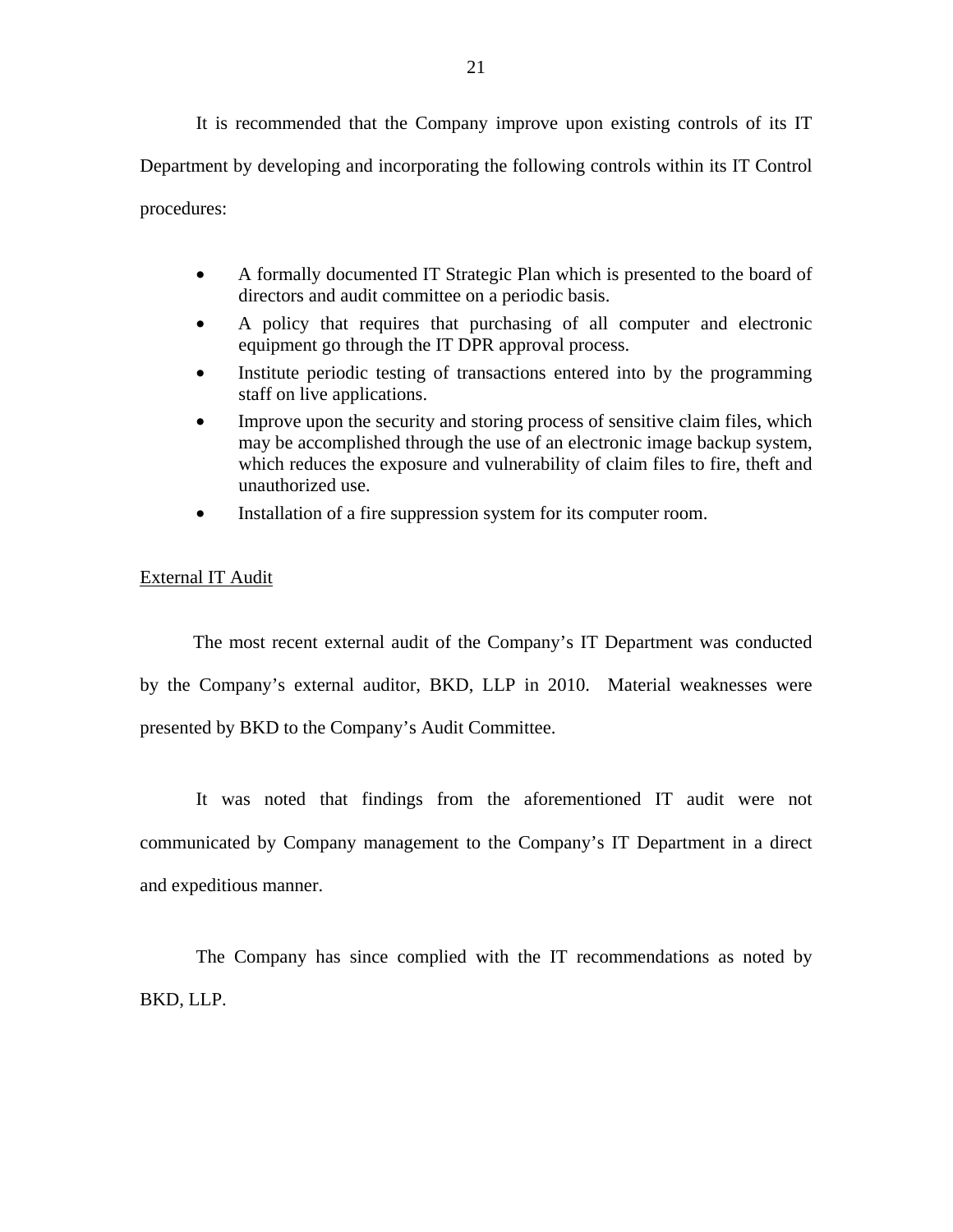It is recommended that the Company ensure that its IT Department is apprised of all internal and external audit issues pertaining to IT issues and that such apprisement of internal and external audit issues take place in an expeditious manner.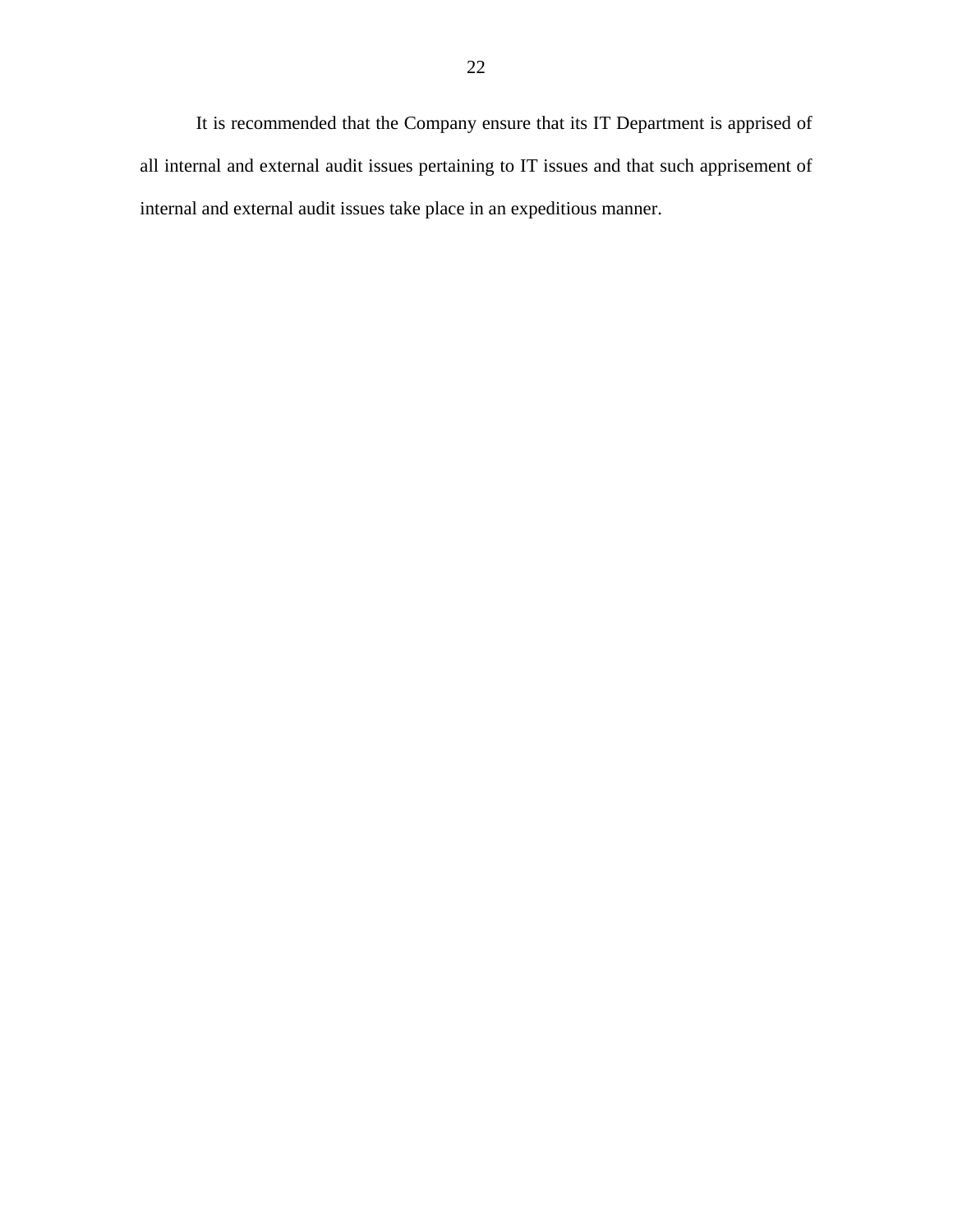# **4. FINANCIAL STATEMENTS**

# A. Balance sheet

The following compares the assets, liabilities, and surplus as determined by this examination to those reported by the Company in its filed Annual Statement, as of December 31, 2009:

|                                          |              |                | Surplus<br>Increase/ |
|------------------------------------------|--------------|----------------|----------------------|
| Assets                                   | Examination  | <u>Company</u> | (Decrease)           |
| <b>Bonds</b>                             | \$8,988,745  | \$8,988,745    |                      |
| Common stock                             | 4,980,744    | 4,980,744      |                      |
| Real estate - properties occupied by the |              |                |                      |
| Company                                  | 219,212      | 219,212        |                      |
| Cash, cash equivalents, and short-term   |              |                |                      |
| investments                              | 16,680,211   | 16,680,211     |                      |
| Investment income due and accrued        | 62,859       | 62,859         |                      |
| Uncollected premiums and agents'         |              |                |                      |
| balances in the course of collection     | 608,124      | 608,124        |                      |
| Amounts recoverable from reinsurers      | 78,060       | 78,060         |                      |
| Amounts receivable relating to           |              |                |                      |
| uninsured plans                          | 25,213       | 25,213         |                      |
| Current federal and foreign income tax   |              |                |                      |
| recoverable and interest thereon         | 696,064      | 696,064        |                      |
| Net deferred tax asset                   | 962,374      | 962,374        |                      |
| Guaranty funds receivable or on deposit  | 38,987       | 38,987         |                      |
| Intangible pension asset                 | 432,805      | 432,805        |                      |
| Total assets                             | \$33,773,398 | \$33,773,398   |                      |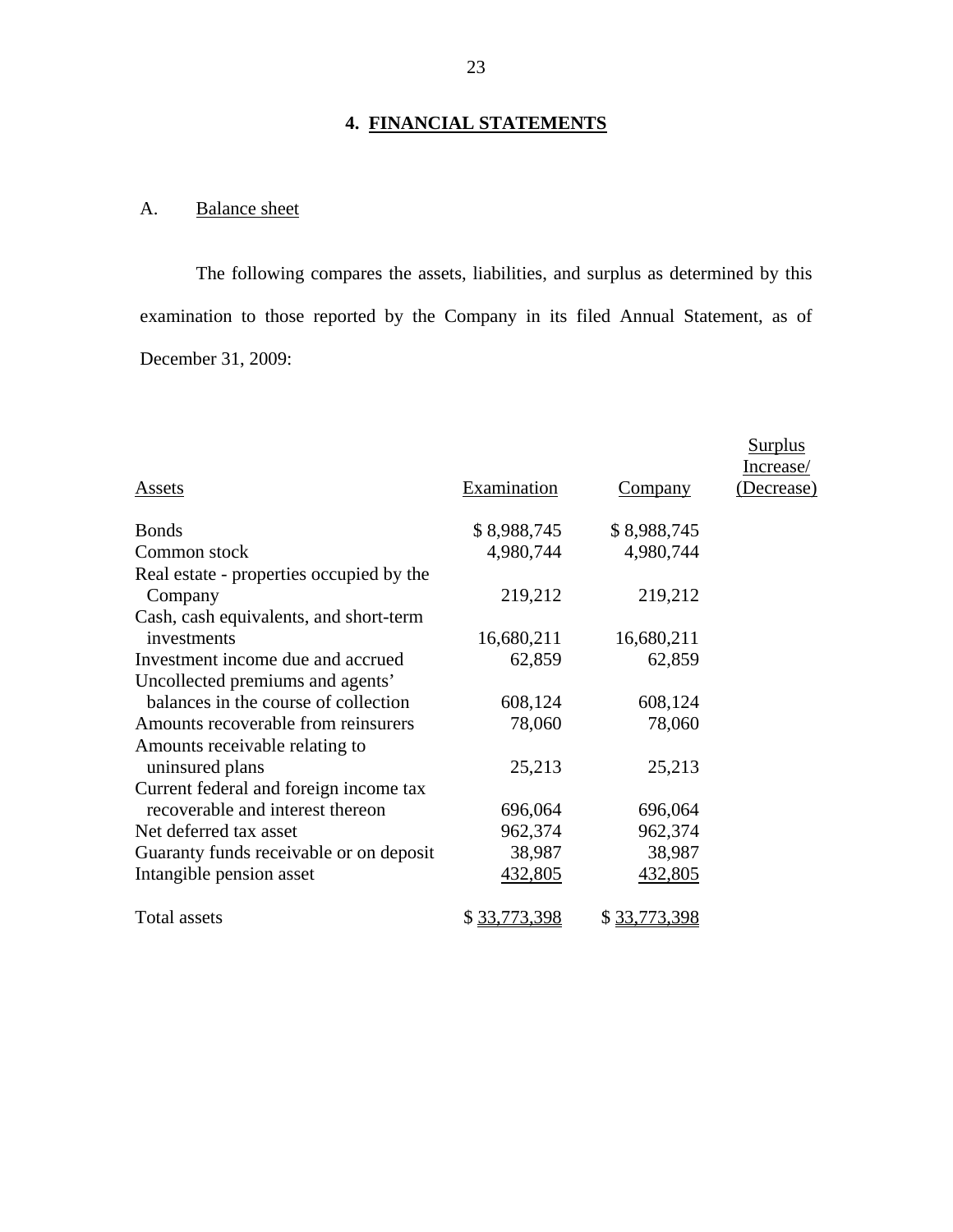| Liabilities                                                                                     | Examination     | Company         | <b>Surplus</b><br>Increase<br>(Decrease) |
|-------------------------------------------------------------------------------------------------|-----------------|-----------------|------------------------------------------|
| Aggregate reserve for accident and                                                              |                 |                 |                                          |
| health contracts                                                                                | \$14,505,441    | \$14,505,441    |                                          |
| Accident and health contract claims                                                             | 8,913,611       | 7,763,611       | \$(1,150,000)                            |
| Premiums and annuity considerations                                                             |                 |                 |                                          |
| for life and accident and health                                                                |                 |                 |                                          |
| contracts received in advance                                                                   | 116,155         | 116,155         |                                          |
| Commissions to agents due or accrued-                                                           |                 |                 |                                          |
| accident and health                                                                             | 681,953         | 681,953         |                                          |
| General expenses due or accrued                                                                 | 551,935         | 551,935         |                                          |
| Taxes, licenses and fees due or accrued,                                                        |                 |                 |                                          |
| excluding federal income taxes                                                                  | 210,740         | 210,740         |                                          |
| Remittances and items not allocated                                                             | 10,980          | 10,980          |                                          |
| Liability for benefits for employees and                                                        |                 |                 |                                          |
| agents if not included above                                                                    | 1,110,185       | 1,110,185       |                                          |
| Payable to parent, subsidiaries and                                                             |                 |                 |                                          |
| affiliates                                                                                      | 15,428          | 15,428          |                                          |
| Checks pending escheatment to states                                                            | 27,203          | 27,203          |                                          |
| <b>Total liabilities</b>                                                                        | \$26,143,631    | \$24,993,631    | \$ (1,150,000)                           |
| <b>Surplus</b>                                                                                  |                 |                 |                                          |
| Unassigned funds                                                                                | 7,629,767<br>\$ | \$<br>8,779,767 | (1,150,000)                              |
| <b>Surplus</b>                                                                                  | 7,629,767<br>\$ | 8,779,767<br>\$ | \$ (1,150,000)                           |
| Total liabilities and surplus                                                                   | \$33,773,398    | \$33,773,398    |                                          |
| Note: The Internal Revenue Service has not conducted any audits of the income tax returns filed |                 |                 |                                          |

on behalf of the Company through tax year 2009. The examiner is unaware of any potential exposure of the Company to any tax assessments and no liability has been established herein relative to such contingency.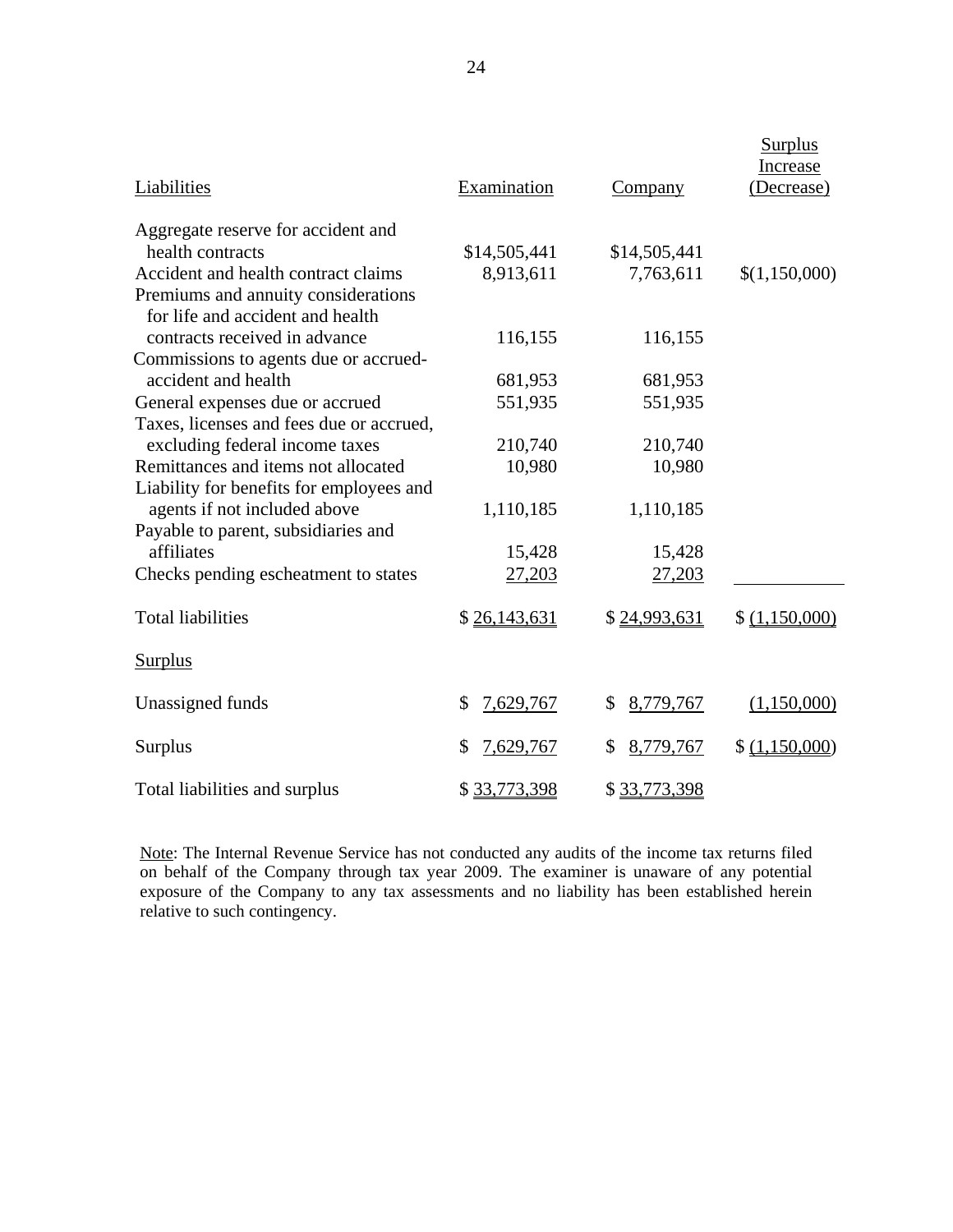B. Statement of Revenue and Expenses and Surplus

<u>Revenue</u><br>Premiums Surplus decreased \$4,287,087 during the period January 1, 2007 through December 31, 2009, as follows: Net investment income \$104,732,913 1,685,242

| Miscellaneous income                            | 353,151      |                  |
|-------------------------------------------------|--------------|------------------|
| Total revenue                                   |              | \$106,771,306    |
| <b>Expenses</b>                                 |              |                  |
| Disability benefits and benefits under accident |              |                  |
| and health contracts                            | \$65,711,753 |                  |
| Premium deficiency reserve                      | 1,150,000    |                  |
| Decrease in aggregate reserves                  | (1,288,032)  |                  |
| Commissions on premiums                         | 7,604,755    |                  |
| Commissions and expense allowances on           |              |                  |
| reinsurance assumed                             | 8,173,475    |                  |
| General insurance expenses                      | 23,599,514   |                  |
| Insurance taxes, licenses and fees, excluding   |              |                  |
| federal income taxes                            | 2,554,987    |                  |
| Miscellaneous losses                            | 8,798        |                  |
| Total underwriting expenses                     |              | \$107,515,250    |
| Net gain from operations before federal         |              |                  |
| income taxes                                    |              | \$<br>(743, 944) |
| Federal and foreign income taxes                |              | 362,565          |
| Net gain from operations after federal income   |              |                  |
| tax                                             |              | (1,106,509)      |
| Net realized capital losses                     |              | (169, 583)       |
| Net loss                                        |              | \$(1,276,092)    |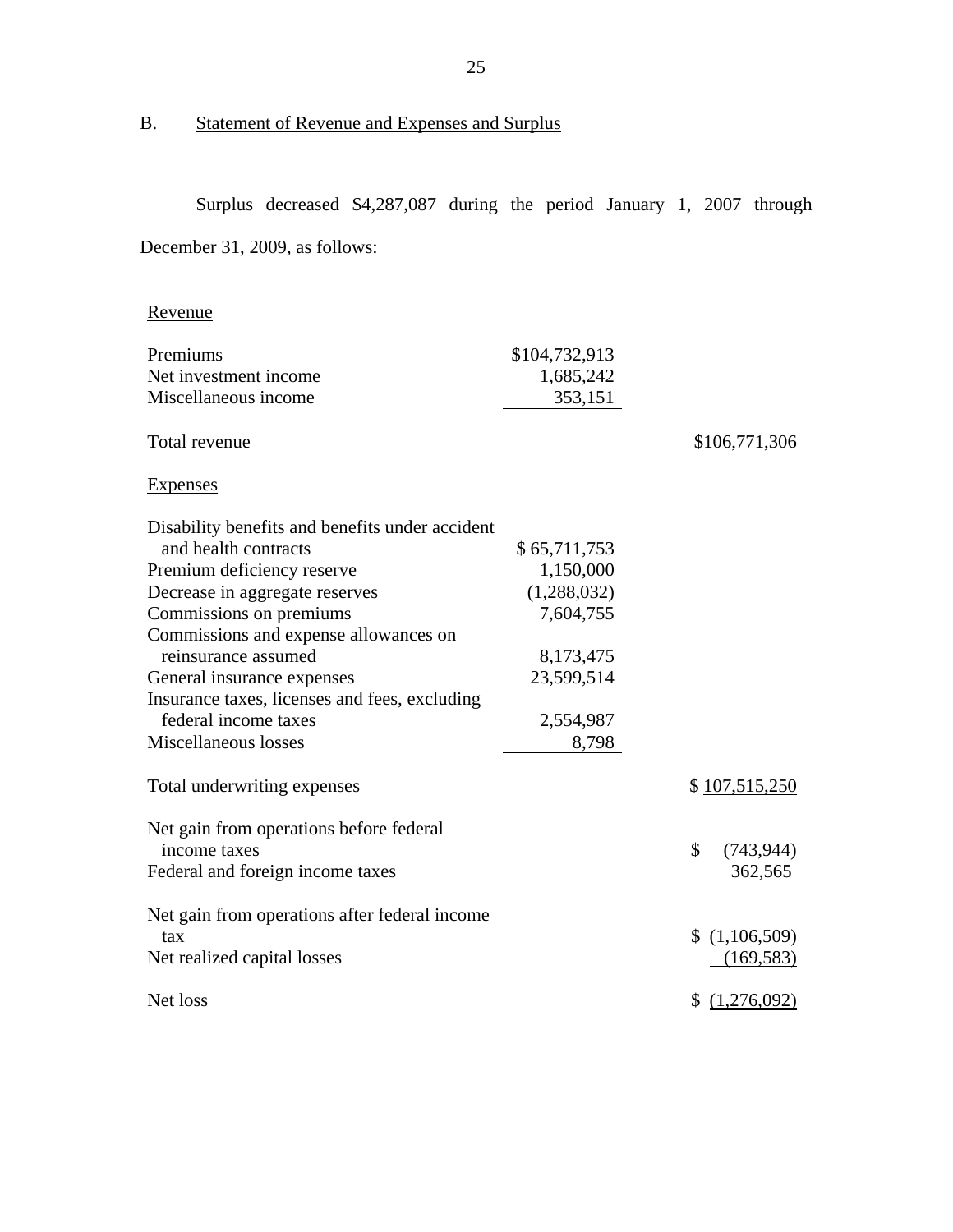# Change in Surplus

| Surplus, per report on examination, |              |
|-------------------------------------|--------------|
| as of December 31, 2006             | \$11,916,854 |

|                                                                                                         | Gains in<br><b>Surplus</b> | Losses in<br><b>Surplus</b> |             |
|---------------------------------------------------------------------------------------------------------|----------------------------|-----------------------------|-------------|
| Net loss<br>Change in net unrealized capital gains                                                      |                            | \$1,276,092<br>1,276,963    |             |
| Change in net deferred income tax<br>Change in non-admitted assets<br>Aggregate write-ins for gains and | \$196,296                  | 2,057,809                   |             |
| losses in surplus<br>Net decrease in surplus                                                            | 127,481                    |                             | (4,287,087) |
| Surplus, per report on examination,                                                                     |                            |                             |             |
| as of December 31, 2009                                                                                 |                            |                             |             |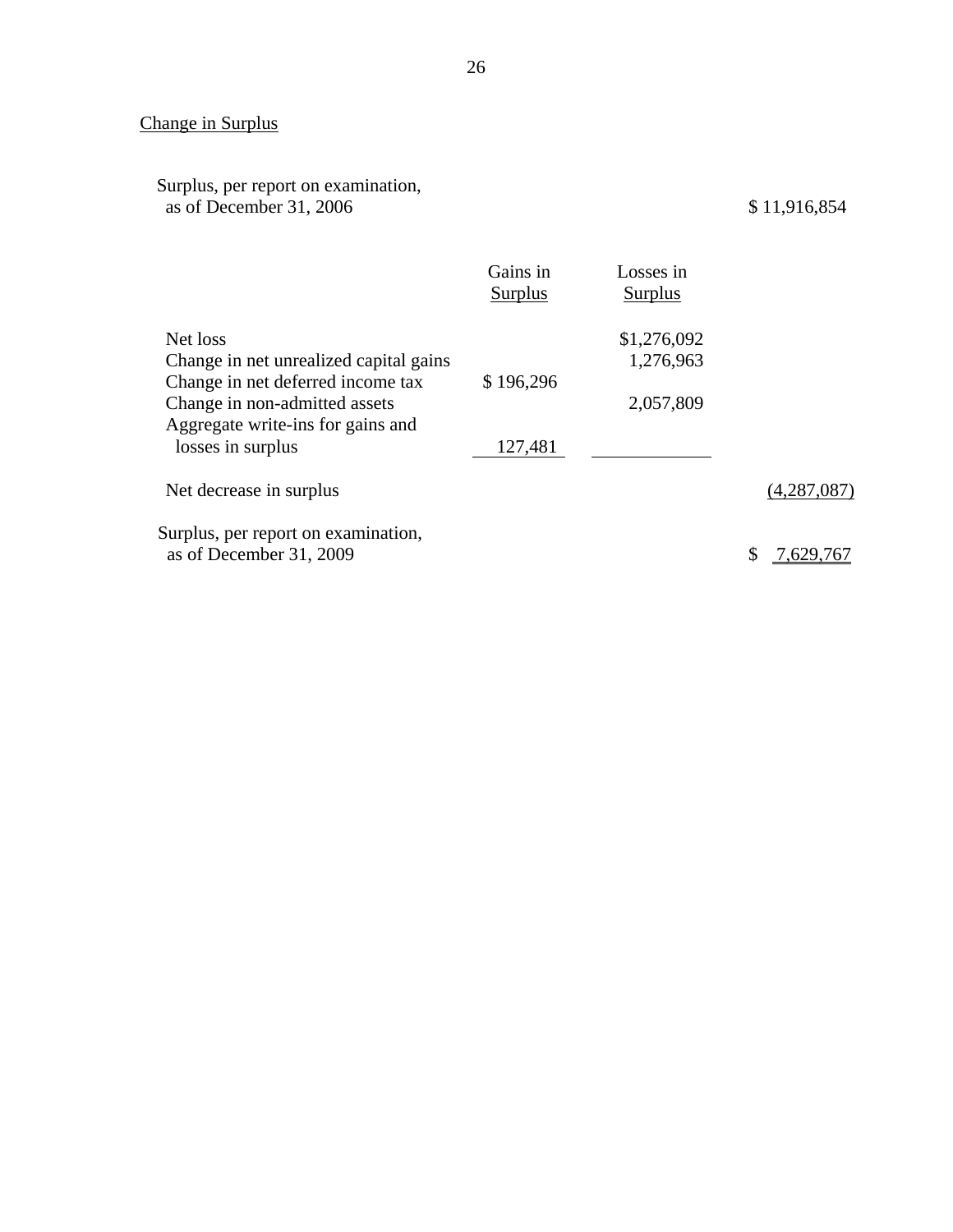#### **5. UNPAID CLAIMS**

# <span id="page-28-0"></span>A. Aggregate Reserve For Accident and Health Contracts

The examination liability of \$14,505,441 for the above captioned account is the same as the amount reported by the Company in its filed annual statement as of December 31, 2009.

The examination analysis of the claims unpaid reserve was conducted in accordance with generally accepted actuarial principles and practices and was based on statistical information contained in the Company's internal records and in its filed annual statements as verified by the examiner.

The examination reserve was based upon actual payments made through a point in time, plus an estimate for claims remaining unpaid at that date. Such estimate was calculated based on actuarial principles, which utilized the Company's experience in projecting the ultimate cost of claims incurred on or prior to December 31, 2009.

#### B**.** Accident and Health Claims - Premium Deficiency Reserve

The examination liability of \$8,913,611 is \$1,150,000 more than the \$7,763,611 reported by the Company in its annual statement filed as of December 31, 2009.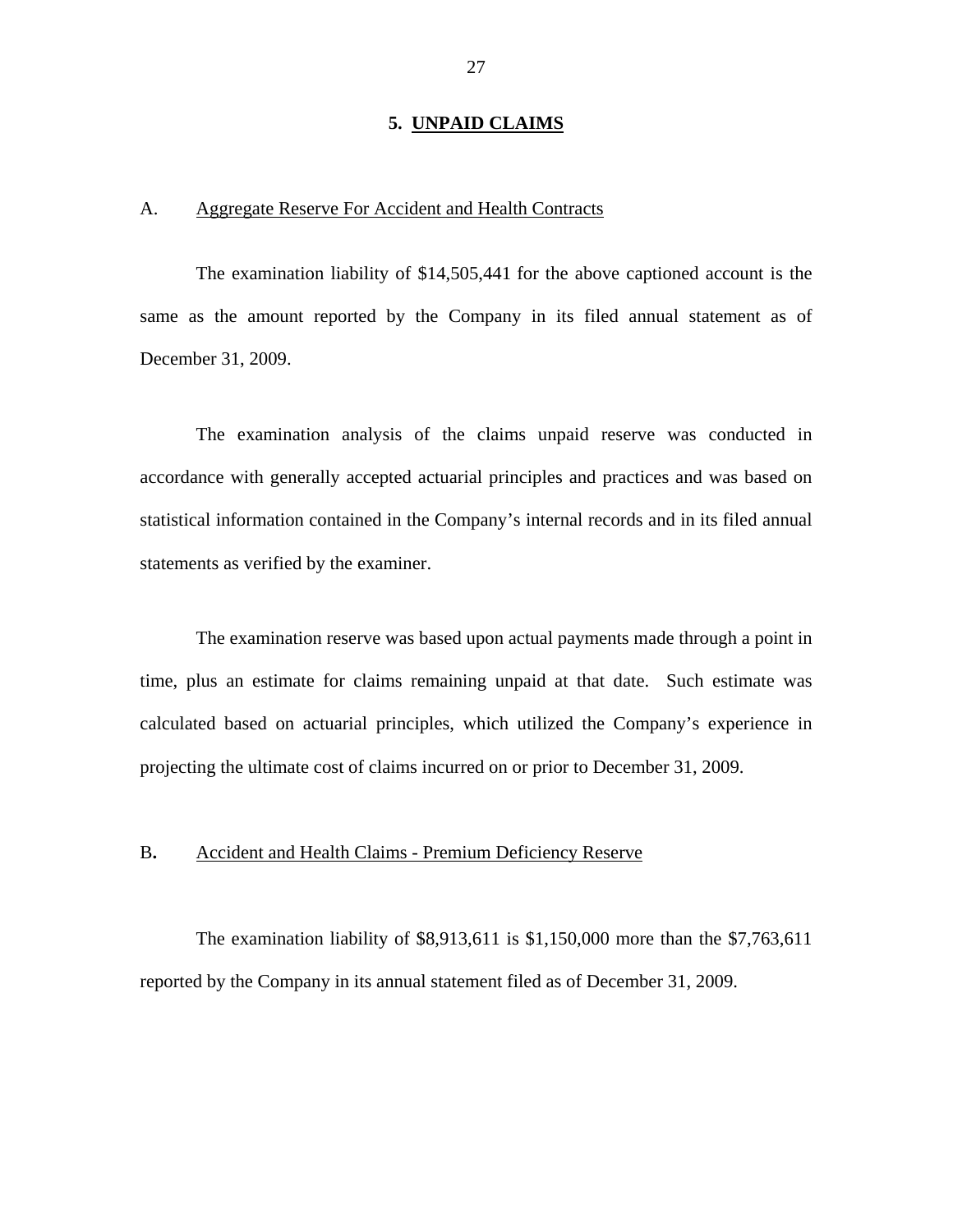The above change reflects the amount of the premium deficiency reserve ("PDR") as established by this examination in the aggregate amount of \$1,150,000 as of December 31, 2009. It was noted that the Company had not reported a liability for a PDR in its filed annual statement as of December 31, 2009.

The premium deficiency reserve established by this examination was related to the Company's Student Plan line of business.

The above premium deficiency reserve was established in accordance with the provisions of Paragraph 18 of the Statements of Statutory Accounting Principles ("SSAP") No. 54 of the NAIC Accounting Practices and Procedures Manual*,* which states:

> "When the expected claims payments or incurred costs, claim adjustment expenses and administration costs exceed the premiums to be collected for the remainder of a contract period, a premium deficiency reserve shall be recognized by recording an additional liability for the deficiency, with a corresponding charge to operations. For purposes of determining if a premium deficiency exists, contracts shall be grouped in a manner consistent with how policies are marketed, serviced and measured. A liability shall be recognized for each grouping where a premium deficiency is indicated. Deficiencies shall not be offset by anticipated profits in other policy groupings. Such accruals shall be made for any loss contracts, even if the contract period has not yet started."

It is recommended that the Company comply with the provisions of Paragraph 18 of SSAP No. 54 of the NAIC Accounting Practices and Procedures Manual by establishing an appropriate liability for its premium deficiency reserve.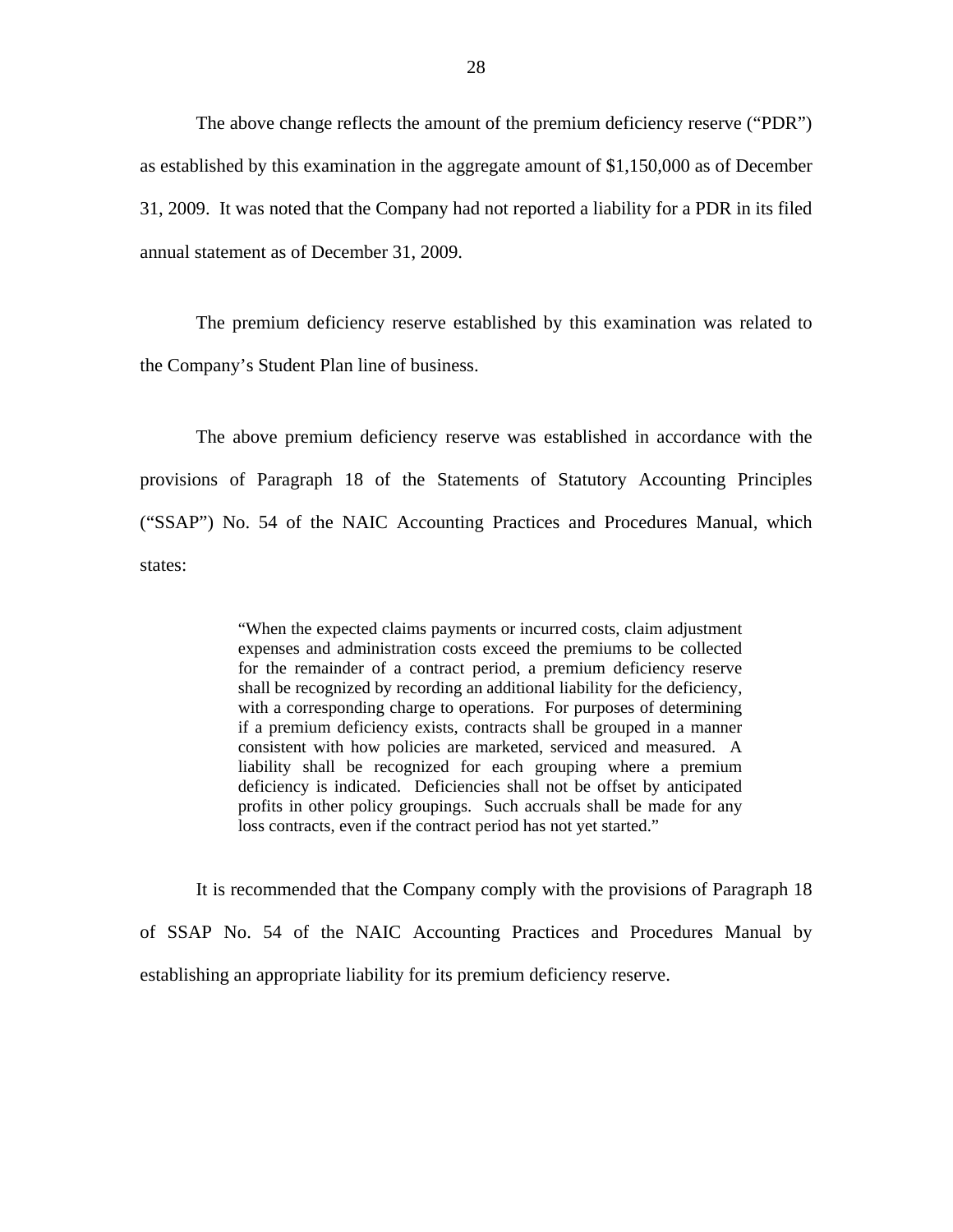#### **6. MARKET CONDUCT ACTIVITIES**

<span id="page-30-0"></span>In the course of this examination, a review was made of the manner in which the Company conducts its business and fulfills its contractual obligations to policyholders and claimants. The review was general in nature and is not to be construed to encompass the more precise scope of a market conduct examination. The review was directed at the practices of the Company in the following major areas:

- A. Claims adjudication testing
- B. Prompt payment of claims
- C. Disclosure information
- D. Record retention
- E. Privacy
- F. Grievances
- G. Retro-termination of policies
- H. Agents and brokers
- I. Schedule H Aging analysis of unpaid claims J. Department Circular Letter No. 9 (1999)
- 

## A. Claims Adjudication Testing

Section 3234 of the New York Insurance Law describes the circumstances under which an Explanation of Benefits statement ("EOB") is to be provided to the insured and prescribes the contents of that document. Section 3234(b)(3) of the New York Insurance Law indicates that EOBs must contain, "an identification of the service for which the claim is to be made."

During the review of claims, it was noted that, in violation of Section 3234(b)(3) of the New York Insurance Law, there were a small number of instances in which the Company failed to include the service description on the EOB. Instead it listed the provider's name in the space designated for that information.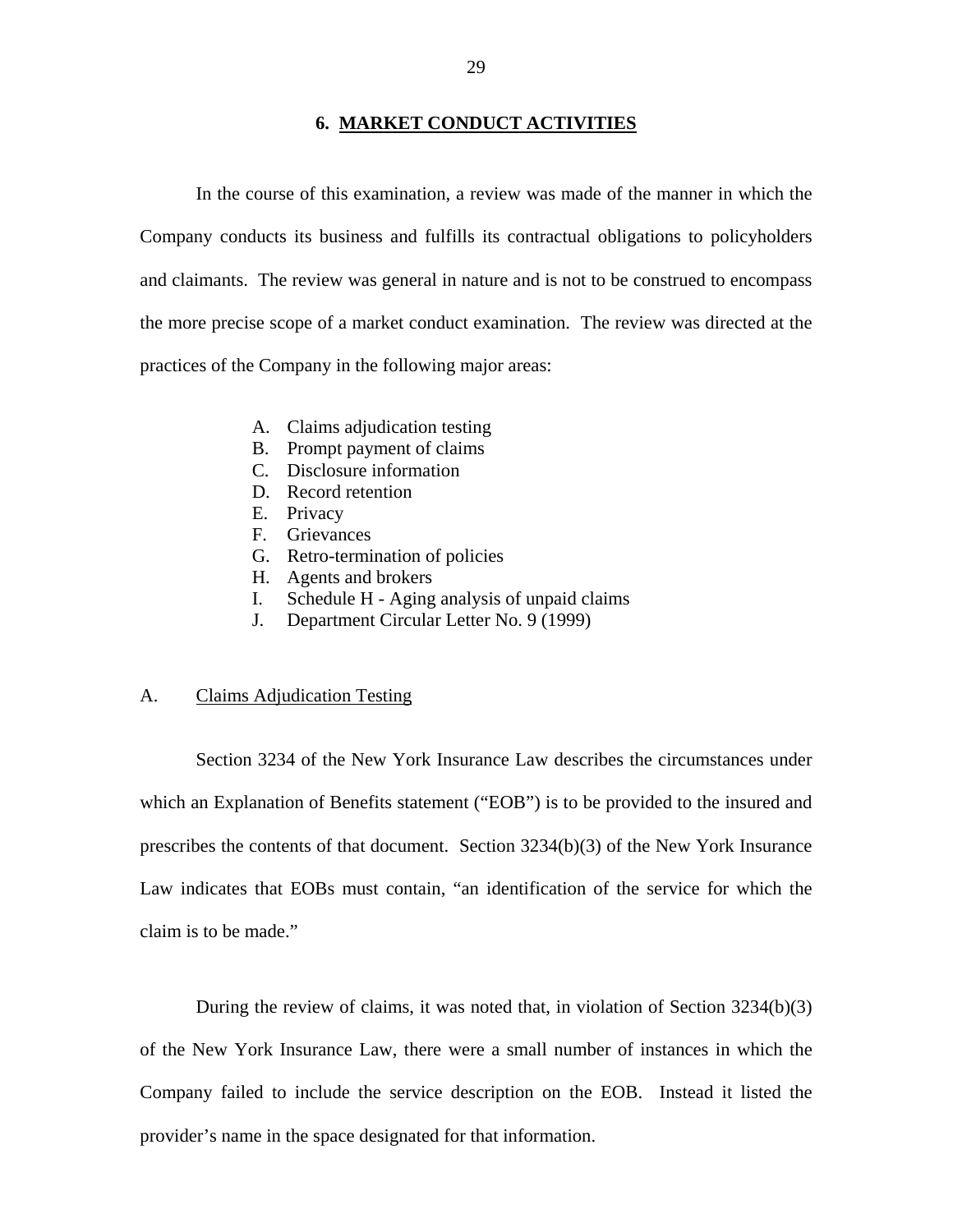It is recommended that the Company comply with the requirements of Section 3234(b)(3) of the New York Insurance Law and include all of the required information within its Explanation of Benefit statements.

Section 3221(a)(6) of the New York Insurance Law states in part:

"That the insurer shall issue either to the employer or person in whose name such policy is issued, for delivery to each member of the insured group, a certificate setting forth in summary form a statement of the essential features of the insurance coverage…"

During a review of a member complaint, the examiner learned that for one contract, SMLSA1-03(Rev. 04) 09-M801, which an agent delivered to 96 schools between 2007 and 2009, contained contract language that differed from the language that the Company indicated had been intended and which had been included in other school contracts. The language in such contracts sent to the aforementioned schools described the Company's claim liability as follows:

> "*We will pay the charges incurred within 156 weeks of the accident, in excess of the Deductible, if any, up to the Maximum Benefit stated in the Policy Schedule.*" (underline added for emphasis.)

The certificates that were sent to the groups' members however, limited the Company's liability through the implementation of a cap based upon usual and customary fees. It was noted by the examiner that the Company paid claims based upon the language in the certificates.

The Company's failure to deliver consistent language is deemed to be a violation of Section 3221(a)(6) of the New York Insurance Law, as cited above. Additionally, it is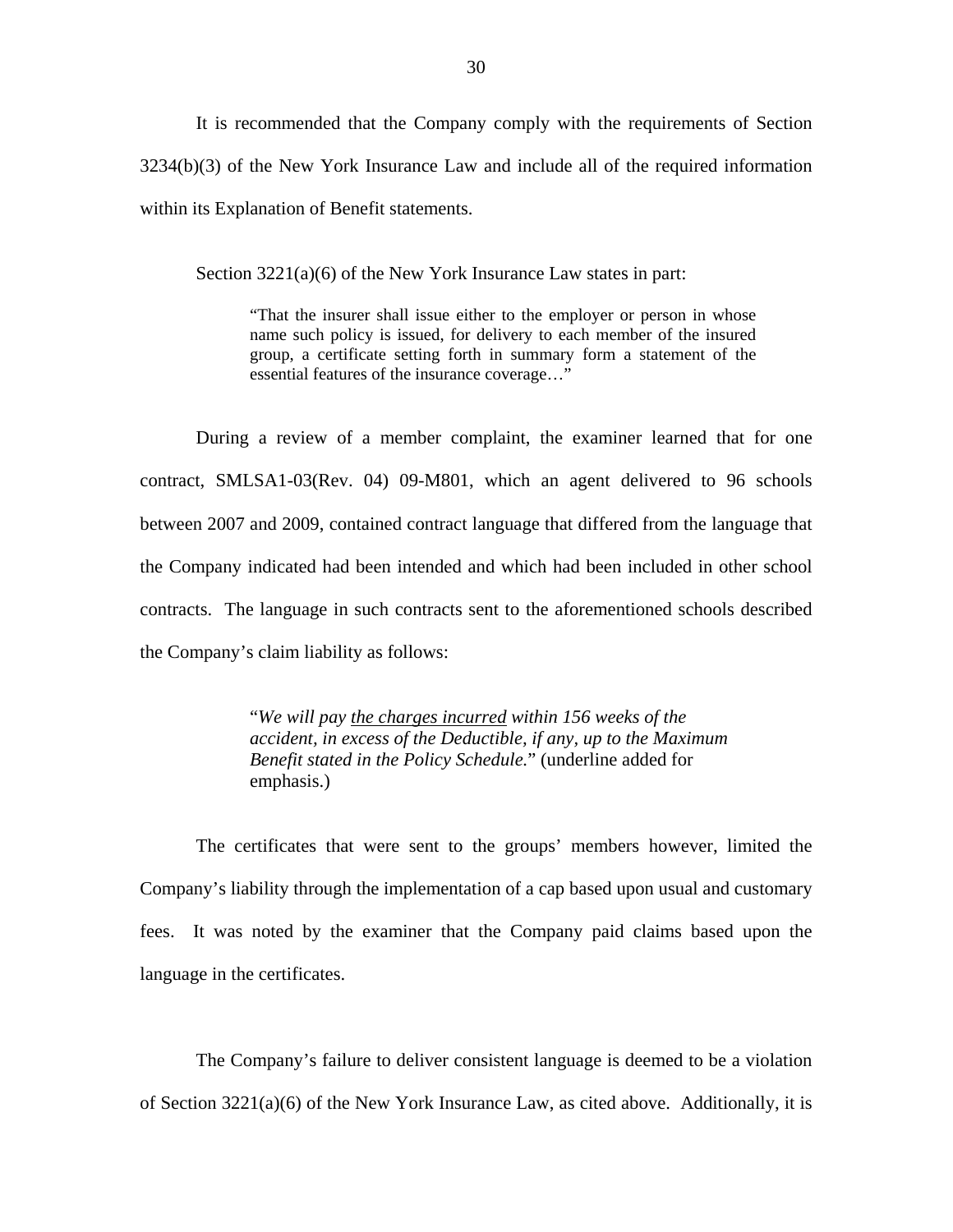the Department's position that when there is a discrepancy between a policy and a certificate of coverage, it is the policy that controls claim reimbursements. Thus, claims from these groups should have been paid based upon the incurred charges, as stipulated within the policy language and not based on usual and customary fees.

It is recommended that the Company comply with the requirements of Section 3221(a)(6) of the New York Insurance Law and deliver consistent contract language within all documents distributed to parties covered under the Company's insured contracts.

Additionally, policy number SH-1-88, which was delivered to several College Groups, contained a definition of *Covered Charges* that was based upon a usual and customary fee schedule. The benefits section of the contract noted the following:

> "*We will pay the expense incurred within 52 weeks after the date of the accident up to a maximum of \$7,500 in excess of a \$10 deductible.*" (underline added for emphasis.)

It is the Department's position that because the language used to define the Company's liability did not include the term "Covered Benefits", the Company has an obligation to utilize the incurred expense to establish its liability for claims. The Company indicates that there were eleven (11) claims paid from this contract based on a usual and customary fee schedule.

It is recommended that the Company cease the practice of limiting its claim liability through the use of payment of claims by means of a usual and customary fee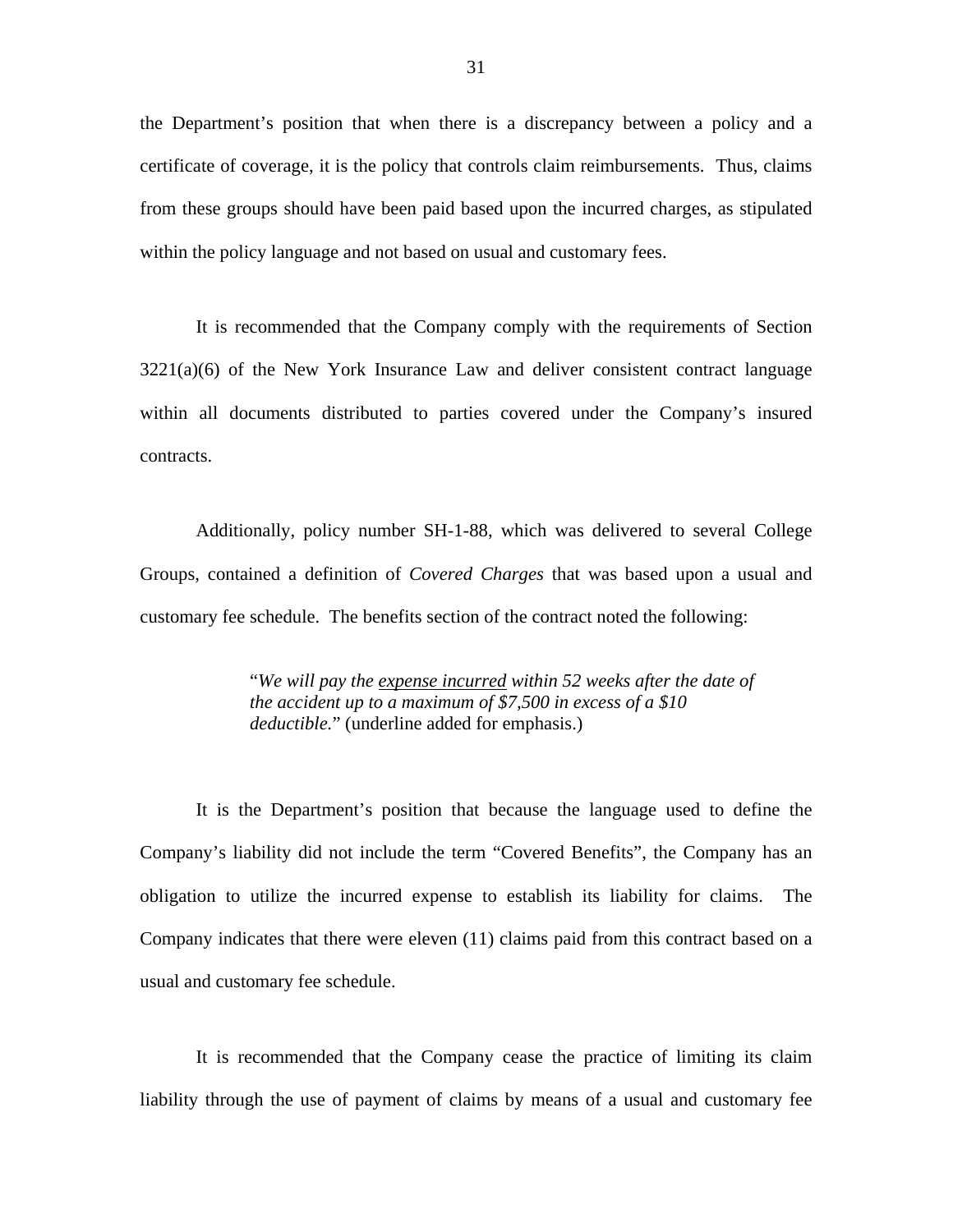<span id="page-33-0"></span>schedule in instances where the contract indicates that the Company's liability is based upon "Expense Incurred" or "Charges Incurred".

It is also recommended that the Company re-adjudicate and pay any additional amounts due relative to any claims paid during the examination period that utilized a usual and customary fee as the limit of the Company's liability, where the group contract did not specifically reference and permit the use of a usual and customary fee cap.

The examiner reviewed a separate member complaint regarding the Company's liability for claims in an instance where the Company was not the primary insurer with regard to a School Group claim. In reviewing that member's contract language, it was noted that the contract did not specify a method of establishing the member's financial benefits when the CTMIC policy is not primary. Thus, there is no clear way for the member to understand how his or her liability will be determined.

It is recommended that the Company ensure that all of its School Group contracts clearly define the Company's liability when the Company is not the primary insurer.

#### B. Prompt Payment of Claims

New York Insurance Law, Section 3224-a "Standards for prompt, fair and equitable settlement of claims for health care and payments for health care services" ("Prompt Pay Law") requires all insurers to pay undisputed claims within forty-five days of receipt. If such undisputed claims are not paid within forty-five days of receipt, interest may be payable.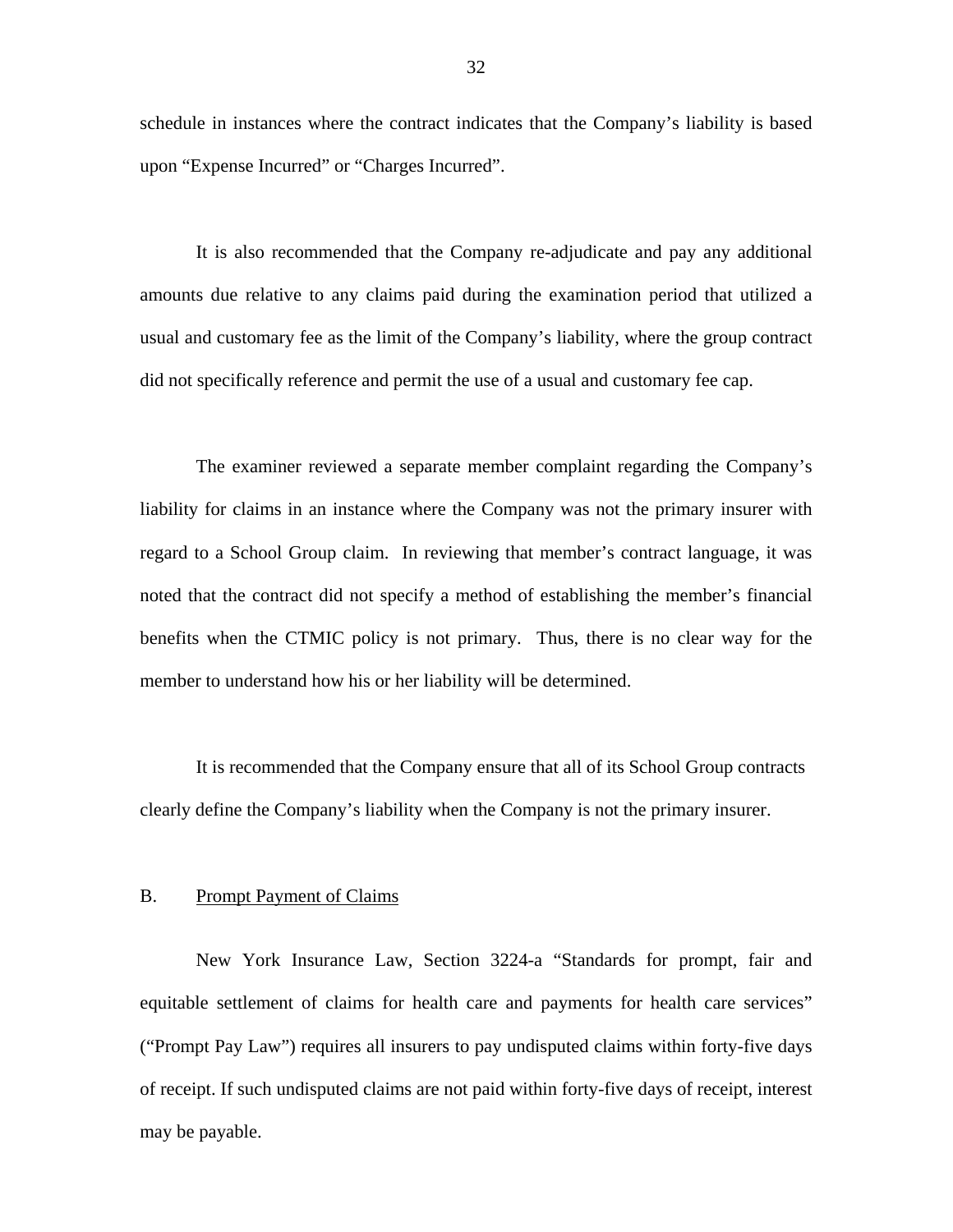New York Insurance Law, Section 3224-a(a) states in part:

"Except in a case where the obligation of an insurer… to pay a claim submitted by a policyholder or person covered under such policy…or make a payment to a health care provider is not reasonably clear, or when there is a reasonable basis supported by specific information available for review by the superintendent that such claim or bill for health care services rendered was submitted fraudulently, such insurer or organization or corporation shall pay the claim to a policyholder or covered person or make a payment to a health care provider within forty-five days of receipt of a claim or bill for services rendered."

New York Insurance Law, Section 3224-a(b) states in part:

 person or health care provider in writing within thirty calendar days of "In a case where the obligation of an insurer or an organization or corporation licensed or certified pursuant to article forty-three of this chapter…to pay a claim or make a payment for health care services rendered is not reasonably clear due to a good faith dispute regarding the eligibility of a person for coverage, the liability of another insurer or corporation or organization for all or part of the claim, the amount of the claim, the benefits covered under a contract or agreement, or the manner in which services were accessed or provided, an insurer or organization or corporation shall pay any undisputed portion of the claim in accordance with this subsection and notify the policyholder, covered the receipt of the claim:

(1) that it is not obligated to pay the claim or make the medical payment, stating the specific reasons why it is not liable; or

(2) to request all additional information needed to determine liability to pay the claim or make the health care payment.

Upon receipt of the information requested in paragraph two of this subsection or an appeal of a claim or bill for health care services denied pursuant to paragraph one of this subsection, an insurer or organization or corporation licensed pursuant to article forty-three of this chapter or article forty-four of the public health law shall comply with subsection (a) of this section."

New York Insurance Law, Section 3224-a(c) states in part:

"…any insurer or organization or corporation that fails to adhere to the standards contained in this section shall be obligated to pay to the health care provider or person submitting the claim, in full settlement of the claim or bill for health care services, the amount of the claim or health care payment plus interest on the amount of such claim or health care payment of the greater of the rate equal to the rate set by the commissioner of taxation and finance for corporate taxes pursuant to paragraph one of subsection (e) of section one thousand ninety-six of the tax law or twelve percent per annum, to be computed from the date the claim or health care payment was required to be made. When the amount of interest due on such a claim is less than two dollars, an insurer or organization or corporation shall not be required to pay interest on such claim."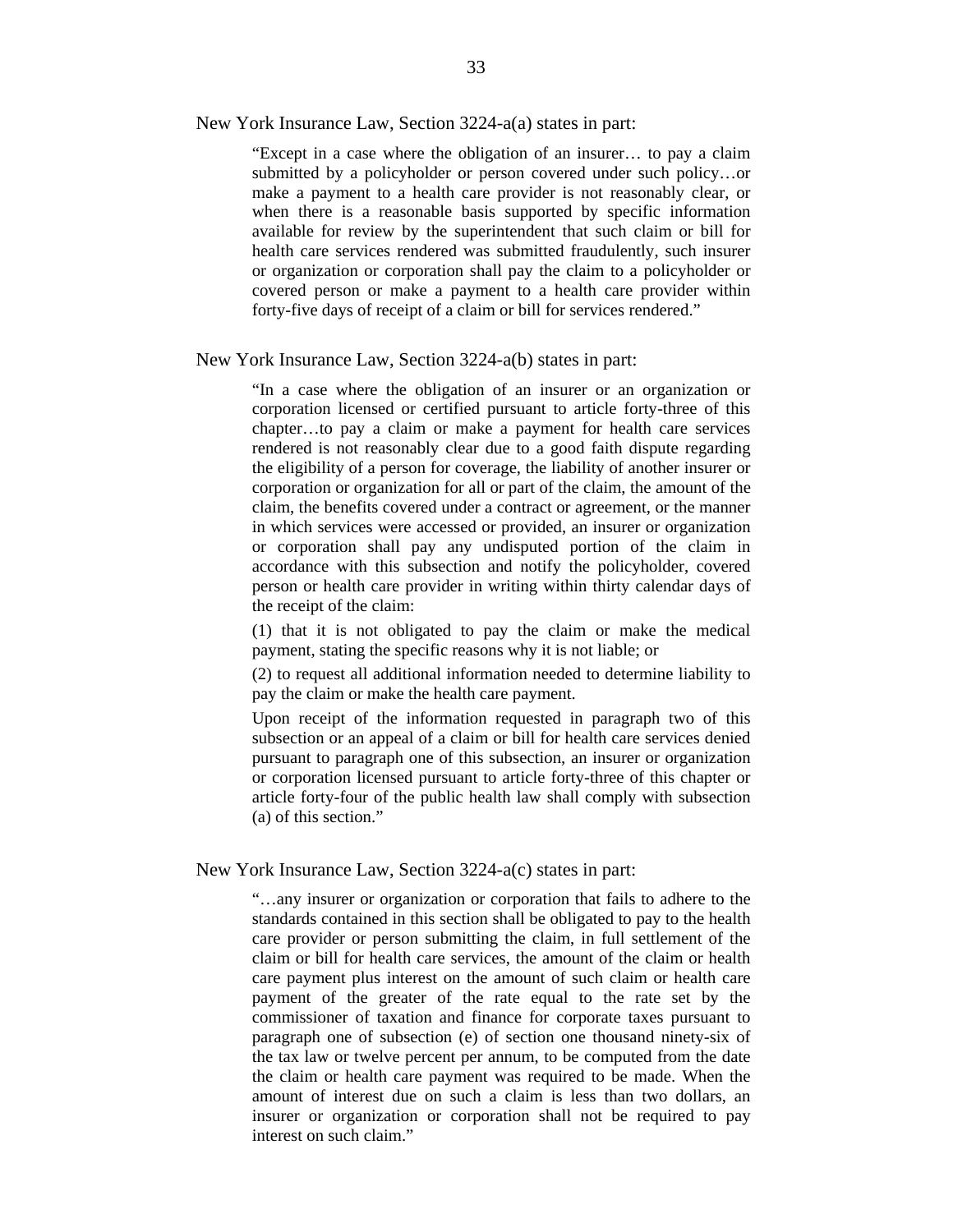The Company attempted to measure and ensure its compliance with the above sections of Section 3224-a of the New York Insurance Law through reliance on the claims data in its electronic claims records. However, the examiners noted several instances where the dates within the electronic records were incorrect. Specifically, there were multiple instances wherein the date referenced as being the eligible-to-pay date, that is, when all necessary information needed to calculate the Company's liability and pay the claim was on hand, was incorrectly represented within the data. Additionally, it was noted that the date referenced within the claim record as the "Paid Date" was actually the date that the Company's financial liability was determined. Depending on the day of the week and/or the amount of claim volume being handled, as many as four additional days could pass before the payments were finally mailed to the payee. For these reasons, the Company does not have the tools in place necessary to monitor its own compliance with the Prompt Pay Law.

It is recommended that the Company's electronic claim records accurately reflect the date that the Company's claim payments are mailed.

A review of the Company's compliance with Section 3224-a of the New York Insurance Law was performed by the examiner using a statistical sampling methodology, for claims adjudicated during the period January 1, 2009 through December 31, 2009. Random samples were selected for review from the School Plans and Special Risk lines of business. The sample size for each of the three populations (Section 3224-a(a), (b) and (c)) described herein was comprised of 167 randomly selected unique transactions.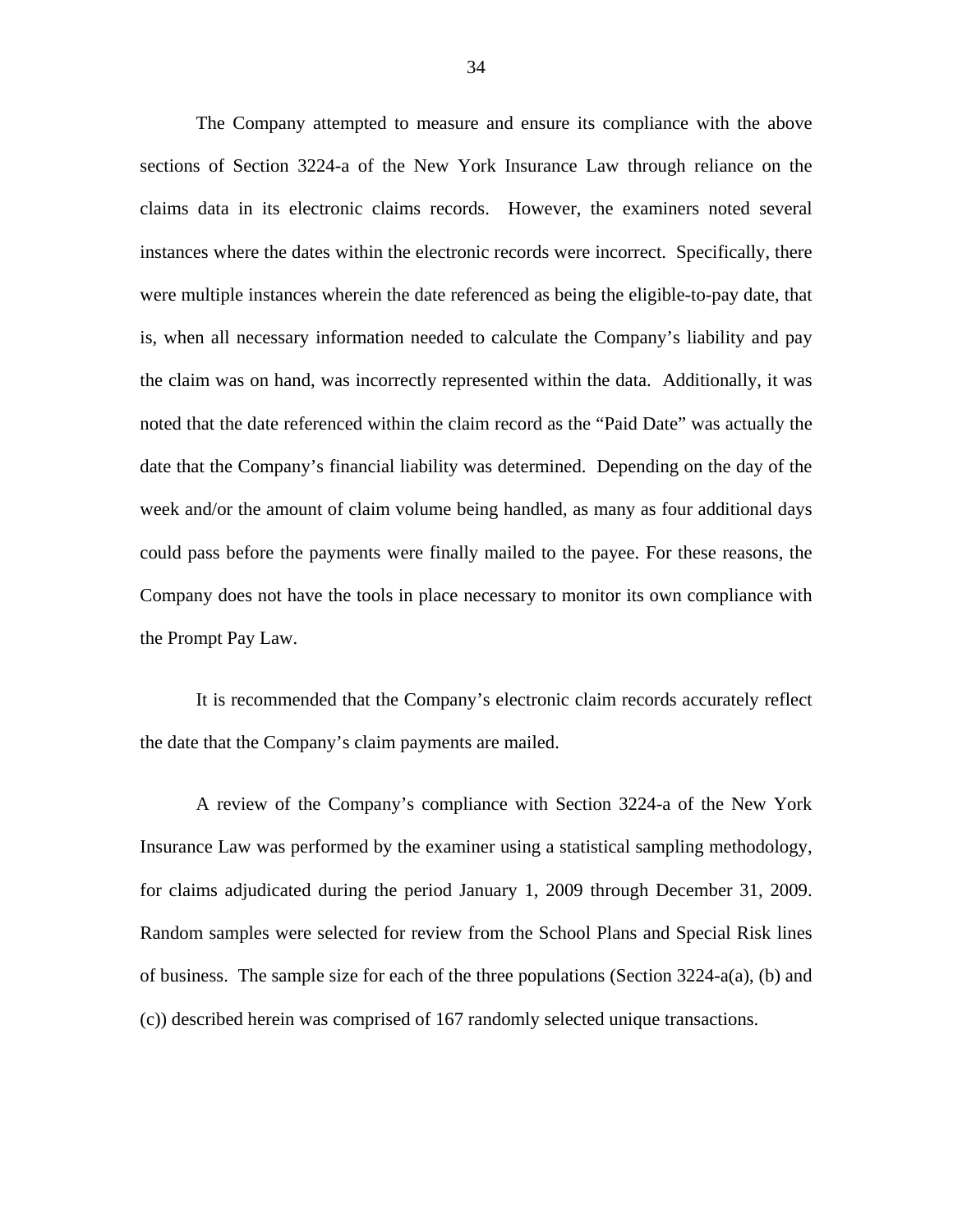The term "claim" can be defined in a myriad of ways. The following is a definition of the term for the purposes of this report. The receipt of a "claim", which is defined by CTMIC as the total number of items submitted by a single provider with a single claim form, is reviewed and entered into the claims processing system. This claim may consist of various lines, or procedures. It is possible, through the computer systems used for this examination, to match or "roll-up" all procedures on the original form into one line. Adjustments to claims were linked to the original claim.

The following chart illustrates CTMIC's claims prompt payment compliance relative to Sections 3224-a(a), 3224-a(b) and 3224-a(c) of the New York Insurance Law as determined by this examination:

|                                  | $§3224-a(a)$ | $§3224-a(b)$ | $§3224-a(b)$ | $§3224-a(c)$ |
|----------------------------------|--------------|--------------|--------------|--------------|
|                                  |              |              | ("hidden")   |              |
|                                  |              |              |              |              |
| Total population of claims       | 35,577       | 35,577       | 35,577       | 35,577       |
| Total population of claims       | 6,174        | 5,088        | 7,995        | 1,821        |
| Sample size                      | 167          | 167          | 167          | 167          |
| Number of claims with violations | 91           | 45           | 53           | 15           |
| Calculated violation rate        | 54.9%        | 27.0%        | 15.9%        | 9.0%         |
| Upper violations limit           | 62.0%        | 33.7%        | 19.8%        | 13.3%        |
| Lower violations limit           | 46.9%        | 20.2%        | 12.0%        | 4.7%         |
| Upper limit claims in violation  | 3,831        | 1,713        | 1,582        | 243          |
| Lower limit claims in violation  | 2,898        | 1,029        | 955          | 85           |

## **Summary of Violations**

**Note**: The upper and lower violation limits represent the range of potential violations (e.g., if 100 samples were selected the rate of violations would fall between these limits 95 times).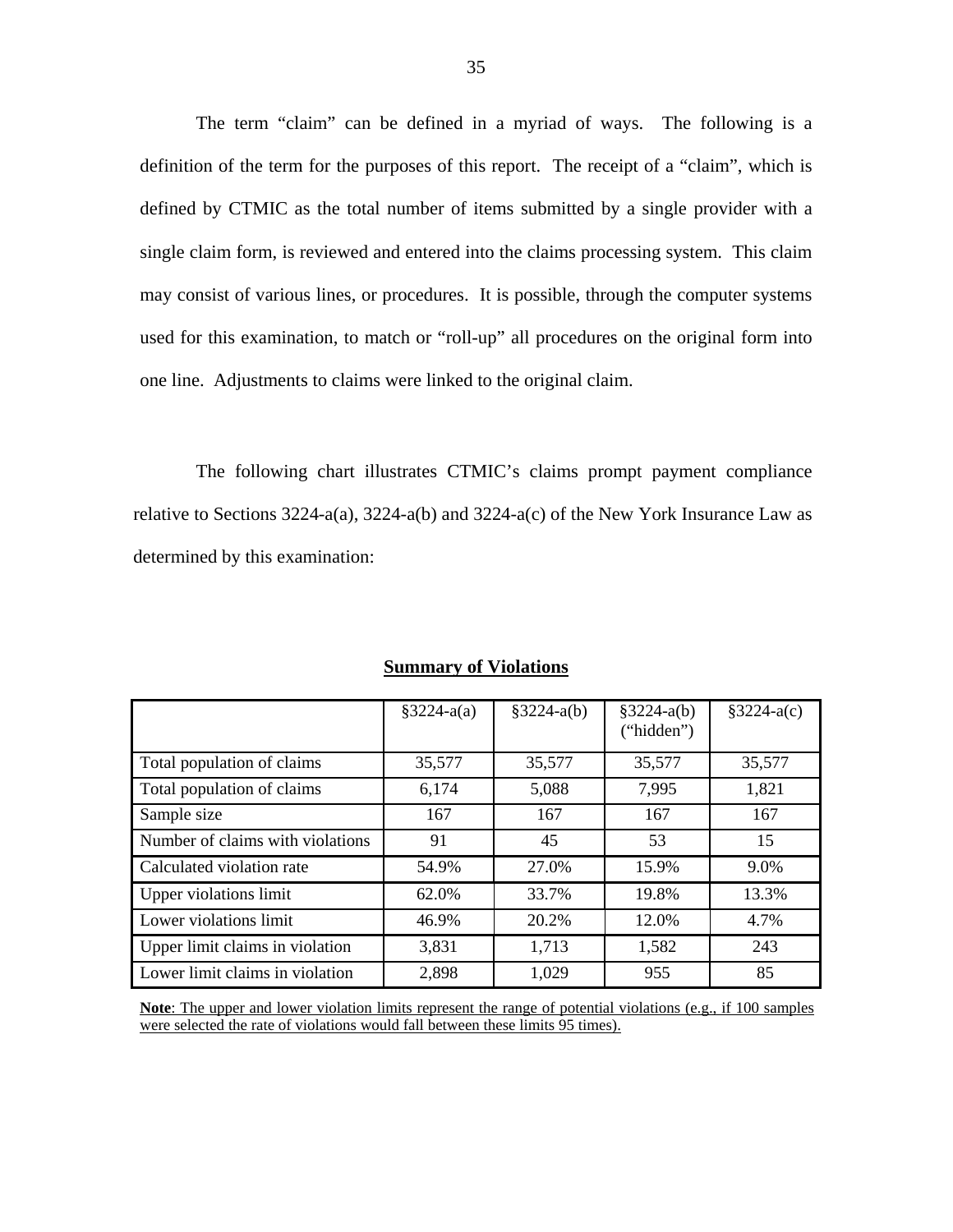The testing relative to the Company's compliance with Section 3224-a(b) of the New York Insurance Law, included within column two above, consists of a review of claims that were denied or had additional information requested greater than thirty (30) days after the claim receipt date. The examination extrapolation of the results of that testing represented claims that were never re-opened or paid. They were denied outside the parameters permitted by the Prompt Pay Law on their first and only pass-through.

The testing did not include claims that were denied or had additional information requested outside the statutorily required thirty (30) day limit but were eventually reopened to pay. This is because the claims data provided by the Company, which was used by the examiners to locate potential prompt pay violations, did not contain sufficient information to permit those claims to be directly located, (i.e., they were "hidden") within the claims data. To surmount this difficulty, the examiner utilized the examination samples relative to violations of Sections  $3224-a(a)$  and  $3224-a(c)$  of the New York Insurance Law to test for such "hidden" violations within the Company's paid claims population. Those results of such testing are in column three above.

It is recommended that the Company take the necessary steps to comply with Sections  $3224-a(a)$ ,  $3224-a(b)$  and  $3224-a(c)$  of the New York Insurance Law.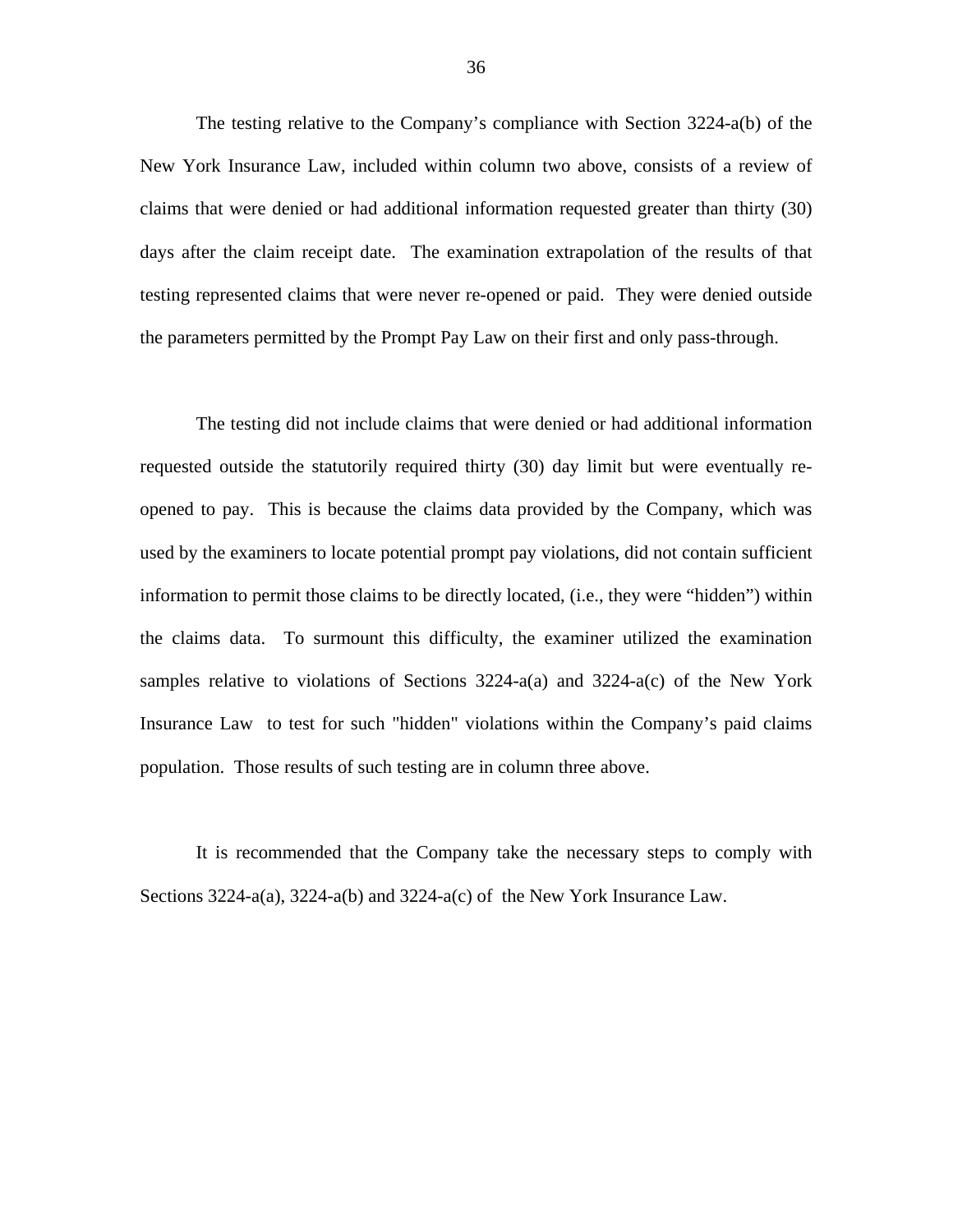# <span id="page-38-0"></span>C. Disclosure of Information

New York Insurance Law §3217-a(a), Disclosure of Information, states in part:

"Each insurer subject to this article shall supply each insured, and upon request, each prospective insured prior to enrollment, written disclosure information, which may be incorporated into the insurance contract or certificate, containing at least the information set forth below…

The information to be disclosed shall include at least the following…

(7) a description of the grievance procedures to be used to resolve disputes between an insurer and an insured, including: the right to file a grievance regarding any dispute between an insured and an insurer; the right to file a grievance orally when the dispute is about referrals or covered benefits..."

It is recommended that the Company's disclosure of information material include

a notice of the insured's right to file a grievance orally when the dispute concerns covered benefits.

#### D. Record Retention

Part 243.2(b)(8) of Department Regulation No. 152 (11 NYCRR 243.2(b)(8))

states in part:

"b) Except as otherwise required by law or regulation, an insurer shall maintain…

(8) Any ...record for six calendar years from its creation or until after the filing of a report on examination or the conclusion of an investigation in which the record was subject to review."

During the examination period, the Company did not retain copies of all e-mails.

Additionally, the Company did not consistently retain copies of the EOBs that it mailed to members. Instead, it maintained copies of its Provider Remittance Advices.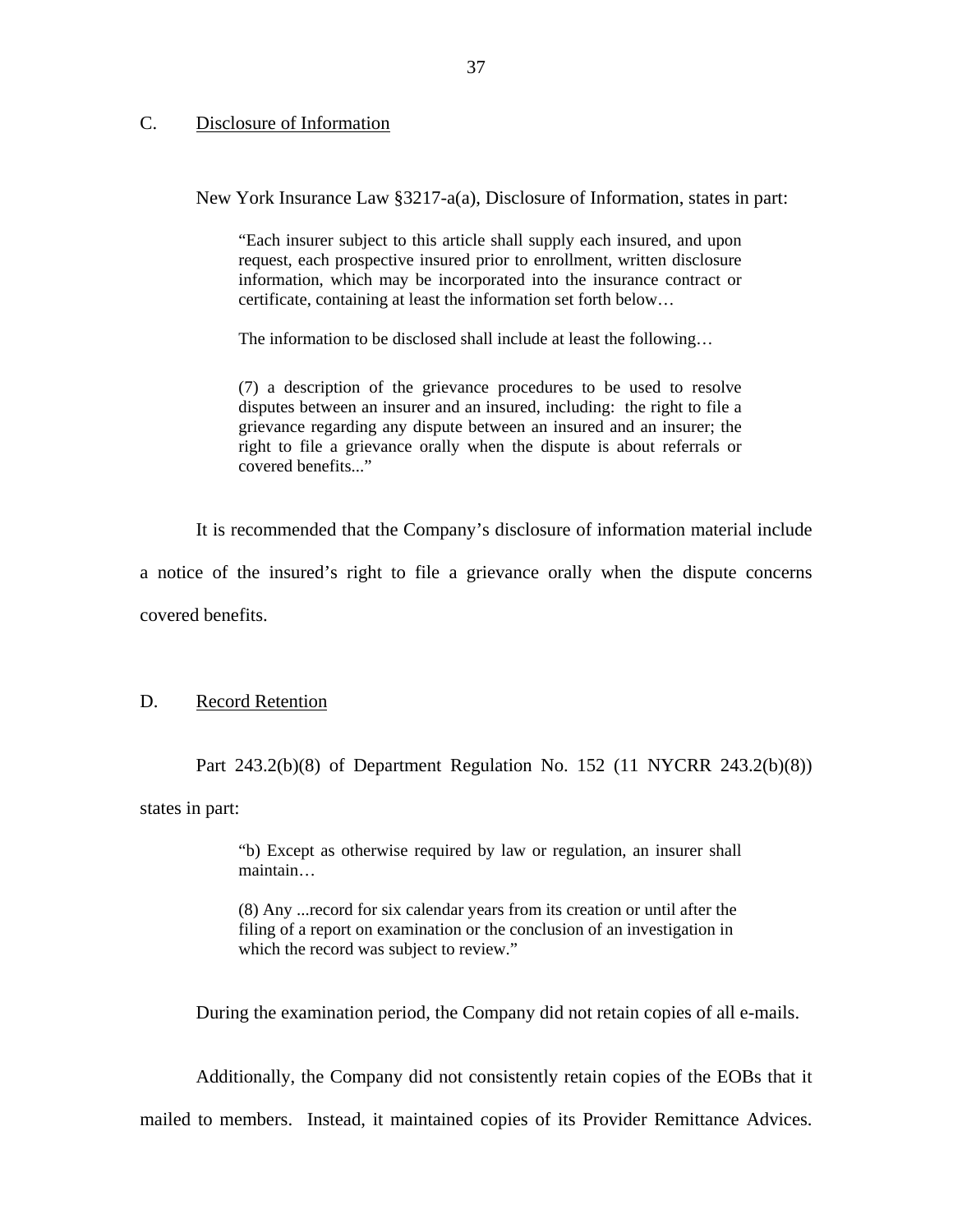<span id="page-39-0"></span>The EOB, however, as a mandated document, is critical to the claim record and should in all cases be retained by the Company pursuant to Part 243.2(b)(8) of Department Regulation No. 152.

It was noted that, during the examination, the Company initiated procedures to store EOBs as required by Part 243.2(b)(8) of Department Regulation No. 152.

Additionally, the failure of the Company to record the actual date on which claims are paid, as described in Section 6B of this report, is a violation of Part 243.2(b)(8) of Department Regulation No. 152.

It is recommended that the Company comply with Part 243.2(b)(8) of Department

Regulation No. 152 and retain appropriate records at all times.

# E. Privacy

Part 421.2 of Department Regulation No. 173 (11 NYCRR 421.2) states the following:

> "Each licensee shall implement a comprehensive written information security program that includes administrative, technical and physical safeguards for the protection of customer information. The administrative, technical, and physical safeguards included in the information security program shall be appropriate to the size and complexity of the licensee and the nature and scope of its activities."

Part 421.3 of Department Regulation No. 173 (11 NYCRR 431.3) states:

"A licensee's information security program shall be designed to:

(a) Ensure the security and confidentiality of customer information;

(b) Protect against any anticipated threats or hazards to the security or integrity of such information; and

(c) Protect against unauthorized access to or use of such information that could result in substantial harm or inconvenience to any customer."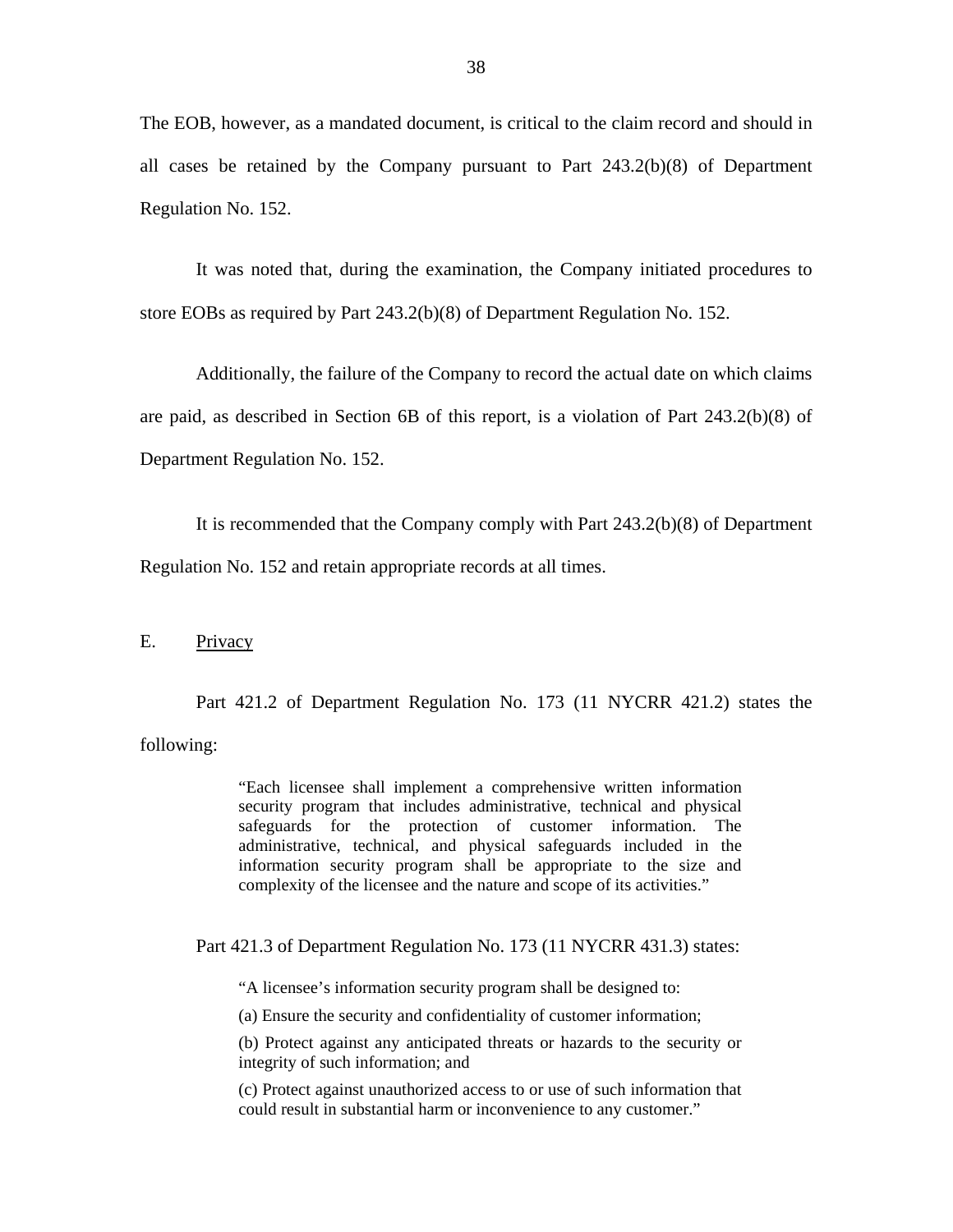Additionally, the U.S. Health Insurance Portability and Accountability Act ("HIPAA") Standards for Privacy of Individually Identifiable Health Information, Part 45 USC 164.502 (the "Privacy Rule") requires the following:

> "A covered entity must maintain reasonable and appropriate administrative, technical, and physical safeguards to prevent intentional or unintentional use or disclosure of protected health information in violation of the Privacy Rule and to limit its incidental use and disclosure pursuant to otherwise permitted or required use or disclosure."

During the examination, it was noted that various documents containing Protected Health Information ("PHI") were not kept in a secure location. These documents included claim files and underwriting files containing PHI. Some of the documents were stored on desks and other unprotected areas while some were maintained in an unlocked room with a half wall. This is insufficient to ensure that Protected Health Information is secured from those who do not require such access. It was also noted that the Company utilizes an independent third party to clean its facilities. When the examiner inquired as to how the accessible records would be protected from those individuals, the Company advised that they had a Business Associate Agreement with the third party that ensured its employees would protect the information. However, a Business Associate is defined by HIPAA's Standards for Privacy of Individually Identifiable Health Information, Part 45 USC 160.103, as follows:

> "a person or organization, other than a member of a covered entity's workforce, that performs certain functions or activities on behalf of, or provides certain services to, a covered entity that involve the use or disclosure of individually identifiable health information. Business associate functions or activities on behalf of a covered entity include claims processing, data analysis, utilization review, and billing. Business associate services to a covered entity are limited to legal, actuarial, accounting, consulting, data aggregation, management, administrative, accreditation, or financial services. However, persons or organizations are not considered business associates if their functions or services do not involve the use or disclosure of protected health information, and where any access to protected health information by such persons would be incidental, if at all."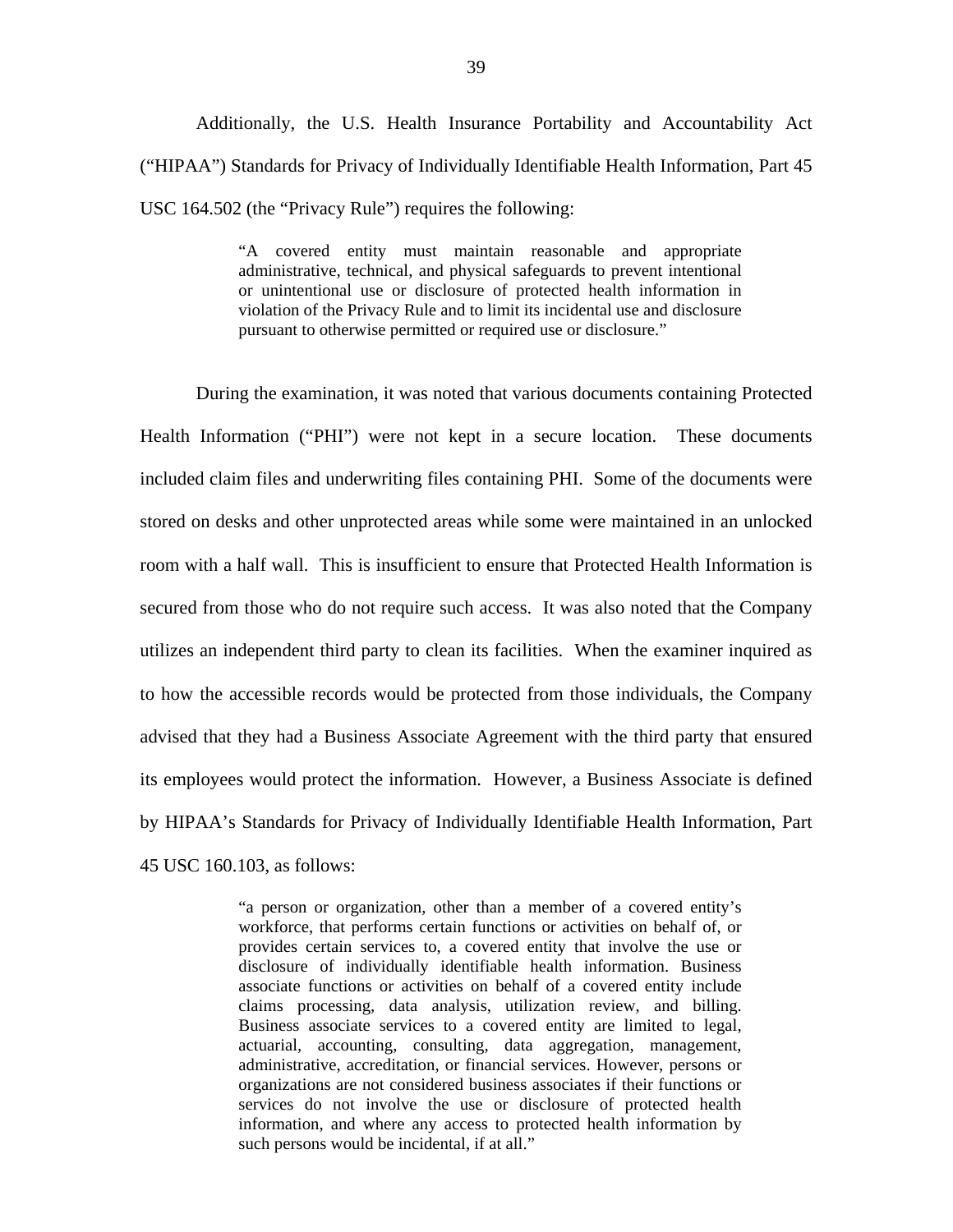As such, the cleaning company is not eligible for Business Associate status.

It is recommended that the Company comply with Part 421.3 of Department Regulation No. 173 and Part 45 USC 164.502 and 160.103 of the U.S. Health Insurance Portability and Accountability Act and ensure the security and confidentiality of its members' Protected Health Information.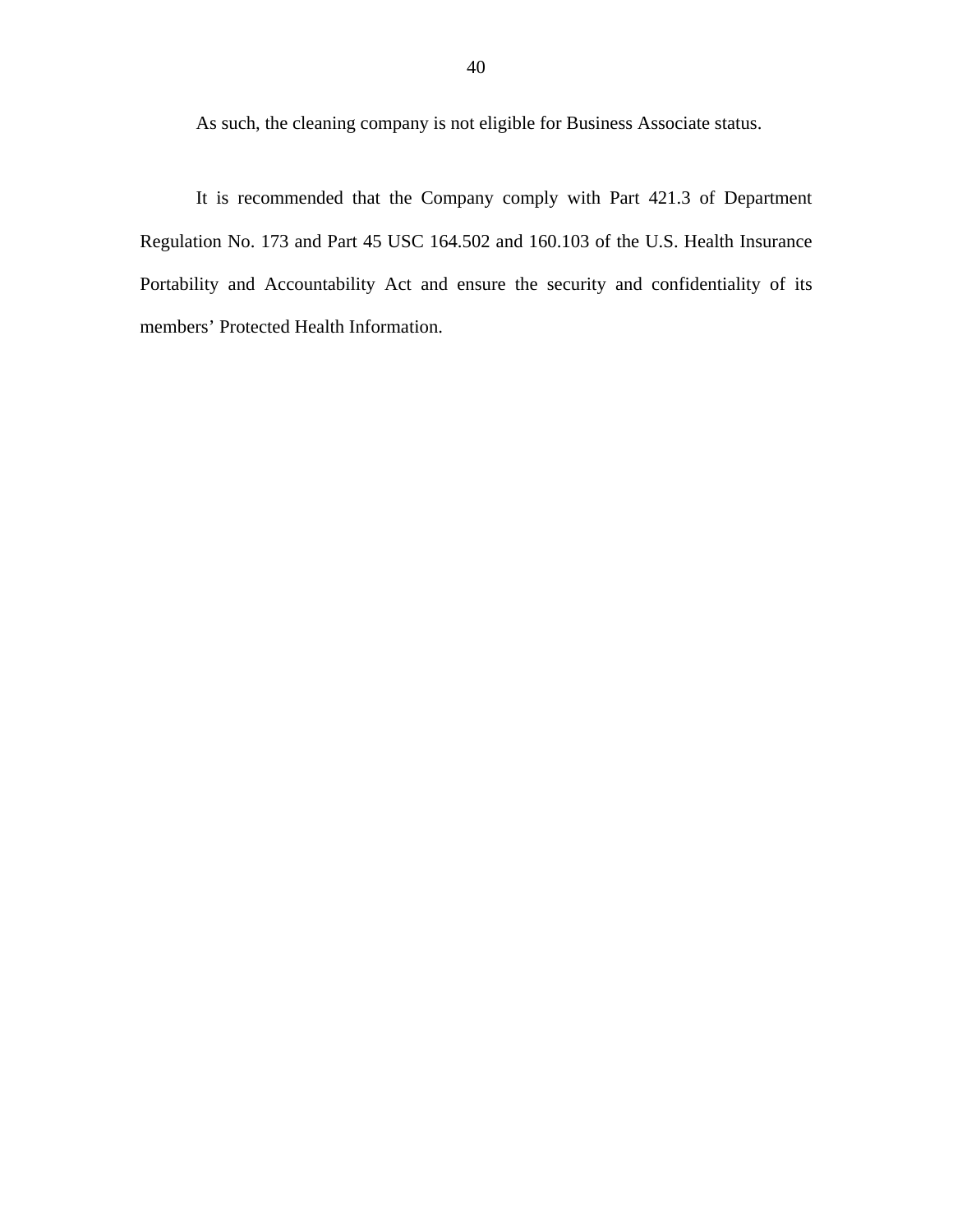## **7. SUMMARY OF PRIOR COMMENTS AND RECOMMENDATIONS**

The prior report on examination, as of December 31, 2006, contained the following twelve (12) recommendations (page numbers refer to the prior report on examination).

# **ITEM NO. PAGE NO.**

## Conflict of Interest

1. It is recommended that the Company comply with its 13 "Statement of Policy" and record any approvals or authorizations by the Board of Directors of the Company or its Executive Committee regarding any business relationships with a director, officer or key employee of Commercial within the Company's board of directors' minutes.

## *The Company has complied with this recommendation*.

#### Internal Controls

2. It is recommended that the Company safeguard the 13 premiums checks received by the Company's Employers Group Department in a more secure environment.

*The Company has complied with this recommendation*.

# Claims Unpaid

3. It is recommended that the Company review its 18 methodology relative to the loss ratio and the IBNR factor used in the Company's establishment of its long term disability IBNR reserves and liabilities.

*The Company has complied with this recommendation*.

4. In this regard, it is recommended that the Company adopt 18 a tabulation methodology relative to the establishment of its direct claims long-term disability IBNR reserves and liabilities.

*The Company has complied with this recommendation*.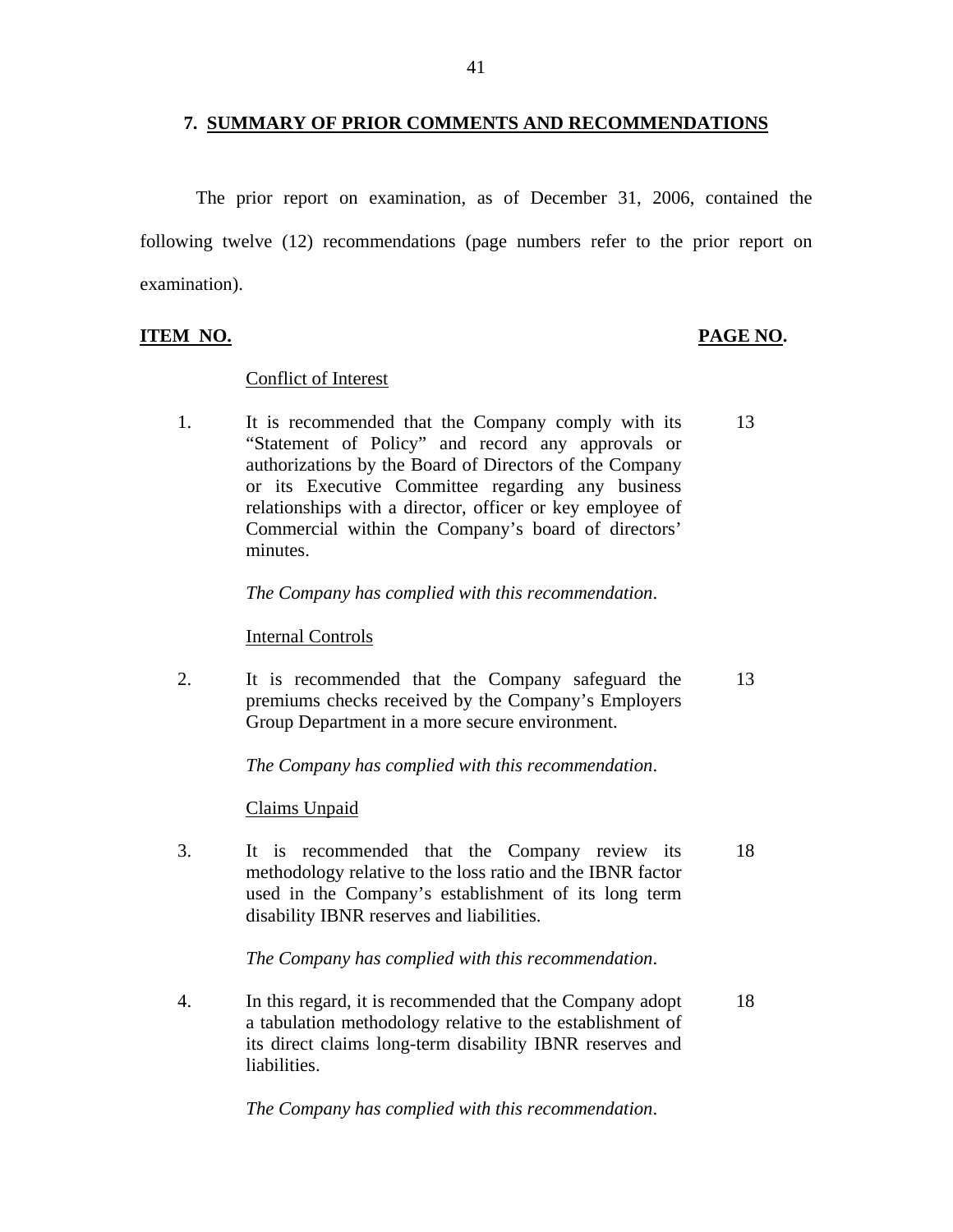## **ITEM NO. PAGE NO.**

5. It is recommended that the Company set its reserves and 19 liabilities for ceded claims at 90% of direct claims (long term disability claims unpaid - incurred and unreported).

*The Company has complied with this recommendation*.

6. It is recommended that the Company allocate 100% of its 19 total amount of long term disability claims unpaid (IBNR) to liabilities and 0% to reserves in future annual and quarterly statements to this Department.

*The Company has complied with this recommendation*.

7. It is recommended that, in the future, the Company 19 allocate its total amount of long term disability - (present values of amounts not yet due) between reserves and liabilities for ceded and direct claims to 0% to liabilities and 100% to reserves, which is the general practice for actuaries.

## *The Company has complied with this recommendation*.

8. It is recommended that, in the future, Commercial 20 establish appropriate IBNR reserves and liabilities for short term disability claims. Furthermore, it is recommended that the Company review its allocation methodology relative to the components of short term disability reserves and liabilities.

*The Company has complied with this recommendation.* 

Claims Processing

9. It is recommended that Commercial take proactive steps 23 to identify and correct errors that may be occurring on an ongoing basis and that Commercial address the causes of the errors.

*The Company has complied with this recommendation.*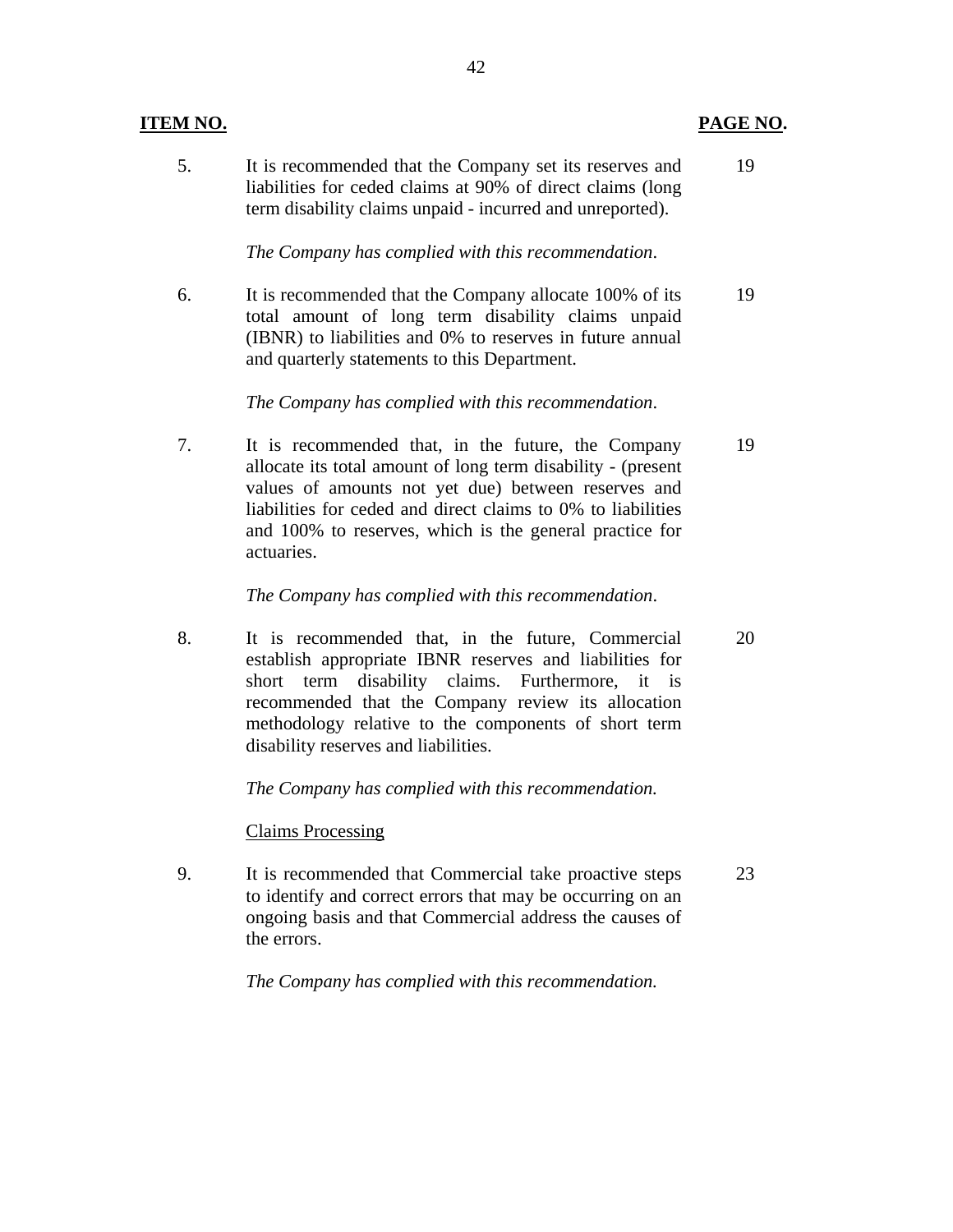## **ITEM NO. PAGE NO.**

Claims Prompt Payment

10. It is recommended that the Company improve its internal claim procedures to ensure full compliance with Section 3224-a (a) and (b) of the New York Insurance Law. 27

> *The Company has not fully complied with this recommendation. A similar recommendation is included within this report on examination.*

#### Explanation of Benefits Statements

11. It is recommended that the Company comply with the requirements of §3234(b)(5) of the New York Insurance Law to ensure its explanation of benefits are consistent, complete and accurately describe all reductions from the billed amounts and the subscribers responsibilities. 28

#### *The Company has complied with this recommendation.*

#### Claim Adjustment Expenses

12. It is recommended that the Company discontinue the practice of assigning a claim number to third party administrative fee invoices. Such fees should be reported as claim adjustment expenses. 29

*The Company has complied with this recommendation.* 

43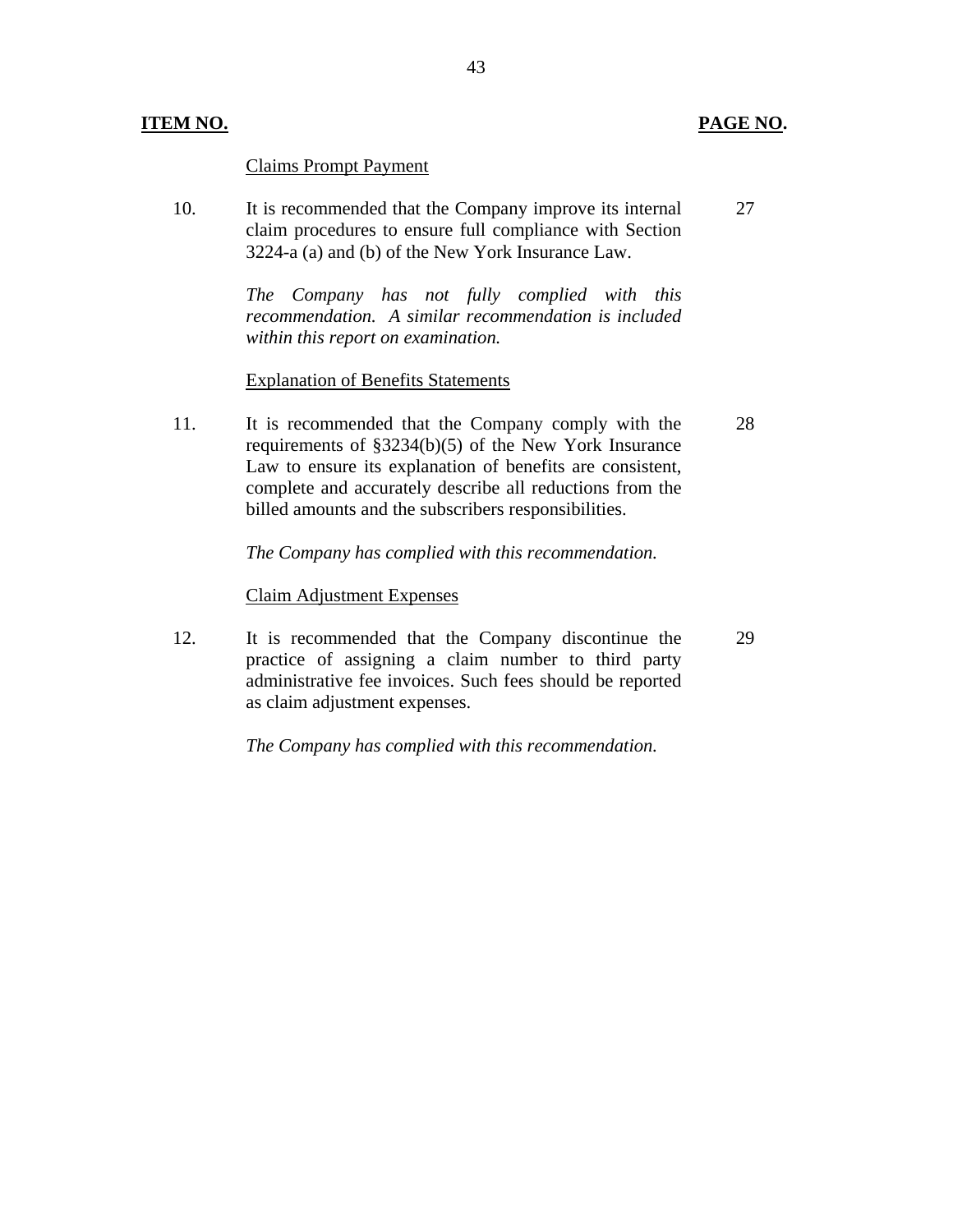# **8. SUMMARY OF COMMENTS AND RECOMMENDATIONS**

# **ITEM**

# **PAGE NO**.

7

8

# A. Management and Controls

- risks and establish controls to mitigate such risks. i. It is recommended that the Company's senior officers and the board consider the creation of an Enterprise Risk Management ("ERM") program that would formally identify
- ii. It is recommended that the Company establish and maintain procedures which require all board members, officers and key employees to sign a Conflict of Interest Statement on an annual basis or whenever the circumstances dictate that it would be appropriate to do so.

# B. Holding Company System

i. It is recommended that the Company comply with the requirements of Section 1505(a) of the New York Insurance Law and charge an equitable rate for the rental of space within its facilities. 12

It is noted that the Company rectified this deficiency while the examination was being conducted.

#### Reinsurance

C. Reinsurance<br>It is recommended that the Company institute controls over its reinsurance program to include the following: 14

- The Company should formalize its reinsurance strategy;
- The board of directors and affected departments within the Company should be consulted and/or participate in the establishment of the reinsurance program, the reinsurance contracts and the reinsurance limits;
- Management should apprise the board of directors, at least annually, of the reinsurance program's status;
- The Company should obtain a SAS 70 report or other control documents from its reinsurers at least annually; and
- The Company should formalize policies and procedures in order to ensure claims are handled in a timely and efficient manner.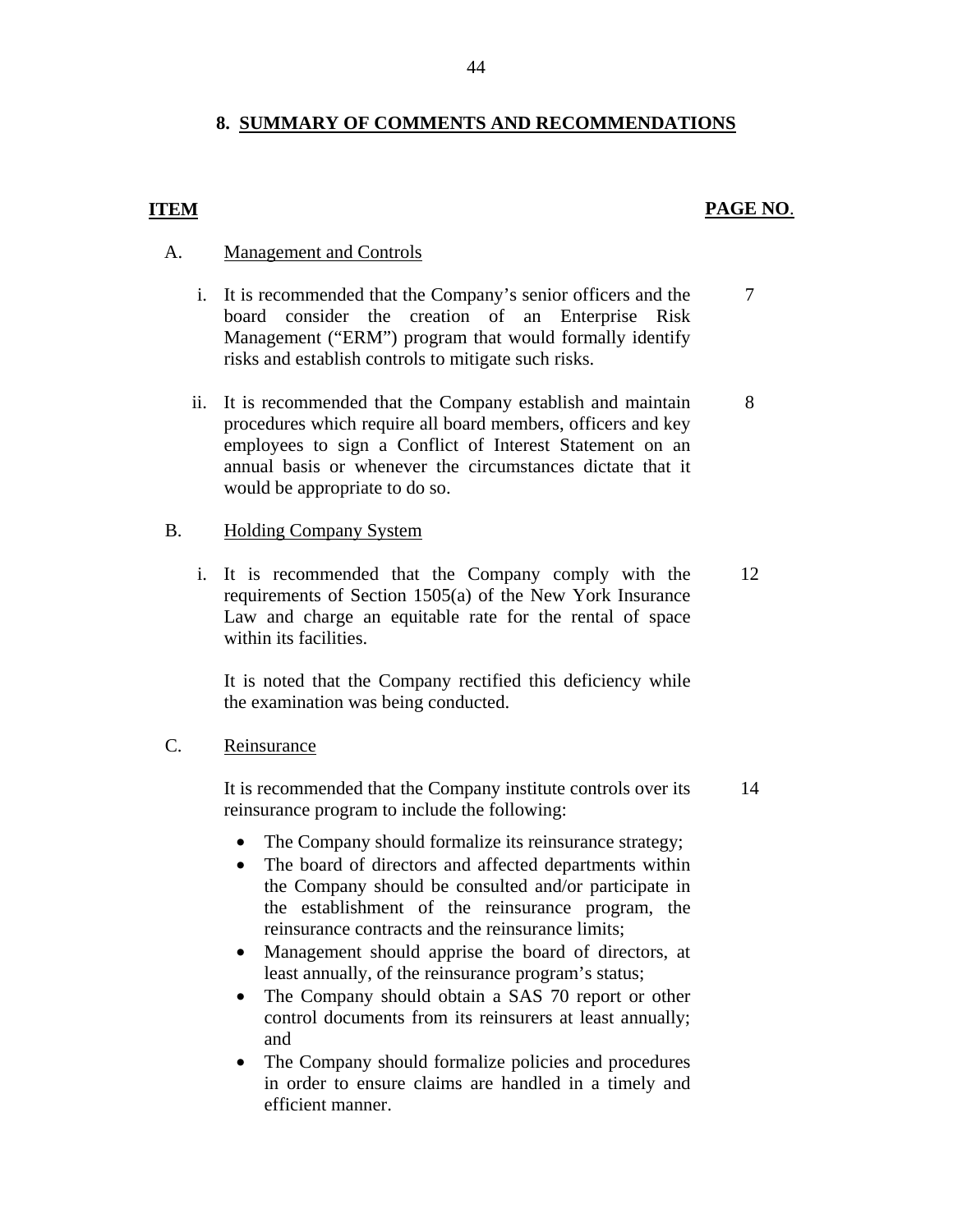# Third Party Administrators

D. Third Party Administrators<br>It is recommended that the Company ensure that the Disaster Recovery plans of its TPAs are valid, operational and current, with specific instructions for implementation. 16

# **Accounts and Records**

E. Accounts and Records<br>i. It is recommended that the Company comply with the requirements of Section  $1314(g)(1)$  of the New York Insurance Law and include in its Custodial Agreement for the New York State Escrow Deposit all clauses required by that Law. 17

Subsequent to the examination, the Company had this Custodial Agreement amended to include such requirement.

- ii. It is recommended that the Company ensure that its agents are properly billing for their School Groups. Additionally, it is recommended that, where an agent is maintaining a large unpaid premium balance at year end, the Company take steps to definitively establish the cause for the late premium balances and initiate collection. 18
- iii. It is recommended that the Company place grace cancellation periods within its College group contracts. 18

# **Special Risk Coverage**

F. Special Risk Coverage<br>It is recommended that the Company take steps to mitigate the risks associated with its failure to obtain the policy listing of insureds under its Special Risk coverage contracts. 19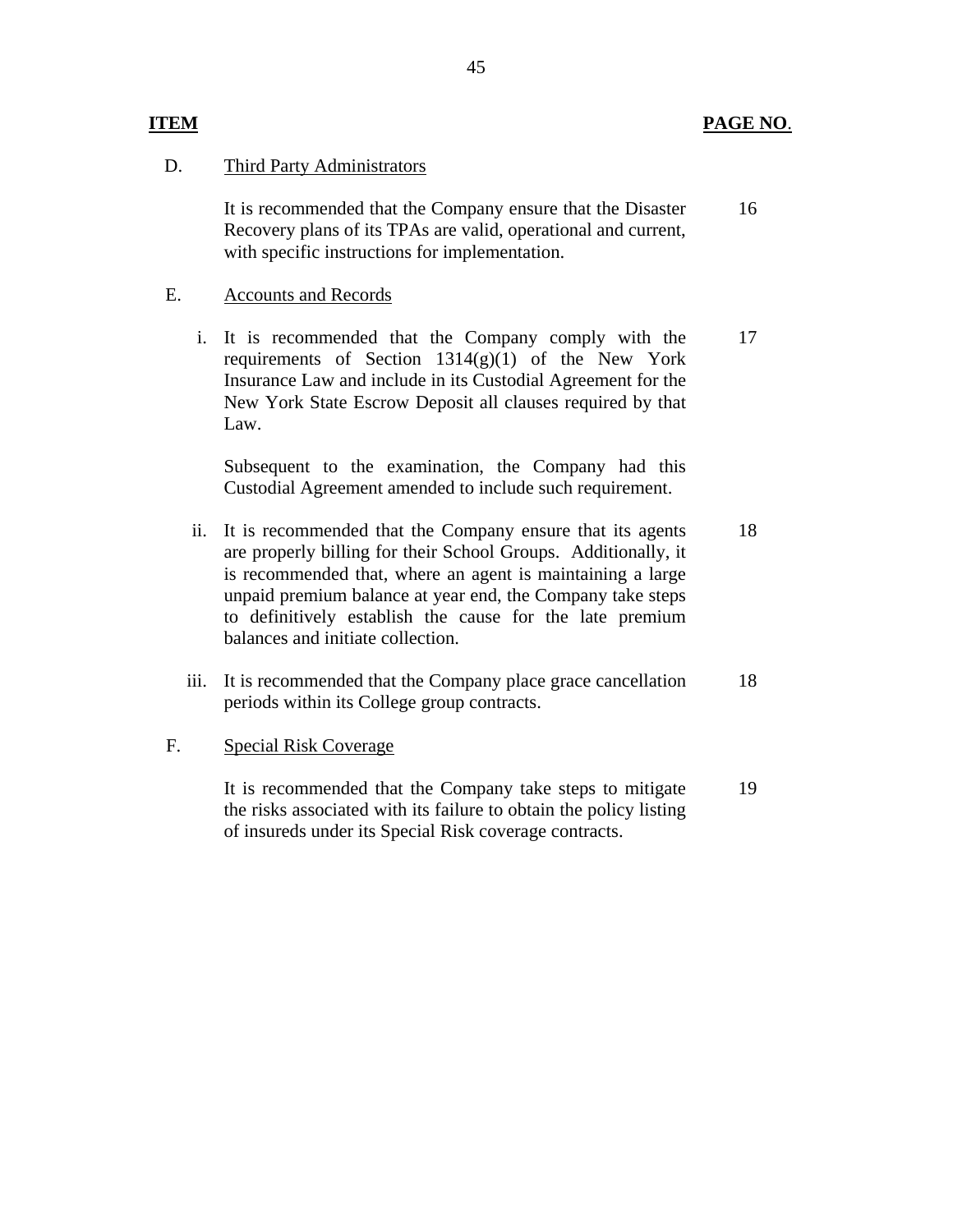21

22

28

# **Information Technology**

**ITEM** 

G. Information Technology<br>i. It is recommended that the Company improve upon existing controls of its IT Department by developing and incorporating the following controls within its IT Control procedures:

- A formally documented IT Strategic Plan which is presented to the board of directors and audit committee on a periodic basis.
- A policy that requires that purchasing of all computer and electronic equipment go through the IT DPR approval process.
- Institute periodic testing of transactions entered into by the programming staff on live applications.
- Improve upon the security and storing process of sensitive claim files, which may be accomplished through the use of an electronic image backup system, which reduces the exposure and vulnerability of claim files to fire, theft and unauthorized use.
- Installation of a fire suppression system for its computer room.
- ii. It is recommended that the Company ensure that its IT Department is apprised of all internal and external audit issues pertaining to IT issues and that such apprisement of internal and external audit issues take place in an expeditious manner.

# **Accident and Health Claims - Premium Deficiency Reserve** H. Accident and Health Claims – Premium Deficiency Reserve<br>It is recommended that the Company comply with the

provisions of Paragraph 18 of SSAP No. 54 of the NAIC Accounting Practices and Procedures Manual by establishing an appropriate liability for its premium deficiency reserve.

# **Claims Adjudication Testing**

I. Claims Adjudication Testing<br>i. It is recommended that the Company comply with the requirements of Section 3234(b)(3) of the New York Insurance Law and include all of the required information within its Explanation of Benefits statements. 30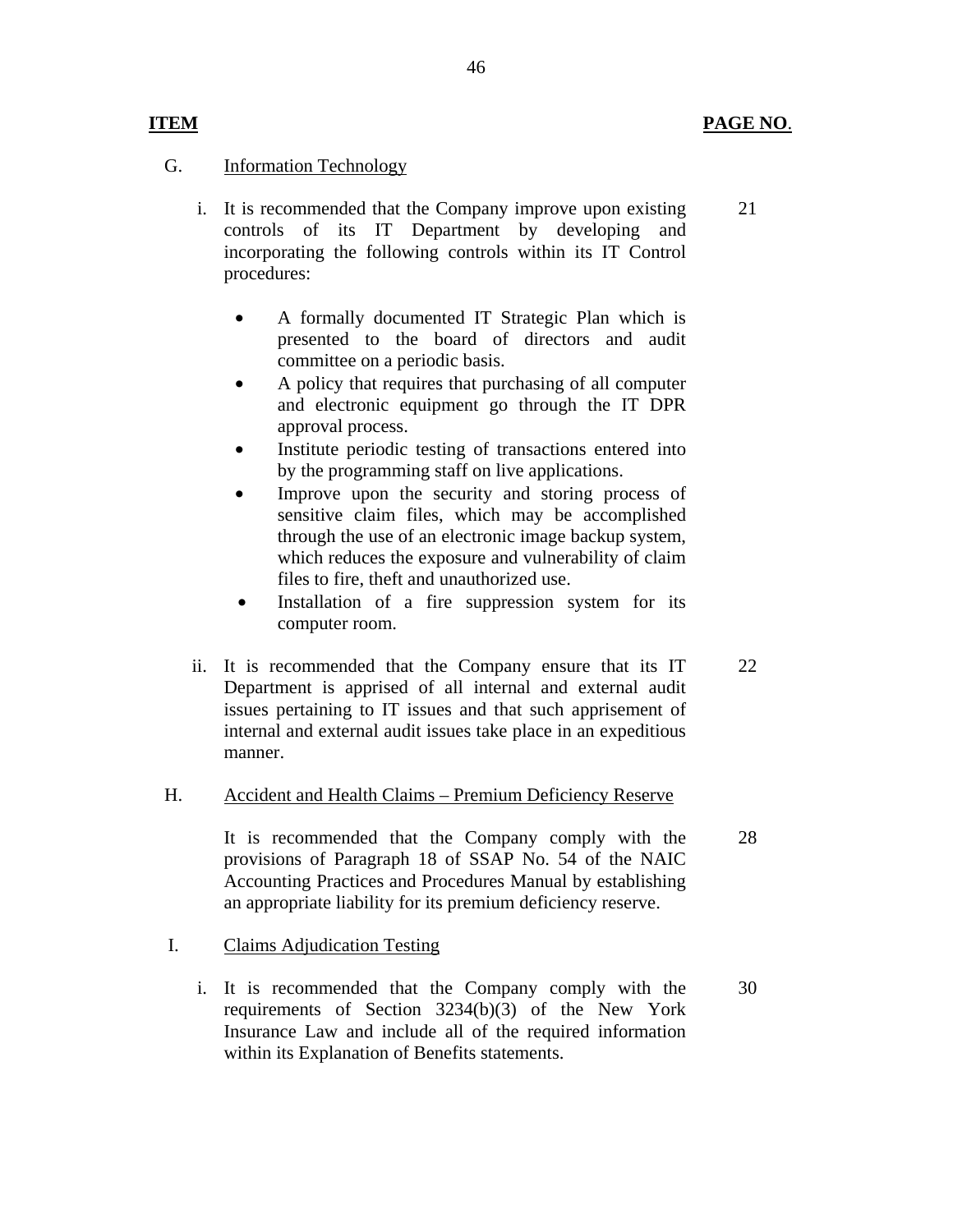## **ITEM PAGE NO**.

- ii. It is recommended that the Company comply with the requirements of Section 3221(a)(6) of the New York Insurance Law and deliver consistent contract language within all documents distributed to parties covered under the Company's insured contracts. 31
- iii. It is recommended that the Company cease the practice of limiting its claim liability through the use of payment of claims by means of a usual and customary fee schedule in instances where the contract indicates that the Company's liability is based upon "Expense Incurred" or "Charges Incurred". 31
- iv. It is also recommended that the Company re-adjudicate and pay any additional amounts due relative to any claims paid during the examination period that utilized a usual and customary fee as the limit of the Company's liability, where the group contract did not specifically reference and permit the use of a usual and customary fee cap. 32
- v. It is recommended that the Company ensure that all of its School Group contracts clearly define the Company's liability when the Company is not the primary insurer. 32

#### **Prompt Payment of Claims**

- J. Prompt Payment of Claims<br>i. It is recommended that the Company's electronic claim records accurately reflect the date that the Company's claim payments are mailed. 34
	- ii. It is recommended that the Company take the necessary steps to comply with Sections  $3224-a(a)$ ,  $3224-a(b)$  and  $3224-a(c)$ of the New York Insurance Law. 36

#### Disclosure of Information

K. Disclosure of Information<br>It is recommended that the Company's disclosure of information material include a notice of the insured's right to file a grievance orally when the dispute concerns covered benefits. 37

#### 47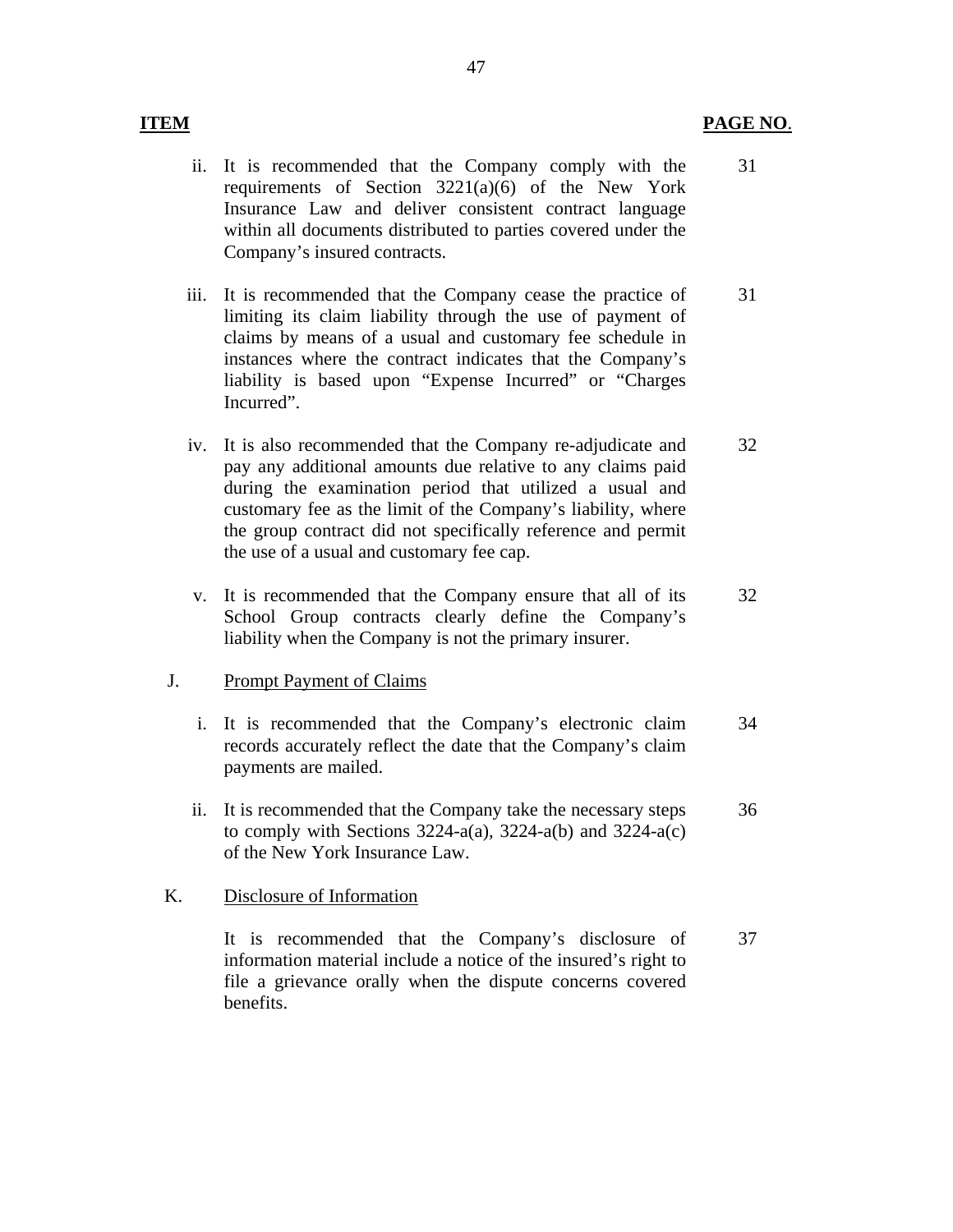# L. Record Retention

It is recommended that the Company comply with Part 243.2(b)(8) of Department Regulation No. 152 and retain appropriate records at all times. 38

Privacy M.

> It is recommended that the Company comply with Part 421.3 of Department Regulation No. 173 and Part 45 USC 164.502 and 160.103 of the U.S. Health Insurance Portability and Accountability Act and ensure the security and confidentiality of its members' Protected Health Information. 40